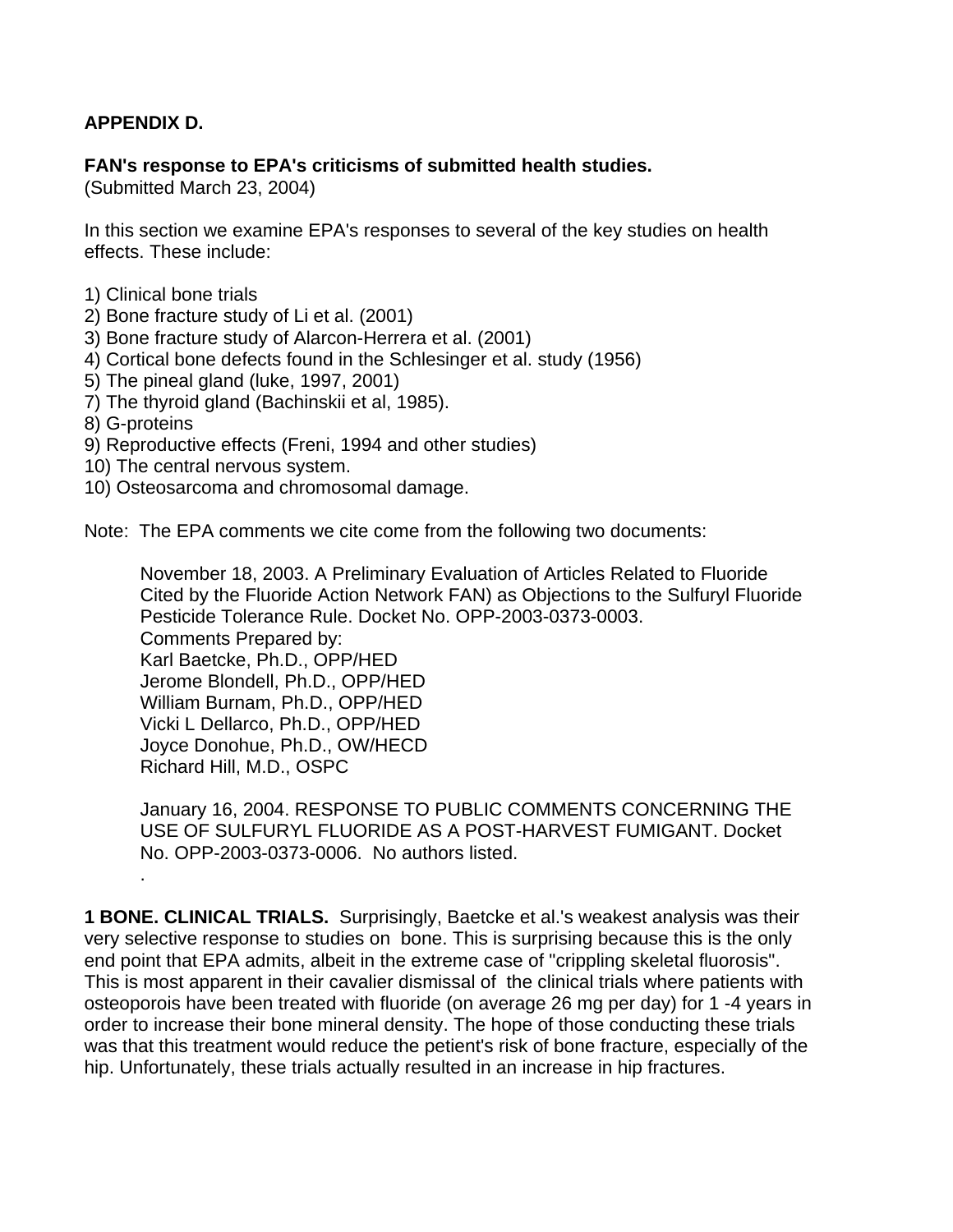Here are the EPA's responses to three of the trials we listed:

#### **1. (ref 4.) Bayley TA et al. (1990). Fluoride-induced factures: relation to osteogenic effect. J Bone Miner Res. Mar;5 Suppl 1:S217-22.**

#### **EPA RESPONSE**:

"An osteoporotic study using high doses of fluoride (60 mg/day) which are above the current EPA MCL ."

**2. (ref 36.) Gutteridge DH et al. (2002). A randomized trial of sodium fluoride (60 mg) Estrogen in Postmenopausal Osteoporotic Vertebral Fractures: Increased Vertebral Fractures and Peripheral Bone Loss with Sodium Fluoride; Concurrent Estrogen Prevents Peripheral Loss, But Not Vertebral Fractures. Osteoporosis International. Vol. 13 No. 2: 158-170.**

#### **EPA RESPONSE:**

"An osteoporotic study using high doses of fluoride (60 mg/day) which are above current EPA MCL"

#### **3. (ref 38). Hedlund LR, Gallagher JC (1989). Increased incidence of hip fracture in osteoporotic women treated with sodium fluoride. J Bone Miner Res Apr; 4(2):223-5.**

## **EPA RESPONSE:**

"Increased incidence of hip fracture in osteoporotic women found at fluoride levels (50mg/day) higher than current OW MCL.."

In all three of these responses, the EPA reviewers have got the dose wrong. They have reported the dose as "fluoride", when in actuality the number they use is for "sodium fluoride". The correct fluoride dose actually used in the clinical trials was less than half of the numbers they cite. On average the daily dose used in clinical trials reporting increased bone fractures is 26 mg per day (mg/day of fluoride = mg /day of sodium fluoride x 19/44 ).

In all three of these responses, the EPA reviewers miss the point when they dismiss the significance of these findings because the daily dose is above the EPA's MCL of 8 mg per day. We made the point in our submission that these findings raise the question "that if relatively high doses over a short period of time make bones more brittle to fracture, what about lower doses over much longer periods of time?" In other words our concern is about cumulative dose (daily dose x number of days) not daily dose, i.e. not 26 mg per day for 1-4 years, but 8 mg per day for a lifetime.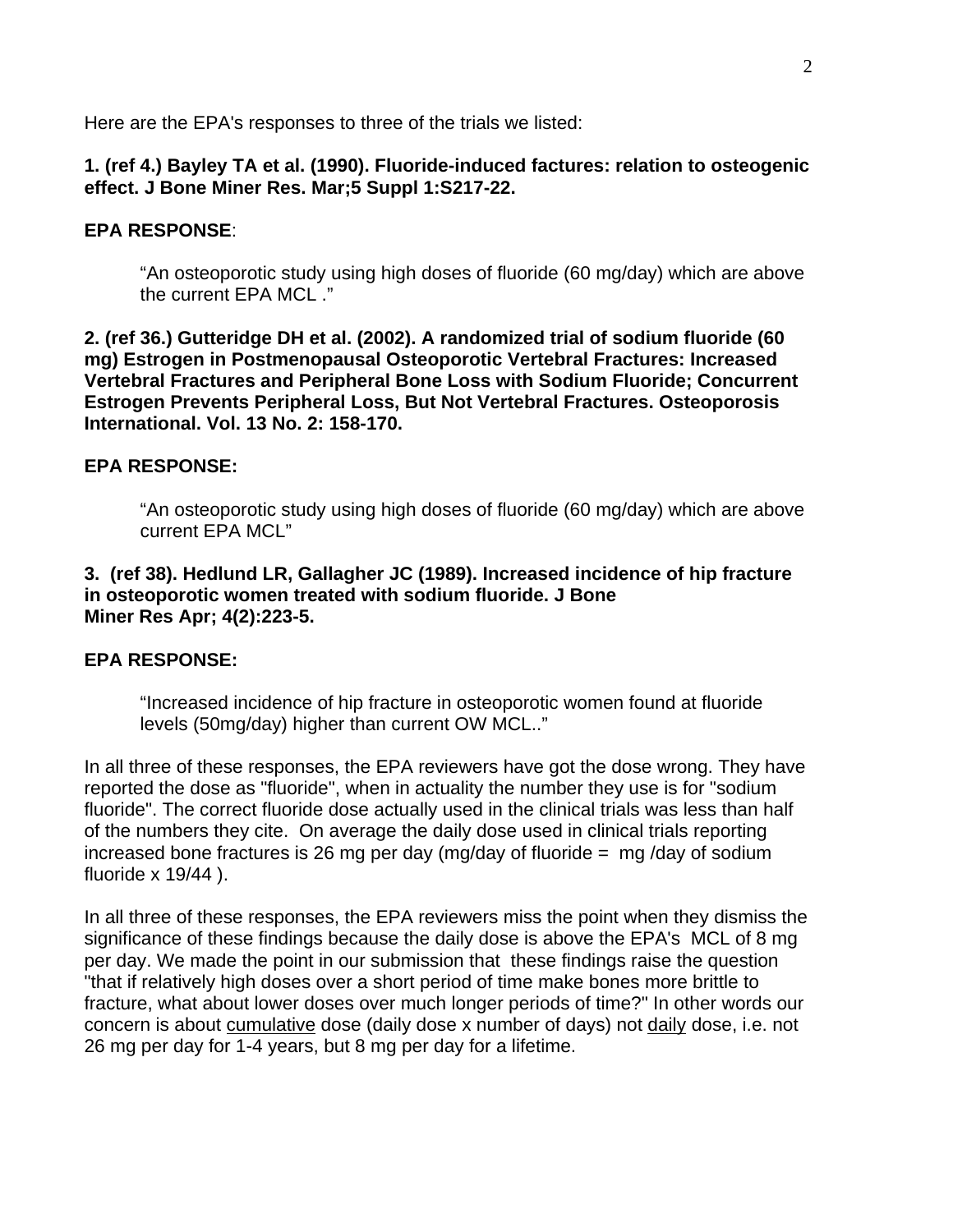A far more sophisticated analysis is demanded on this issue than the simplistic one of comparing 8 versus 26 mg per day. Moreover, it is essential that EPA apply a margin of safety to the doses producing fractures in these trials. This is particularly important considering the relatively short term nature of the trials.

# **2. BONE. Li et al. (2001)**

In our submission we wrote that:

 Li et al. (2001) looked at hip fracture rates in elderly residents in six Chinese villages with different levels of fluoride in their well water. They determined a relative risk ratio for each of six villages taking the level of hip fractures in the village with 1 ppm as their reference. While they found little difference in the hip fracture rates in the villages less than 1 ppm, they found that the rates almost doubled when the levels of fluoride went above 1.5 ppm and tripled when they went over 4.5 ppm. This apparent dose response adds a great deal of weight to this ecological study. The doubling of the hip fracture rates above 1.5 ppm and the tripling of the hip fracture rates at levels over 4.5 ppm, puts into serious question the safety of the US EPA MCLG of 4 ppm.

The EPA claims that:

"The Agency has found the results of the Li, et al. (2001) study cited by the Fluoride Action Network to be inconclusive due to inadequate exposure assessment, potential biases associated with misclassification of exposure, the failure to examine fractures other than hip separately, and limited statistical analysis found in this report."

In FAN's view this is a cavalier dismissal of a paper, which appeared in the prestigious *Journal of Bone and Mineral Research*, and found a statistically non-significant doubling of hip fractures at 1.5 ppm (compared to a control village at 1 ppm) and a statistically significant tripling of hip fracture rates for villages with water greater than 4.3 ppm in their well water. Moreover, Baetcke et al fail to acknowledge that Sowers (1991) had found an increase in hip fracture in the US at 4 ppm, so the result did not come out of the blue. The EPA fails to acknowledge the key finding- namely the apparent dose response in the data. Again, the detailed nitpicking here is in sharp contrast to the EPA's blind acceptance of data collected over 60 years in Denmark, which they have accepted on the basis of one sentence from one pro-fluoridation scientist.

## **3. BONE. Alarcon-Herrera et al. (2001)**

In our submission we wrote that:

Alarcon-Herrera, et al. (2001) in a study conducted in Mexico found a linear correlation between the severity of dental fluorosis in both children and adults and the incidence of bone fracture.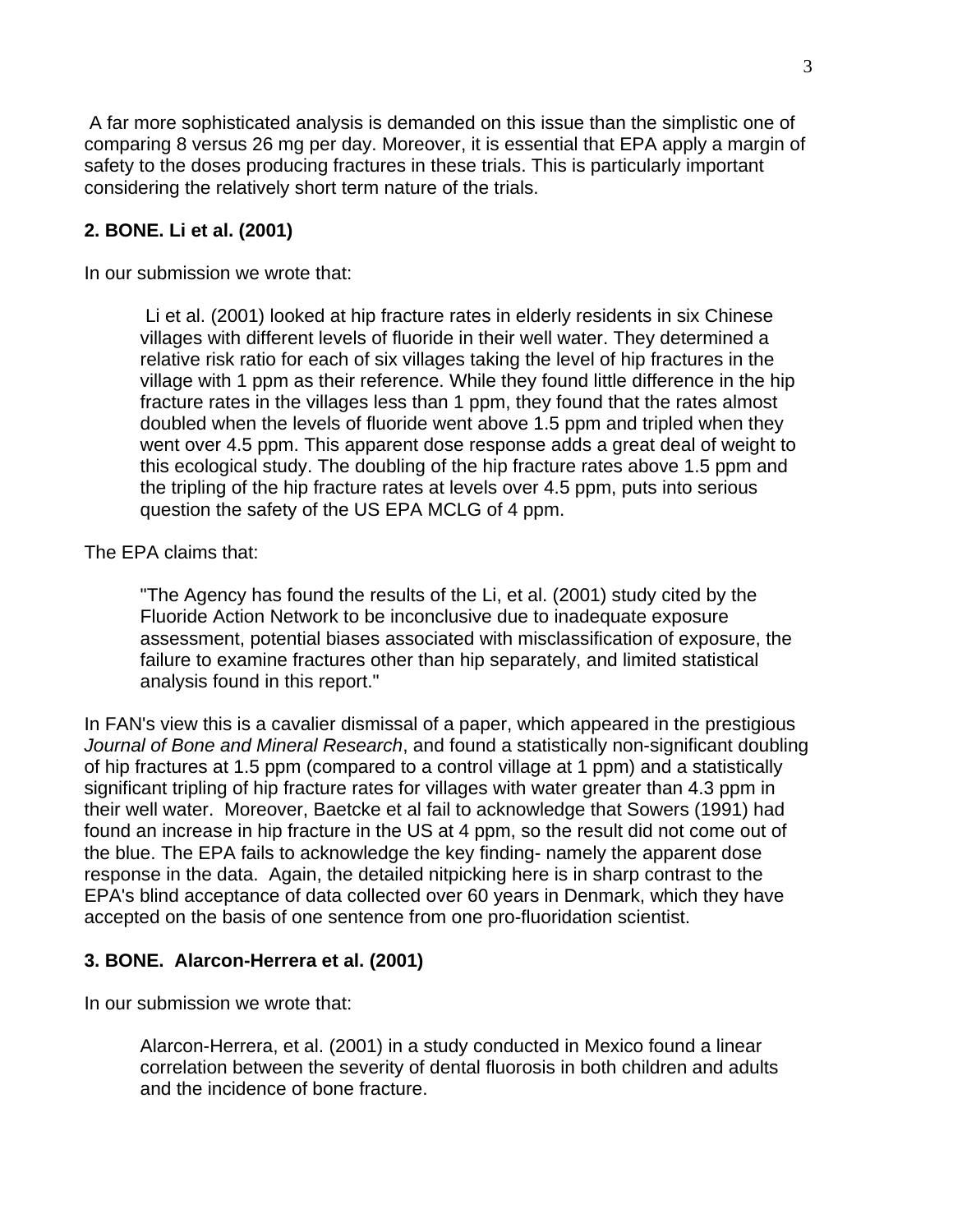The EPA's response to Alarcon-Herrera was as follows

"The Alarcon-Herrera, et al. (2001) paper was also found to be inconclusive. The report shows some evidence of non-traumatic fractures in children associated with the two highest fluoride levels. But, the two highest levels occurred only in rural areas where children are likely to be more active out-of-doors where rough and tumble play might lead to fractures without any immediate cause being apparent. The authors do not mention this important confounder. It also appears likely that exposure to other sources of fluoride may have influenced the results of this study. In addition, mobility within the valley could have led to exposure misclassification. The occurrence of 7% fluorosis in the lowest exposure group strongly suggest this possibility. Therefore, it is not possible to determine, from this study, what the contribution of fluoride in drinking water is to increasing risk for nontraumatic fractures.

The report was not inconclusive on the study's key finding: the authors found a linear correlation between the severity of dental fluorosis and the incidence of bone fractures in both children and adults. Here again, the EPA reviewers miss the point. The beauty of the Alarcon-Herrera study is that the biomarker the authors use is independent of the source of fluoride. The severity of dental fluorois is a well established biomarker for fluoride exposure in children. This study indicates that the more fluoride the children were exposed to, the greater the incidence of bone fracture. Thus the argument by the EPA that, " exposure to other sources of fluoride may have influenced the results of this study..." and "it is not possible to determine... what the contribution of fluoride in drinking water is to increasing risk for nontraumatic fractures" shows a serious misunderstanding of the key finding of this study. Based upon their comments here, it would appear that the EPA is asking for a return to an "ecological" study rather than one that relates to individual dose."

The EPA's failure here is particularly regrettable, because one of the concerns that FAN has (and many others) is that the dental fluorosis incidence for children in the US in 1 ppm communities is about three times higher than that originally intended by the promoters of water fluoridation (Heller et al, 1997) indicating excess exposure to fluoride. Proponents of fluoridation always dismiss such findings because they claim that dental fluorosis is a "cosmetic" effect not a health effect. However, if we acknowledge the Alarcon-Herrera findings, then increased dental fluorosis figures may be a warning of increased bone fracture rates in children.

#### **4. BONE. Schlesinger et al. (1956).**

**Schlesinger ER et al. (1956). Newburgh- Kingston caries-fluorine study XIII. Pediatric findings after ten years. Journal of the American Dental Association, 52.**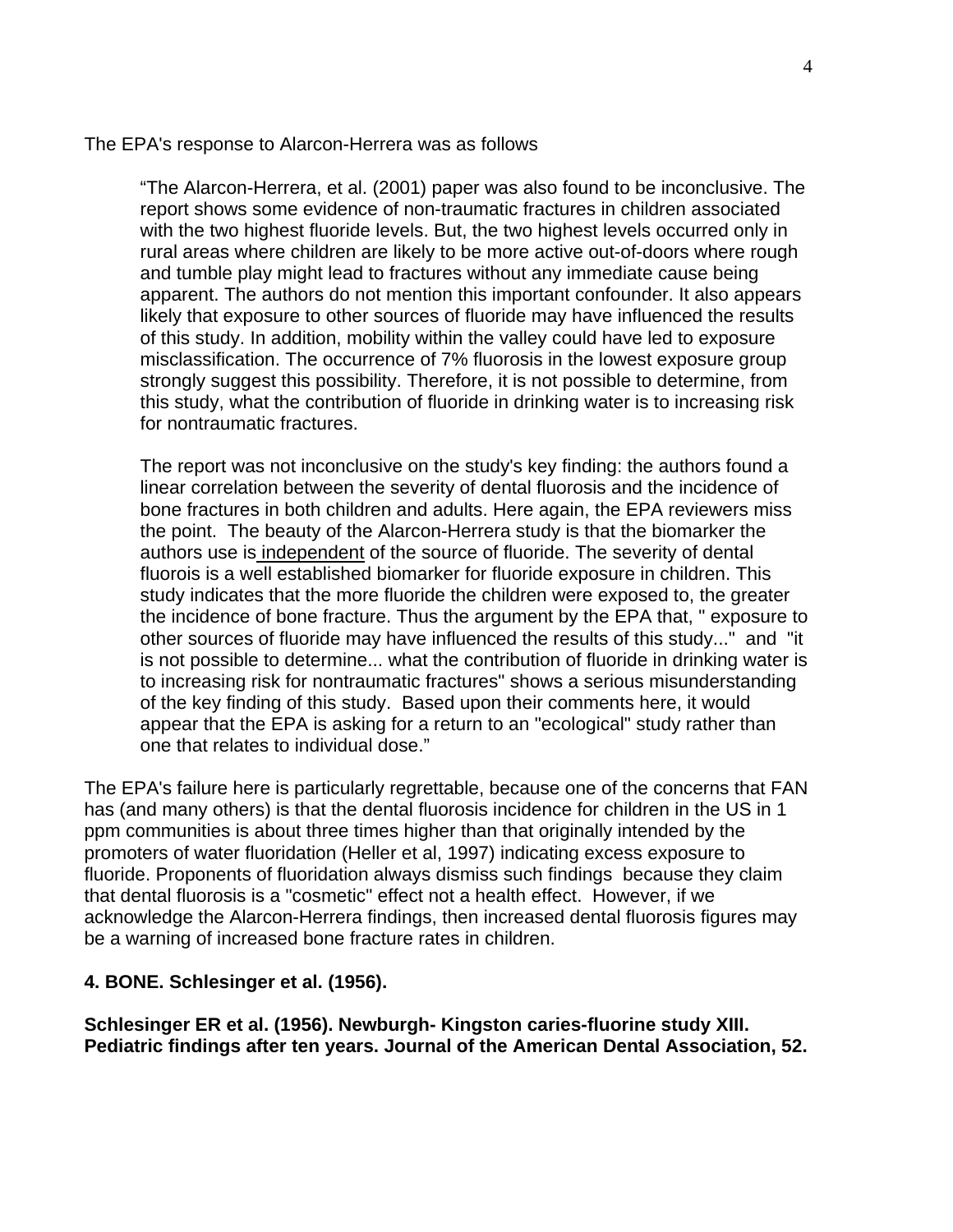In one of the early trials of fluoridation, Schlesinger and co-authors compared the health of the children in Newburgh, NY with children from the unfluoridated control city of Kingston, NY, over a ten year period from 1945-55. One of the surprising findings was a greater incidence of cortical bone defects in the children in fluoridated Newburgh which was statistically significant (cortical bone is the outside layer which is key for protection against fractures). This was not given much significance at the time but in the light of Alarcon-Herrera's findings above, it becomes extremely interesting. But not apparently so for the EPA. Here is what Baetcke et al wrote:

The EPA Response to this study:

"Historical study that has been considered by many groups, and thus will not impact MCL. This study was considered by the 1993 NAS report."

It may not have interested the NRC in 1993, but surely after the publication of the Alarcon-Herrera study it should interest the newly convened NRC panel? Cortical bone is the outside layer of the bone which is key for protecting the appendicular skeleton against fractures. Could it not be that causing defects in this layer makes children's bones more prone to fracture? If it does, it certainly would impact the MCL since these defects are occuring at 1 ppm, which is four times lower than the MCL, even before applying a safety margin!

# **5. PINEAL GLAND. Luke (1997, 2001).**

In FAN's submission we pointed out that:

Fluoride accumulates in the pineal gland and may reduce melatonin production. The researcher Jennifer Luke discovered that the pineal gland is not protected by the blood brain barrier, has a high diffusion rate of blood and that it was also a calcifying tissue (it lays down the same crystals of calcium hydroxy apatite as are produced in the teeth and bones). Eleven corpses of elderly people were analyzed and it was determined that the levels of fluoride in the crystals in the pineal gland were extremely high (a mean of about 9000 ppm). This research was a PhD thesis sent to EPA and published in Caries Research (Luke 2001). The four step process from tryptophan (to melatonin) involves production of the neurotransmitter serotonin. It is conceivable that the production of this important substance is also lowered by the high concentration of fluoride - a well known enzyme inhibitor - in the pineal gland.

To these comments the EPA responded:

 "The effects of fluoride on the pineal gland have been reported only by one author in one study. The author states that the interpretation that depressed melatonin levels in the blood may hasten the onset of puberty is "conjectural". Because animal data on the effects of fluoride and the pineal gland comes from a single study with limited number of animals with only two dose levels, these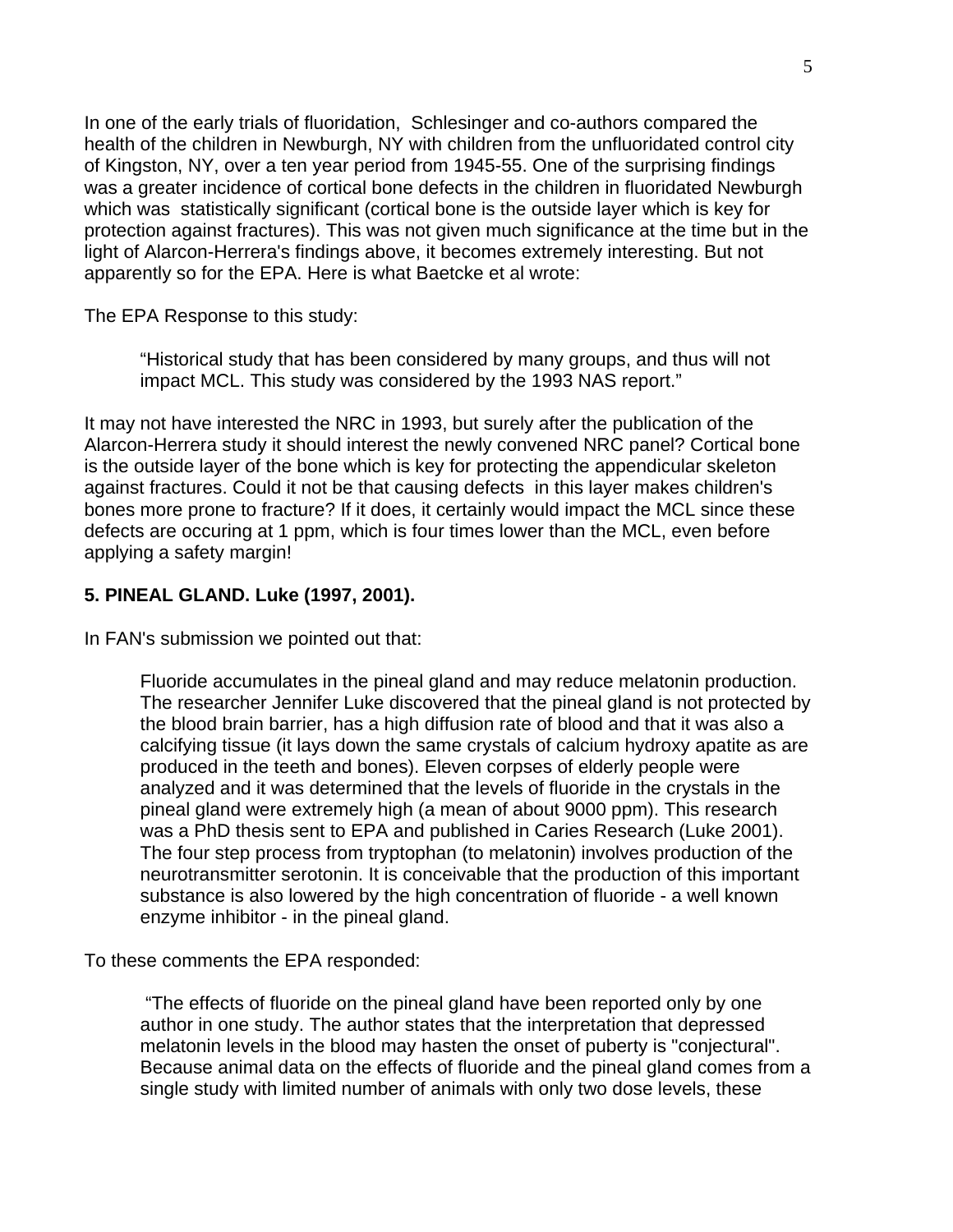findings should be confirmed by other laboratory studies. Also, the single report by the same author (J. Luke) on fluoride deposition in the aged human pineal gland from cadavers provides no data associating fluoride exposure with adverse effects in humans."

FAN emailed this response to Dr. jennifer Luke for her response to EPA's comments, she replied:

Reading through your email again this evening, it would seem that, in replying to your comments, they have taken my reticence in the conclusions from my Ph D to heart. Rightly so, the work should be repeated although I have no doubts whatever that the result would be the same. The work was stringently carried out. I would like to point out that the artificial fluoridation of drinking water departs significantly from the normal situation as regards F-intake. This is especially serious in infants and young children. Where my study differs from other studies is that the animals received F from day 1 (in this way attempting to simulate the human situation where bottle fed infants often receive F-water to reconstitute their feeds immediately after birth). This is in contrast to other studies where animals receive the F-dose after weaning.

High plasma F–levels neonatally and for the fist few months of life may alter pineal indole metabolism with affects on the hypothalamus/gonadal axis.

Perhaps the most honest approach would be to make funds available for a research study in this area. (email, March 21, 2004)

Luke's second comment echoes the concerns of many independent scientists when they consider the significance of dosing newly born babies with formula made up with fluoridated water. With 1 ppm fluoride in the water these babies will be receiving doses of fluoride which are 100 to 200 times higher than the levels that they would be getting from mothers' milk which contains fluoride at the very low levels of 0.005 – 0.01 ppm (Institute of medicine, 1997). With water at the MCL ( 4ppm) these babies will be getting 400 to 800 times the natural level. It was concerns about what such levels of fluoride might do to the developing brain that was one of the key reasons offered by Dr. Arvid Carlsson (Nobel Laureate in Medicine) for opposing fluoridation in Sweden in the 1970's and more recently prompted this comment from Dr. Vyvyan Howard, an infant and fetal pathologist from the University of Liverpool:

"Nature appears to have evolved a mechanism of minimizing the exposure of infants to fluoride. Human breast milk only contains between 5 and 10 ppb fluoride… chloride, a closely associated halogen ion that is essential for life, is present in breast milk at 360,000 parts per billion. There must be an evolutionary selection pressure operating for this selective exclusion of an otherwise highly diffusible ion."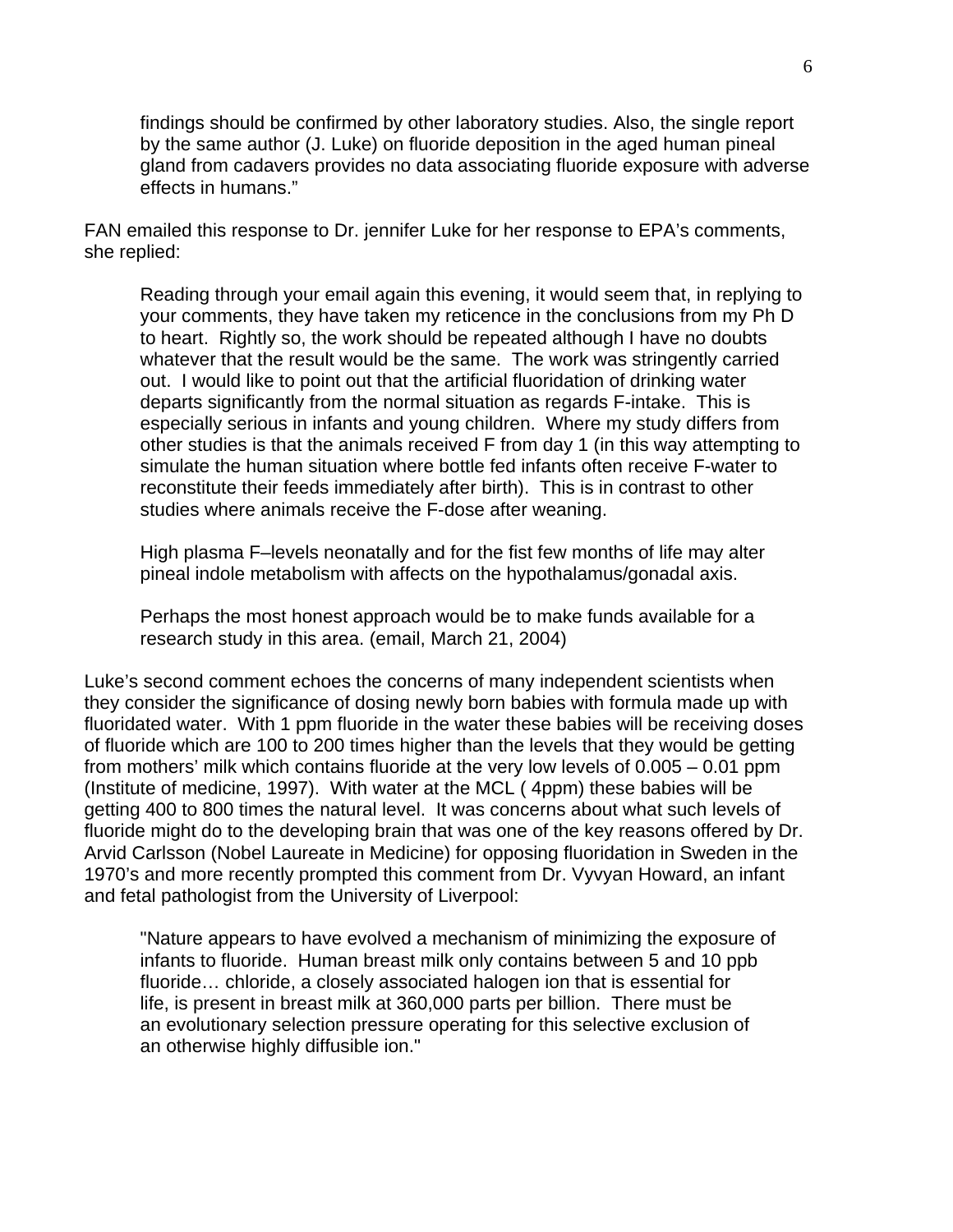At least the EPA has acknowledged the existence of Luke's work, which makes it the first agency in any fluoridated country to do so. However, the author's dismissal of the accumulation in the human pineal gland on the basis that there was "no data associating fluoride exposure with adverse effects" is as cavalier as it is premature, since no agency has actually looked for the effects that might be associated with this disturbing finding. It very much highlights the different attitudes in mainland European regulatory circles and those in America. In Europe the endorsement of the "precautionary principle" is almost instinctive, hence their reluctance to endorse fluoridation, genetic engineering and other American enthusiasms. It is ironic that at a time when many countries are considering banning certain organic chemicals (the POPs Treaty) simply because they accumulate in the environment, that we should liberally expose our population to more and more sources of this chemical even though we have known for years that it accumulates in our bones, and now has been shown to accumulate in the pineal gland. The prevailing attitude in America is that chemicals should have the same rights as people: they are assumed to be innocent until proven guilty. Such an attitude may serve the interest of chemical companies but it is not in the public interest, because finding such proof is a very lengthy business and during that time many millions may be irreversibly harmed. The Precautionary Principle suggests that a chemical should be assumed guilty unless evidence is produced to demonstrate its innocence.

We would further add that one of the first steps in risk assessment is hazard identification. It surprises us that the EPA is not indicating any steps to explore this hazard, before permitting even more fluoride to enter our food and accumulate in our pineal glands.

 The EPA glosses over another finding made by Luke when she reviewed the literature on this matter. She noted a finding in the health study in the Newburgh-Kingston fluoridation trial (which was not thought significant at the time) that on average the girls in Newburgh started menstruating 5 months earlier than the non-fluoridated Kingston girls (Schlessinger et al, 1956). Thus one of the risks we may be taking by exposing our whole population to fluoride is interfering with delicate regulatory timing processes, from the onset of puberty to the aging process.

The EPA responded to this comment :

"... the authors of the Newburgh-Kingston study concluded that "No differences of medical significance could be found between the two groups of children; thus further evidence was added to that already available on the safety of water fluoridation." The Newburgh studies (Ast and Chase, 1953; Ast, et al., 1956) were considered by the 1993 NAS review and thus do not provide new information on fluoride. Luke stated that fluoride may result in an early onset of puberty in treated gerbils but stressed that these findings were preliminary and this interpretation was conjectural. The Agency agrees with Luke that no firm conclusions should be drawn from this gerbil study. Furthermore, FDA did not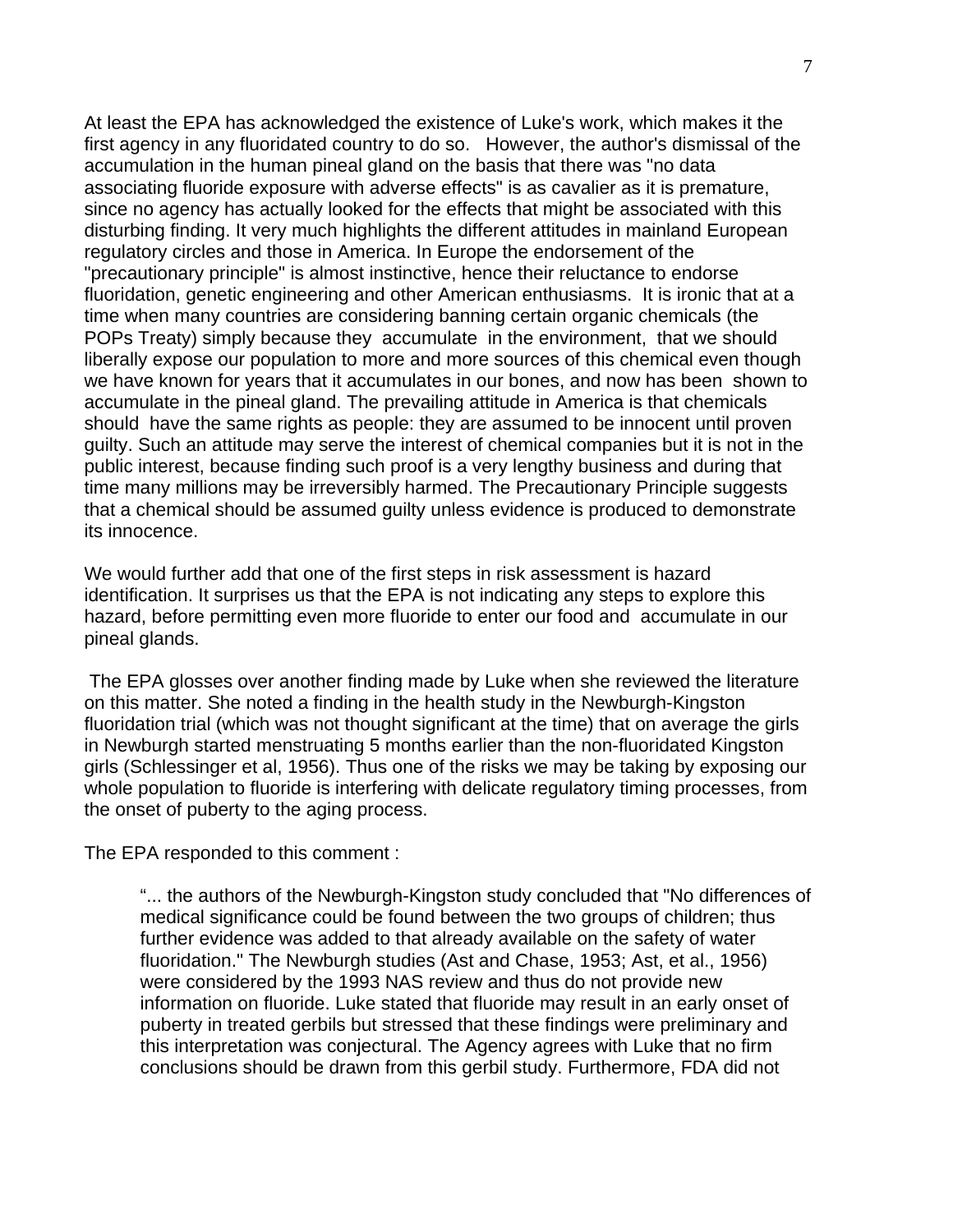observe an effect on puberty in their developmental and reproductive studies in rats (Collins, et al. 2001; Sprando 1997)."

The EPA's dismissal of the findings in the Newburgh-Kingston fluoridation trial of earlier menstruation (by 5 months) in the children in the fluoridated community, compared to the non-fluoridated community, is also disturbing. To argue, as the EPA does, that the authors of this study declared in 1956 that "No differences of medical significance could be found between the two groups of children" as a reason for ignoring it today in the light of Luke's findings is foolish. Similarly, the fact that this study may have appeared in the reference list of the NRC (1993) review of the MCL, should not be taken to mean that this particular finding was actually considered by the NRC panel in any detail, or with Luke's findings in mind (they were not published in 1993). Hopefully, the current NRC panel will take a second look at this finding.

Before giving too much credence to the EPA's comment that the "FDA did not observe an effect on puberty in their developmental and reproductive studies in rats (Collins, et al. 2001; Sprando 1997)" readers should be aware that Sprando and Collins in their studies have not been able to confirm many other findings reported by quite a number of researchers around the world (see discussion on reproductive effects below).

# **6. THYROID GLAND.**

In FAN's submission we identified some of our concerns with fluoride's impact on the thyroid gland. Here are our concerns accurately paraphrased by the EPA:

In the past sodium fluoride tablets have actually been given to patients to relieve the symptoms of hyperthyroidism (Galletti and Joyet, 1958). Independent observers have argued that if fluoride can lower the activity of the thyroid gland of someone suffering from an overactive thyroid gland, it might also reduce the activity of a normal thyroid gland and thus produce the symptoms of hypothyroidism, or it might further exacerbate the problems with those with existing hypothyroidism. Of particular concern, in this respect, is the fact that millions of people in the US are suffering from hypothyroidism. According to the DHHS the range of doses adults receive who live in optimally fluoridated areas is 1.6 to 6.6 mg/day (DHHS, 1991). This range overlaps the range of doses used in the Galletti and Joyet (1958) treatment regime for hyperthyroidism (2.3 - 4.5 mg per day).

We drew particular attention to a study by Bachinskii:

Bachinskii et al. (1985) treated 123 people with elevated levels of fluoride(2.3 ppm) in their drinking water. He found that this treatment elevated TSH production, decreased T3 levels, and increased the uptake of radioactive iodide into the thyroid gland. Of the 123 people examined, 47 had normal thyroid function, 43 were hyperthyroid, and 33 were hypothyroid.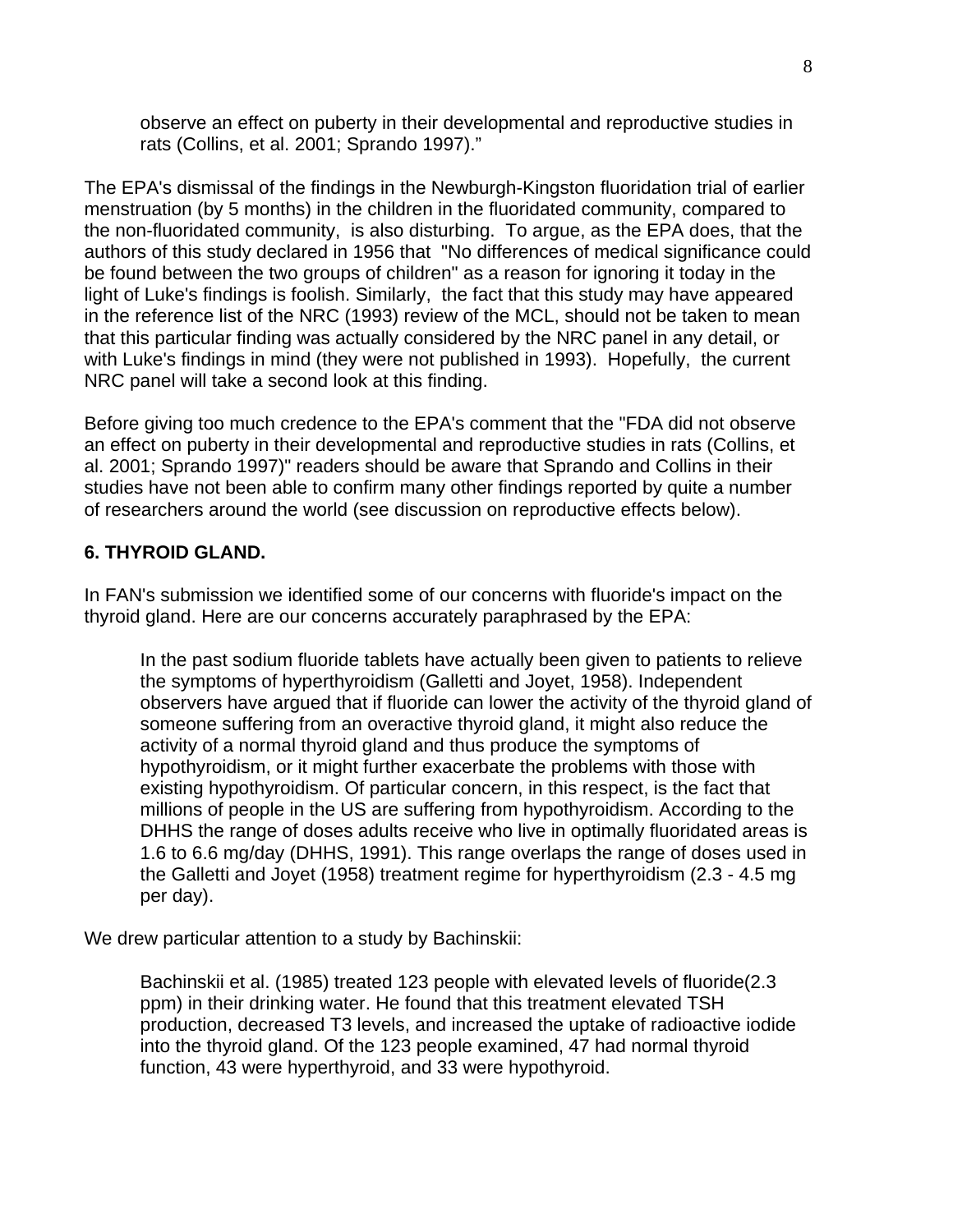The EPA responded:

"The Agency has reviewed the papers cited by the Fluoride Action Network that deal with the effects of fluoride on thyroid functioning. The papers submitted by FAN do not convince EPA that fluoride produces significant effects on the thyroid because of study design and report deficiencies."

This is a strange response because when we eventually found their response to the Bachinskii paper (in their tabled responses to all our references), we discovered that they weren't able to read it because it was published in Russian! Here is their response to the Bachinskii paper which appeared in Table 1 a (Baetcke et al, 2003):

#### **Ref. 3 Bachinskii PP et al. (1985) Action of the body fluorine of healthy persons and thyroidopathy patients on the function of hypophyseal-thyroid system. Probl Endokrinol (Mosk) 31(6):25-9.**

#### **EPA response:**

"Russian paper; abstract is in English. Without a translation, can not discern from the numberical data the significance of the influence of fluoride levels on thyroidpituitary function. It is also not known to what extent there may have been fluoride sources other than drinking water. Predates the 1993 NAS report, thus contains no new information."

We do not find their inability to get a Russian translation of this paper a satisfactory reason for dismissing this important work. Nor is their comment that because it predates the 1993 NAS (NRC) report "it contains no new information". This would only be helpful if the 1993 NRC panel had actually reviewed this study, but it did not. If neither the NRC nor the EPA were able to review this paper, how does the EPA know that "it contains no new information" ?

The way the EPA dismissed this paper is a clear example of their trying to dismiss our concerns, and the references that support them, in any way they can, whether their arguments make any sense or not. This kind of attitude betrays their agenda. They seem more anxious to protect DOW's petition, than they are to pursue the scientific evidence wherever it takes them.

Through the extensive network of scientists and citizens concerned about overexposure to fluoride worldwide, FAN has been able to have the Bachinskii paper translated, it appears in Appendix E.

## **7. G-PROTEINS.**

In FAN's submission we expressed our concern about fluoride's ability to switch on Gproteins: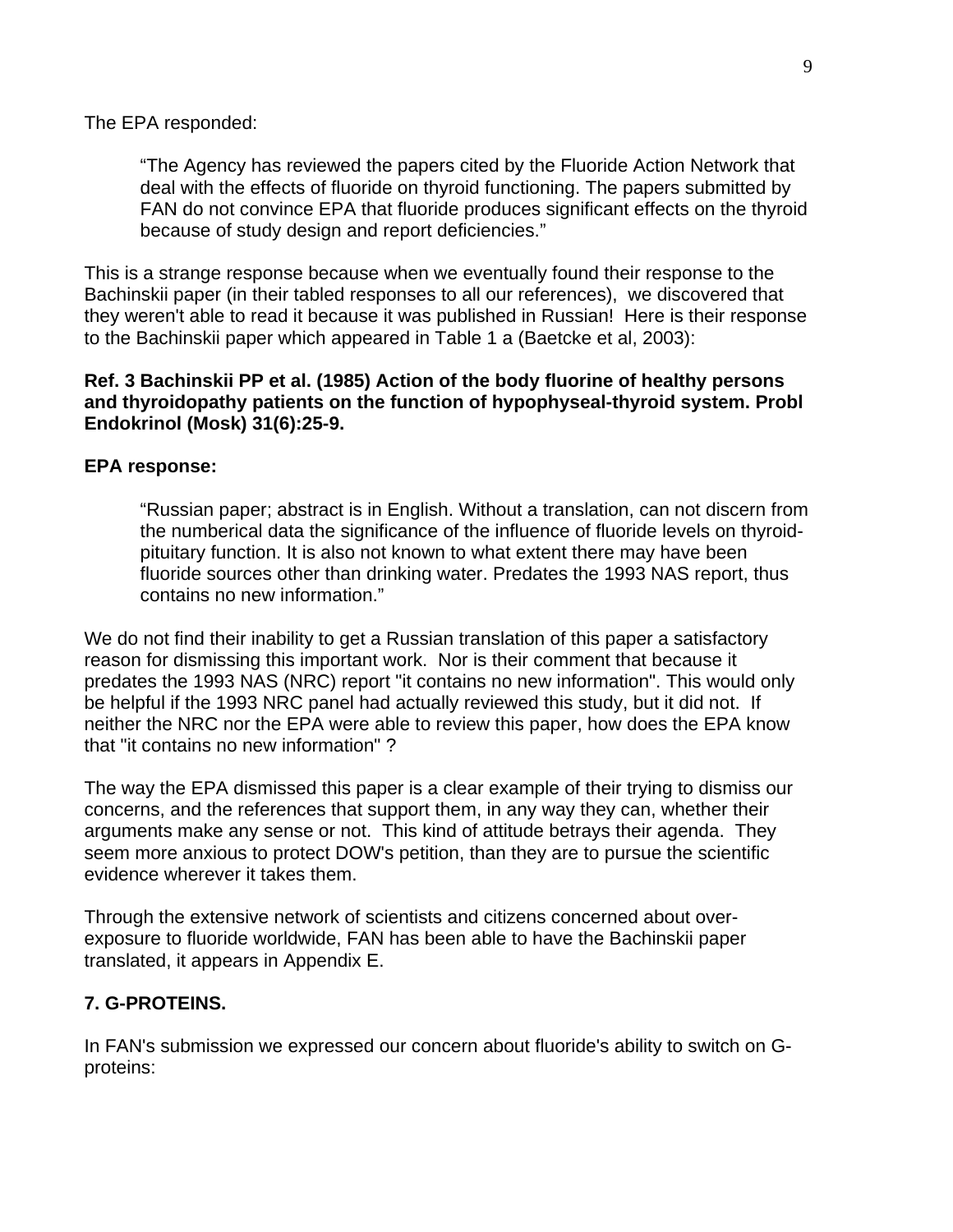It is now well established in the biochemical literature that fluoride in the presence of trace amounts of aluminum is capable of switching on the G-protein signaling mechanism used for the transmission of signals which arrive at the outside of cells and result in changed activity inside the cell. These messengers include many water soluble hormones, some neurotransmitters, and some growth factors. It would appear that AlF4- can sit in the pocket on the G-protein that is normally occupied by the third phosphate of guanosine triphosphate (GTP). Normally the G-protein is in the "off" position when guanosine diphosphate (GDP) occupies the site; and in the "on" position when GTP occupies the site. However, when the site is occupied by GDP and AlF4-, it looks to the G-protein as if GTP is present, and is thus switched "on." The GDP (off) - GTP (on) switch is normally triggered when a messenger arrives at the receptor on the outside of the membrane. With AlF4- present the G-protein is switched on without the messenger. It is thus activated without the arrival of the normal messenger. The activated G-protein in turn activates the enzyme (adenyl cyclase) which converts ATP to cyclic AMP, which in turn excites a cascade mechanism resulting in changes inside the cell.

We further elaborated the fact that this could mean that fluoride could interfere with not just with one hormone but many hormones as well as other water soluble messengers, like growth factors. This is important because both DOW and the EPA have argued that there is no evidence that fluoride is an endocrine disruptor. We stated in our submission that:

As this G-protein signal is a key step in the mechanism of action of many water soluble hormones, a number of neurotransmitters and growth factors, this interference by fluoride, in the presence of a trace amount of aluminum, is very worrying indeed. If one goes to the PubMed web and enters fluoride and Gproteins one gets about 800 hits. An important review of this issue and a good starting point for many of these references is provided by Strunecka and Patocka (1999). It is surprising to us that DOW is unaware of this serious biochemical role of fluoride.

The EPA responded to these comments:

"The effects of Aluminum-fluoride complexes on G-protein and the enzymes associated with G-protein activation have only been demonstrated in vitro or when injected directly into the brain of laboratory animals. Thus, many significant questions still need to be addressed regarding biological availability and relative affinity for cellular and subcellular sites following human exposure (Baetcke, et al. 2003). The Agency has considered the new information on fluoride, and is not convinced that the data support the statement that fluoride is an endocrine disruptor. Dietary exposure to fluoride has not been shown conclusively to result in effects on reproduction, development or on hormones."

In Table 1a, Baetcke et al. handle Strunecka and Patocka's important review as follows.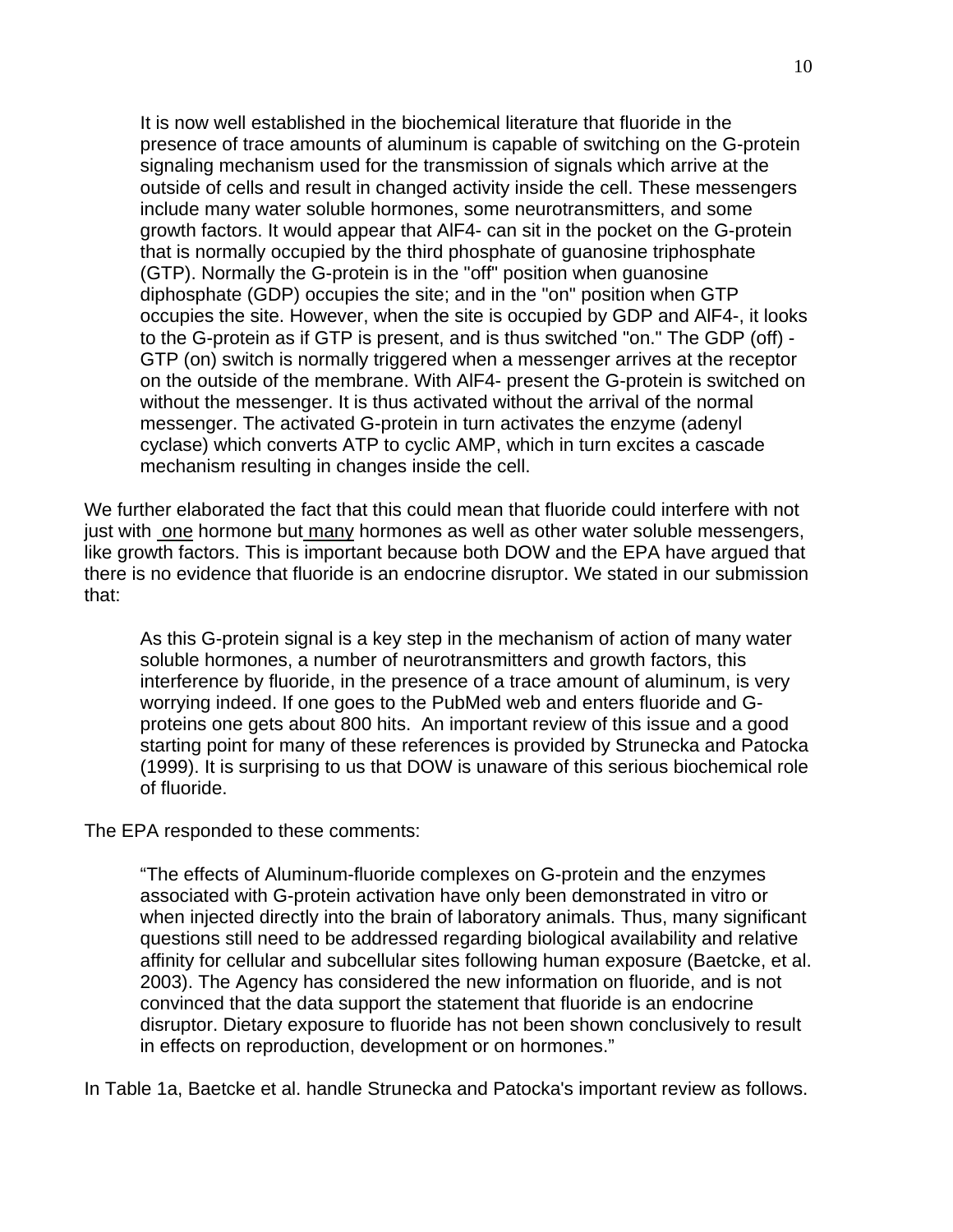# **(Ref. 67) Strunecka A and Patocka J (1999). Pharmacological and toxicological effects of aluminofluoride complexes. Fluoride, 32, 230-242.**

# **EPA RESPONSE:**

"Review on aluminofluoride complexes, no original data on fluoride."

The EPA also commented on the paper by Matsuo et al. (1998) who offered activation of G-proteins as the mechanism underpinning dental fluorosis.

**(Ref.100) Matsuo S, Kiyomiya K, Kurrebe M. (1998). Mechanism of toxic action of fluoride in dental fluorosis: whether trimeric G proteins participate in the disturbance on intracellular transport of secretory ameloblast exposed to fluoride. Arch Toxicol 1998 Dec; 72(12); 798-806.**

## **EPA RESPONSE:**

"Mechanism paper on dental fluorosis using doses higher than the current secondary MCL"

In a late submission FAN also referenced the recent survey by Li (2003). This is one of the studies that EPA (Baetcke et al, Nov 18, 2003) reviewed in a little more length. They wrote:

## **L. Li, The biochemistry and physiology of metallic fluoride: Action, mechanism, and implications; Crit. Rev. Oral Biol. Med 14: 100-114, 2003**

## **EPA RESPONSE:**

"This publication is a review of information provided in the literature on the biochemistry and potential mechanism of action of fluoride complexes, particularly aluminum fluoride. The major focus is on the interaction of aluminum fluoride with Gprotein and the enzymes associated with G-protein activation. The review does not provide new information on the levels of fluoride or fluoride complexes that might be associated with adverse effects in laboratory animals or humans and thus, although potentially useful for hazard assessment, would not provide information useful for evaluation of dose-levels of fluoride associated with adverse effects."

None of these responses from the EPA suggests that they take this issue very seriously, largely because their primary focus appears to be to protect their MCL. Were they to take a larger view of their role in protecting the public they might pursue this matter with more vigor. What we have here is a general mechanism which may explain a number of toxic effects of fluoride on the body, all of which have been previously ignored, or downplayed, by the EPA with the exception of dental fluorosis and crippling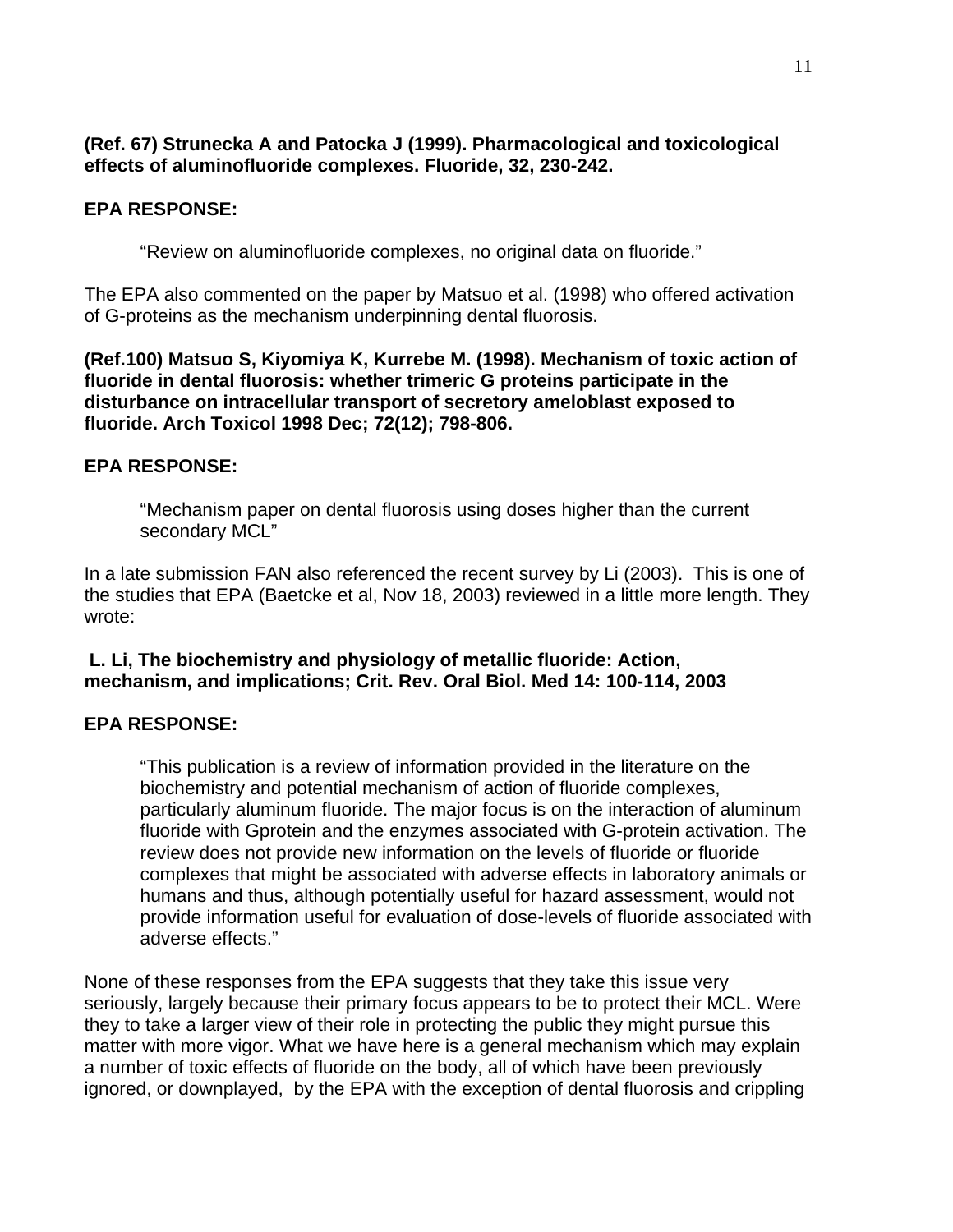skeletal fluorosis. Even if they were to restrict their analysis to fluoride's impact on the bone they might well find that understanding fluoride's impact on G-proteins could explain fluoride's well known "anabolic" effect, which has potentially serious consequences.

Sodium fluoride has been used in the treatment of patients with osteoporosis in an effort to increase their bone mineral density by increasing bone turnover, but the treatment frequently leads to increased hip and other fractures. According to Caverzasio et al (1998):

"Histomorphometric analysis iof iliac crest biopsies in osteoporotic patients receiving sodium fluoride for two years indicated that the change in cancellous bone volume induced by fluoride resulted from an increased number of osteoblasts and increased bone matrix synthesis."

Later in their paper Caverzasio et al suggest, based upon in vivo studies with rats, that

"a fluoroalumino complex is probably the active fluoride molecule responsible for the enhancement of the proliferation of bone-forming cells and the change in bone mineral mass in vivo."

Caverzasio et al. hypothesize that aluminum fluoride [AlF4]- activates the G-protein (Gi), which triggers a cascade mechanism involving phosphorylation of the tyrosine side chains of several cellular proteins including extracellular signal-regulating kinase (ERK). ERK, once excited, results in cellular proliferation. As the name implies, ERK is normally excited by extracellular growth factors. Fluoride short circuits these normal growth factors, and thus may trigger cell division

To complain that the doses used in such experiments is high is not entirely accurate. Farley (1983) in laboratory studies found that fluoride can cause osteoblast proliferation at a serum fluoride level (2 micromole/Liter = 38 ppb) which is widely surpassed in fluoridated communities.

## **8. CENTRAL NERVOUS SYSTEM.**

In FAN's submission we expressed many concerns with respect to fluoride's possible impact on the central nervous system and we subsequently submitted several other papers on this topic including Xiang et al. (2003 a and b).

a) Since the middle 1990s there have been several important studies which have probed fluoride's possible impact on the brain. Mullenix (1995) demonstrated that rats treated prenatally with fluoride showed behavior patterns associated with hyperactivity and rats dosed after birth showed hypoactivity. Guan et al. (1998) showed that membrane lipids in rat brain were impacted by chronic fluorosis.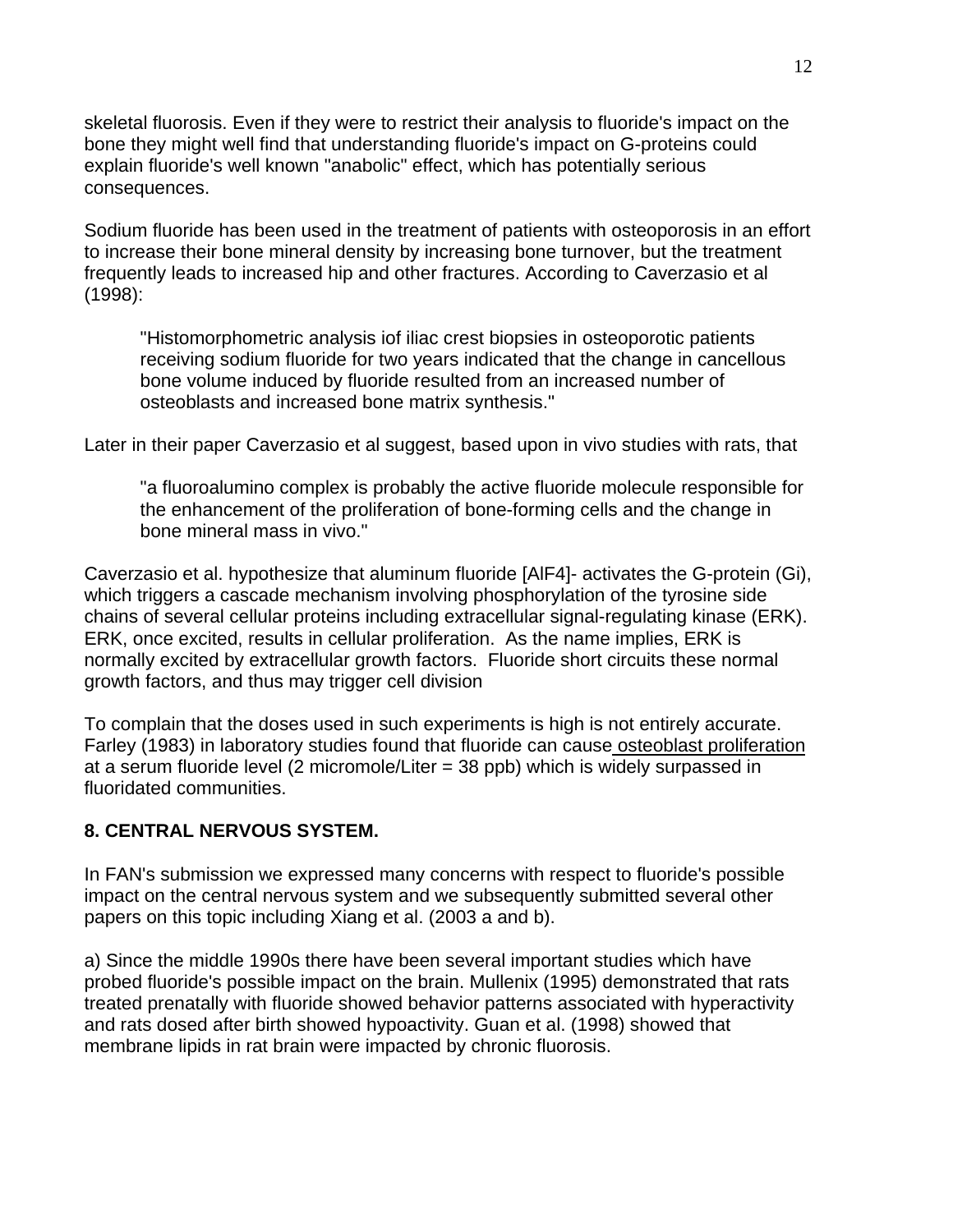b) Several studies in China (Lee et al. 1985 (sic - Li et al, 1995); Zhao et al. 1996; and Lu et al. 2000) have shown the possible impact of high background fluoride (possibly in the presence of low iodide, Zhao, 1998) on children's IQ. One of those that we have examined is the work by Zhao et al (1996) who found an approximate 5-10 point IQ deficit in children from a community with water containing 4 ppm natural fluoride compared to one containing 1 ppm. Since we fluoridate at 1 ppm, and the EPA's MCLG for fluoride is 4 ppm, this paper is of considerable concern.

c) An indication of how oblivious American authorities are to these possible dangers, is the fact that some schools in the US add 4.5 ppm of fluoride to their drinking water systems. For example, seventy-five (75) schools in Indiana fluoridate their drinking water systems at 4.5 ppm; sixty-one (61) schools (or communities) in North Carolina fluoridate their drinking water systems at 4.5 ppm; and sixty-four (64) schools in Kentucky fluoridate their drinking water systems at 4.0 ppm (US DHHS,1993). See TABLE 1.

d) Varner et al (1998) exposed rats to fluoride in their drinking water for one year. What was remarkable about this work is how low the concentrations were that caused damage. Both AlF3 (aluminum fluoride) and NaF (sodium fluoride) given to the animals at the level of 1 ppm fluoride (the same level generally used in public drinking water) in their doubly distilled de-ionized drinking water caused both kidney and brain damage, an accumulation of aluminum into the brain and the formation of amyloid plagues which are associated with Alzheimer's disease. Apparently, this is the third time that Isaacson and his co-workers have found effects on the brain at these remarkably low levels.

e) As a result of Varner's work aluminum fluoride was recently nominated by the Environmental Protection Agency and National Institute of Environmental Health Sciences for testing by the National Toxicology Program. According to the EPA and NIEHS, aluminum fluoride is a "drinking water contaminant" with "known neurotoxicity" and a "high health research priority." If fluoride is added to water which contains aluminum, than aluminum fluoride complexes will form (BNA, 2000, see http://www.fluoridealert.org/alum-fluoride.htm). We would add that if some of the fruits and vegetables with the fluoride residues proposed in DOW's application were cooked in aluminum saucepans, this too could lead to the formation of aluminum fluoride complexes.

The EPA's January 16, 2004 commentary focussed almost entirely on the issue of fluoride and Alzheimer's disease.

## **EPA RESPONSE:**

"The epidemiological and animal literature is insufficient to support a convincing association of fluoride exposure and Alzheimer's disease and impaired mental functioning. The Agency is not aware of any studies that provide a direct link between exposure to fluoride and Alzheimer's disease. In addition, one of the authors of the Varner (1998) study has indicated that the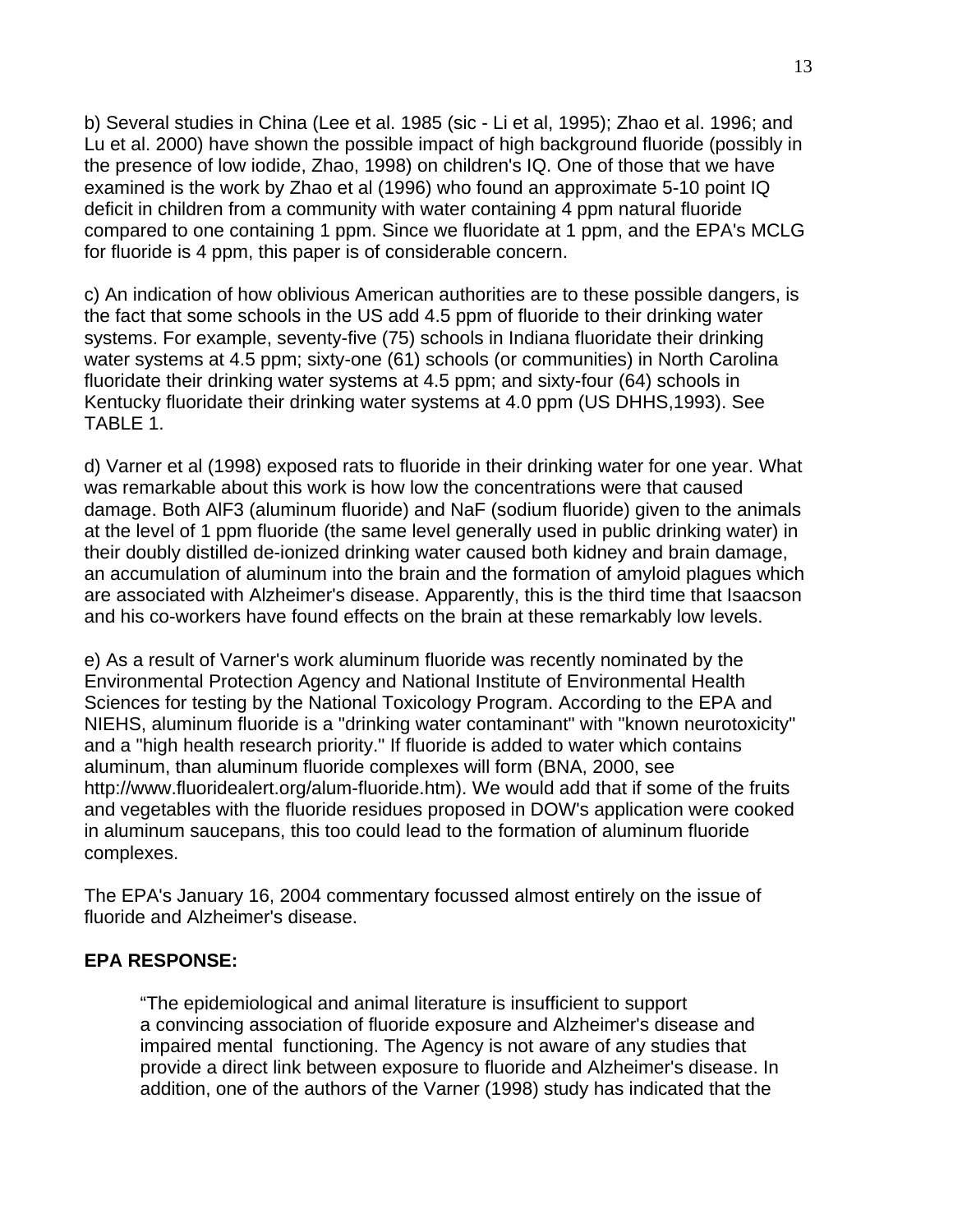results of the study do not support a conclusion that aluminum or fluoride selectively damage the brain or that these compounds cause Alzheimer's Disease. The suggestion of an association made by the commenter is speculative and conjectural at this time (also see McDonagh 2000)."

The EPA commented on a number of the other studies we cited, either in the form of full critiques or in the tabled responses to all our references. These are all printed out below.

#### **Mullinex, PJ, Denbesten, PK, Schunior, A and WJ Kernan. 1995. Neurotoxicity of sodium fluoride in rats. Neurotox. and Teratology 17 (2):169-177.**

#### **EPA RESPONSE:**

"Changes in behavior were monitored in groups of Sprague Dawley rats after exposure to fluoride at three different developmental stages. Body weight, plasma, and brain fluoride levels were also measured. Behavioral patterns such as sitting, grooming, head turns, standing, etc. were recorded by video camera and analyzed for their frequency and duration. Pairs of control and experimental animals were observed at the same time. Several of the statistical methods used to evaluate the data, e.g. the RS statistic and K(t) values, were not fully described by the authors...

 No significant differences were seen in the adults except for in the hippocampus in females and the medulla oblongata in males where the level in the treated animals were elevated. In the juvenile rats, the fluoride concentrations were increased significantly in most regions of the brain for both males and females. The authors concluded that the results of this study demonstrate the potential for fluoride exposures to influence the developing brain.

The conclusions reached by Mullenix et al. (1995) are not supported due to a number of problems with their study. There have been no systematic studies comparing the Mullenix method for measuring neurobehavioral effects with the standard neurotoxicology battery, which has undergone extensive and international validation studies. There is no published record of validation of the Mullenix method. Also, the numerous T-Tests performed by these authors can lead to significance of results based on chance alone. Finally, there is no scientific basis to imply that motor changes are surrogate of cognitive deficits, as the authors do so in this paper."

EPA's criticism here hits a raw nerve of those who have followed this issue closely. Mullenix's paper was subjected by regulatory agencies in Washington, DC probably more intensively than any other comparable study in recent history. To say that her methodology was not subjected to "systematic studies" is sheer nonsense. Here is Mullenix's response (received by email March 21, 2004) to the three points made in the last paragraph of the EPA's response to her work: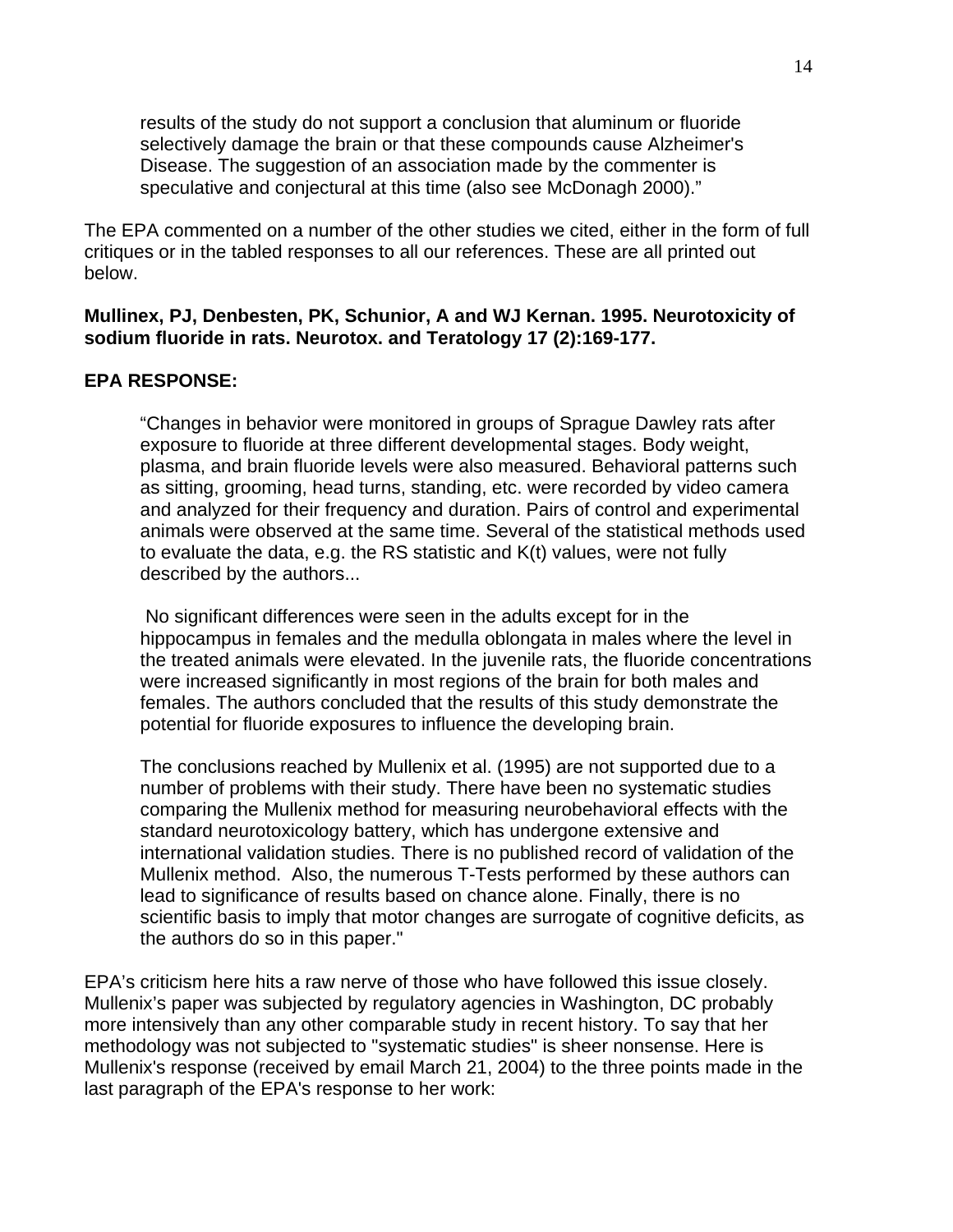There is no scientific basis for the following EPA comment: "There have been no systematic studies comparing the Mullenix method for measuring neurobehavioral effects with the standard neurotoxicology battery, which has undergone extensive and international validation studies. There is no published record of validation of the Mullenix method."

 EPA blatantly distorts and ignores published, peer reviewed neurobehavioral literature. Even more surprising, is that it ignores literature that it paid for and helped to develop.

 EPA needs reminding as to the origin of "the Mullenix method". The computer pattern recognition methodology used in my '95 NaF paper has a long pedigree. It started with the work done by Kernan & Higby (Energy and Mineral Resources Research Institute, Iowa State University in Ames Iowa), Hopper, Cunningham & Loyd (Veterinary Diagnostic Laboratory, Iowa State University) and L. Reiter (Neurotoxicology Division, Health Effects Research Laboratory, EPA-EPA Contract 68-02-2288) see Kernan et al., 1980 (Pattern recognition of behavioral events in the nonhuman primate. Computer Technology, C2-12) and Kernan et al., 1981 (Computer study of the behavioral effects of pharmacologic and toxicologic agents. Pharmaceutical Technology, 61-68, June).

 I was a consultant on these original, EPA funded projects, and my contribution related to my extensive experience with behavioral observational techniques using time-lapse photograpy, a technique developed by Stata Norton at KU (personal friend of John Duell who was also on my thesis committee when I got my Ph.D.). I was the "human observer" of behavior that the physicists used to "train" a computer to recognize behavioral acts. The 1981 EPA sponsored paper described that the advantages of the new computer system were:

1)faster classification of behavioral observations

2)subjective human errors eliminated from behavioral observations and classifications

3)permanent record of data for faster analysis

4)capacity for measures not possible with conventional methods

5)improved accuracy

6)reduced interlaboratory variation in data

 In the same paper they compared operant (used by Gary Whitford recently) and direct-observation methodologies (a computer pattern recognition system like I used). The following quote summarizes their comparison: "Since EPA is concerned ultimately with how chronic, low-level exposure to toxic substances affects behavior, the relative sensitivity of the direct observation and operant methodologies is extremely important. A significant question is: which of the two methods can detect behavioral changes at lower levels of exposure to a given substance? Research beyond the scope of the original EPA contract would be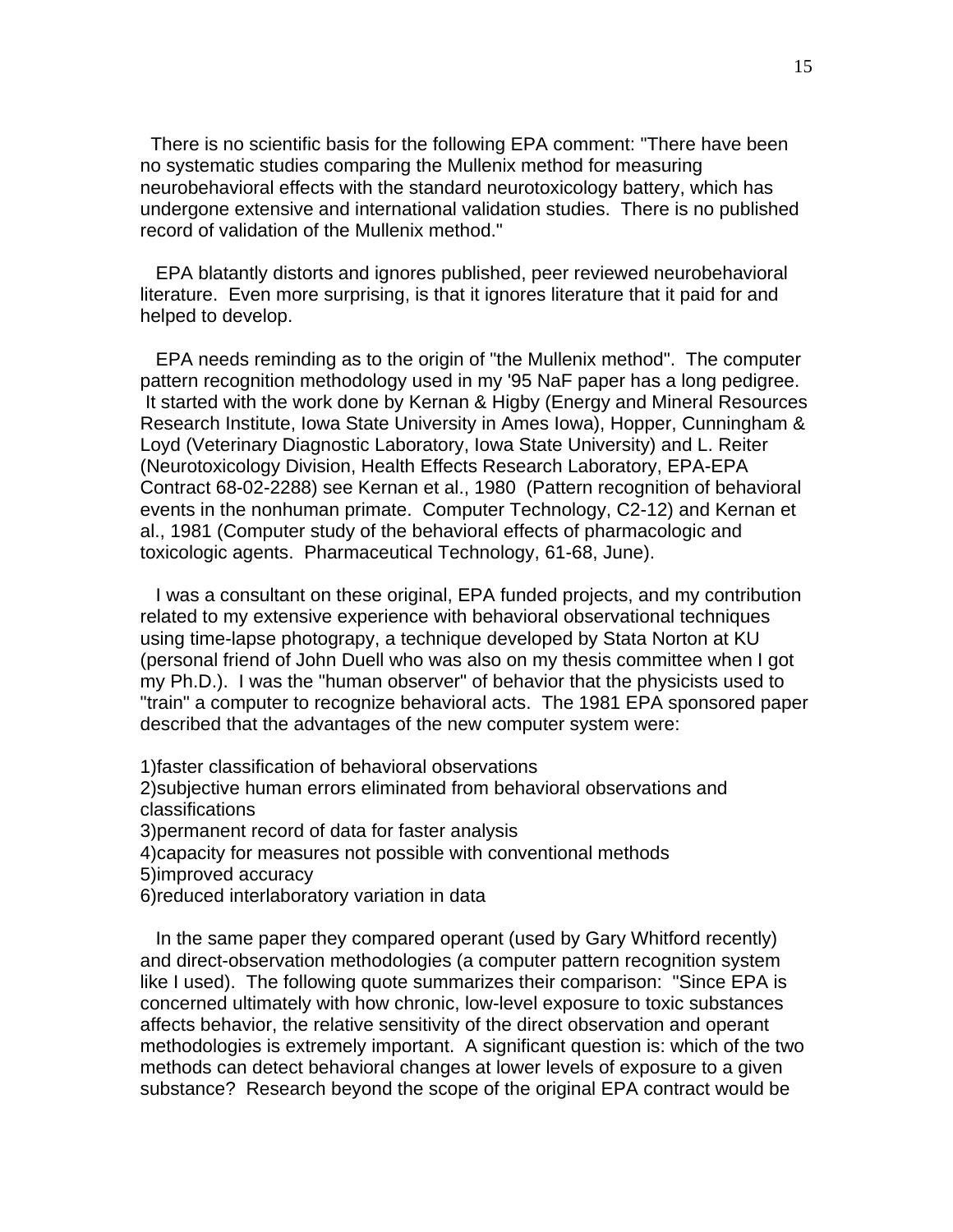needed to determine minimum concentrations that can be detected with the two methods. Direct observation, however, is as sensitive as operant procedures and in some cases is significantly *more* sensitive. At an exposure of 0.11 mg/kg of d-amphetamine, PROBE [pattern recognition of behavioral events] indicated dramatic changes in the location of the primate within the cage during the observation period, whereas delayed-response performance [operant method] for the same dose changed relatively little."

 In short, EPA admitted over 20 yrs ago that direct observational methods were more sensitive than operant methodologies. Moreover, validation of direct observational methods is found throughout the medical literature, including validation of "the Mullenix method."

 The original computer pattern recognition system (PROBE) was replaced with a new system (RAPID-Rodent activity pattern identification device-the one I used) because public sentiment turned away from the use of monkeys for large neurotoxic studies. The rat system was designed by Kernan again and me at Forsyth. **First**, we published how the computer identifies behavioral acts (Kernan, Mullenix & Hopper. Pattern recognition of rat behavior. Pharmacol. Biochem. Behav. 27:559-564, 1987). **Second**, we published how the computer quantifies behavioral data (Kernan, Mullenix, Kent, Hopper, and Cressie. Analysis of the time distribution and time sequence of behavioral acts. Internat. J. Neurosci. 43:35-51, 1988). **Third**, we expanded data analysis techniques (Mullenix & Kernan. Extension of the analysis of the time structure of behavioral acts. Internat. J. Neurosci. 44:251-262, 1989). **Fourth**, we demonstrated how the computer system generates dose-response data (Mullenix, Kernan, Tassinari, and Schunior. J. Am. Coll. Toxicol. 8:185-197, 1989.) **Fifth**, we demonstrated that the computer system could analyze the time structure of behavior and produce a more stable and reproducible measure that boosts sensitivity beyond that of other behavioral methods (Kernan, Mullenix & Hopper. Time structure anaysis of behavioral acts using a computer pattern recognition system. Pharmacol. Biochem. Behav. 34:863-869, 1989; Mullenix, Evolution of motor activity tests into a screening reality. Toxicol. Industrial Health 5:203-219, 1989; and Kernan & Mullenix, Stability and reproducibility of the analysis of time structure in spontaneous motor activity of male rats. Pharmacol. Biochem. Behav. 39:747-754, 1991).

 The work by Kernan and myself at Forsyth with the computer pattern recognition system was taken up and investigated by the Iowa State Veterinary Labs to check or "confirm" every step/procedure developed at Forsyth. The Iowa Lab built their own RAPID system and confirmed our findings of its reliability, reproducibility, and reduction of data bias and error (Hopper, Kernan & Wright, Computer pattern recognition: An automated method for evaluating motor activity and testing for neurotoxicity. Neurotoxicol. Teratology 12:419-428, 1990.) The Iowa Lab went further and demonstrated that the RAPID system was more sensitive than other behavioral methods under nocturnal conditions (Hopper,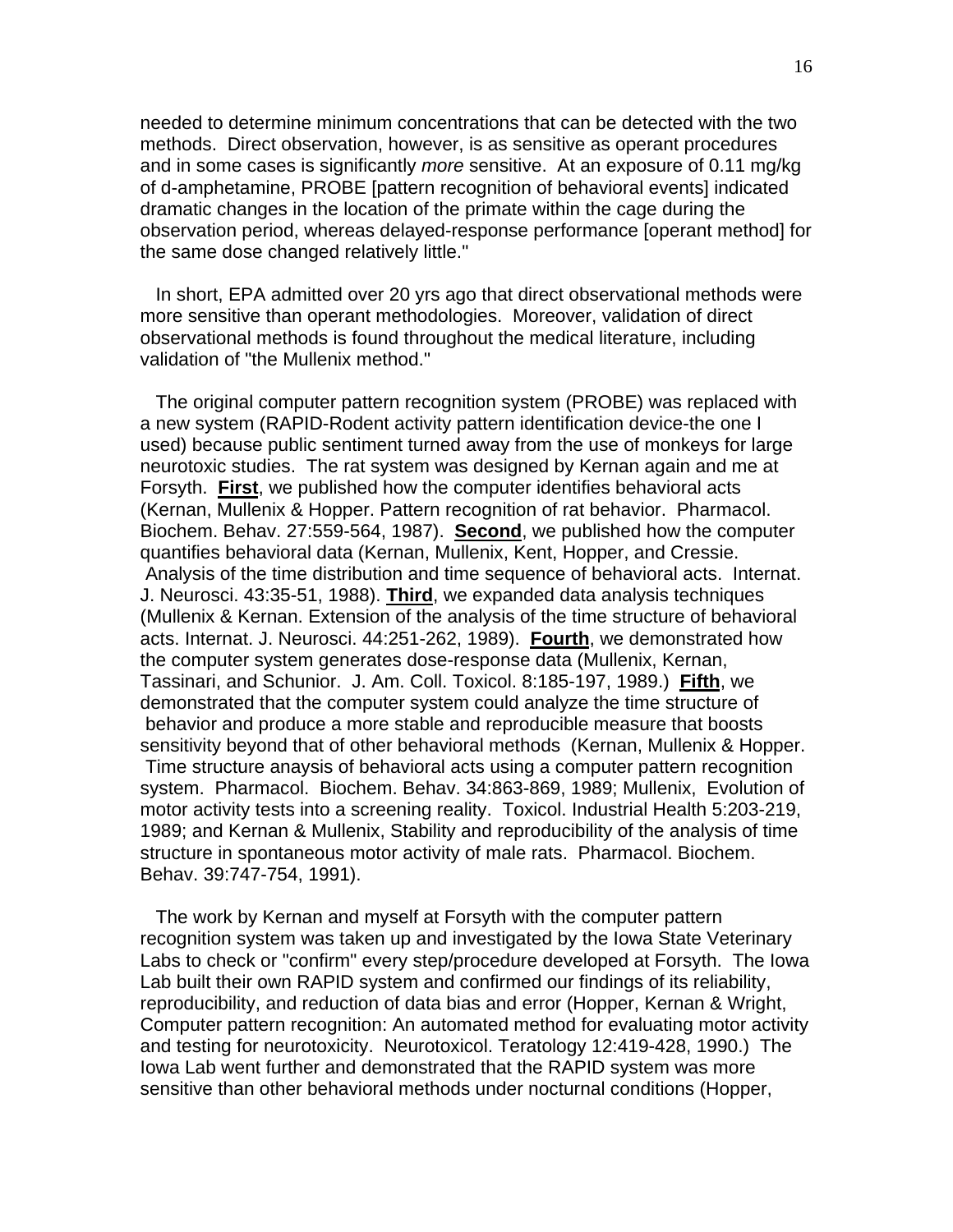Kernan & Bowes, Reproducibility of time structure in motor activity of rats under nocturnal conditions. Pharmacol. Biochem. Behav. 42:245-250, 1992). In addition, Iowa tested it to see if it would detect the hypoactivity induced by the well known neurotoxin triethyltin (Kernan, Hopper & Bowes, Computer pattern recognition: Spontaneous motor activity studies of rats following acute exposure to triethyltin. J. Am. Coll. Toxicol. 10:705-718, 1991).

 The following EPA comment also has no merit: "...the numerous T-tests performed by these authors can lead to significance of results based on chance alone." From the outset of developing the RAPID system, statisticians were consulted both at Forsyth and at Iowa State. In fact, the RS statistic (which we used in the '95 fluoride paper) was developed and validated by members of the Department of Statistics at Iowa State University (Kernan & Meeker, A statistical test to assess changes in spontaneous behavior of rats observed with a computer pattern recognition system. J. Biopharmaceutical Statistics 2:115-135, 1992.) As acknowledged in that paper, "The Monte Carlo simulations used in this study were very extensive. Approximately 9,000 analyses of each of the regular acts and the combined acts had to be done, and for each of these analyses every time distribution and time sequence analyzed had to undergo the 1000 repeated simulations for the bootstrap in order to estimate the standard deviation at each time point to assess whether that distribution or sequence was "changed." This required about 1400 h of CPU time on various DECstations, either 3100s or 5000s. This extensive effort could not have been done without the facilities of the Iowa State University Project Vincent distributed computer network." The data for this massive study was provided by me (at Forsyth) and Dr. Hopper (at Iowa), and the data from the two different laboratories were subjected to an in depth probe and comparative evaluation by the statisticians.

 EPA's simplistic dismissal of this impressive undertaking is a blatant disregard for scientific advances.

 EPA made another unjustifiable comment concerning the Mullenix et al. '95 fluoride study: "Finally, there is no scientific basis to imply that motor changes are surrogate of cognitive deficits..." This comment is similar to one made by Proctor and Gamble scientists (Neurotoxicology and Teratology 17:685-686). My reply to that criticism still stands (Neurotoxicology and Teratology 17: 687-688, 1995). The scientific link between motor changes and cognitive deficits has been recognized for decades by many scientists and clinicians (Mullenix, The computer pattern recognition system for study of spontaneous behavior of rats. A diagnostic tool for damage in the central nervous system. In Motor Activity and Movement Disorders, Humana Press, 1995). We demonstrated that the RAPID system could detect changes in behavior that conventional operant methodology missed, i.e., the changes induced by agents that clinically are well known to cause cognitive impairment such as a lower IQ and impaired memory and attention (Mullenix et al. An animal model to study toxicity of CNS therapy for childhood acute lymphoblastic leukemia. Effects on behavior. Cancer Res. 50:6461-6465, 1990 and Mullenix et al. Interactions of steroid, methotrexate and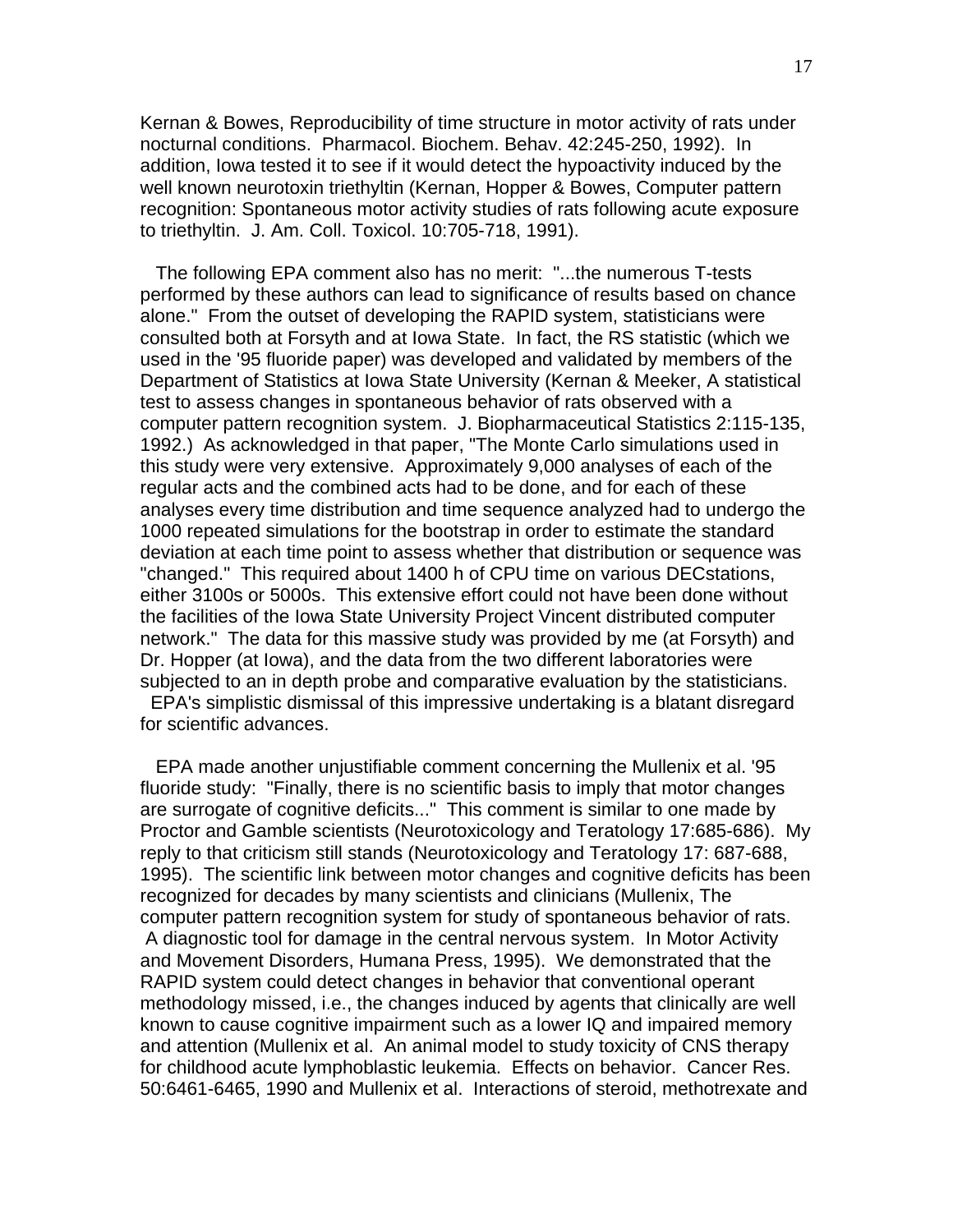radiation determine neurotoxicity in an animal model to study therapy for childhood leukemia. Pediatr. Res. 35:171-178, 1994). Furthermore, based on findings using the Rapid System, we detected the role of steroids in neurotoxicity and predicted their relative impact on cognitive function. Our prediction was confirmed in clinical studies of children given steroid therapy for leukemia (Waber et al. Cognitive sequelae in children treated for acute lymphoblastic leukemia with dexamethasone or prednisone. J. Pediatr. Hemat. Oncol. 22:206-213, 2000). Operant methodology was not sensitive enough for studies of cognitive impairment associated with treatments for childhood leukemia.

 Given the fact that other more recent studies support the findings of the Mullenix et al. '95 fluoride study, one would expect that EPA would be more scientific in its evaluation of our findings. It is clear, however, that something other than science is forcing EPA's head into the sand.

Dr. Phyllis Mullenix, March 21, 2004.

**(Ref.92) Guan ZZ, Y.N. Wang, K.Q. Xiao, D.Y. Dai, Y.H. Chen, J.L. Liu, P. Sindelar and G. Dallner. (1998). Influence of chronic fluorosis on membrane lipids in rat brain. Neurotoxicology and Teratology 20 537-542.**

#### **EPA RESPONSE:**

"No brain histopathology and changes in membrane lipids above current MCLs."

This is another cavalier response from EPA.

**(Ref.8) Calderon J et al. (2000). Influence of fluoride exposures on reaction time and visuospatial organization in children. Epidemiology 11(4): S153.**

#### **EPA RESPONSE:**

"Abstract."

**(Ref. 48) Li S, Zhi JL, Gao RO (1995). Effect of fluoride exposure on intelligence. Fluoride 28(4): 189-192.**

#### **EPA RESPONSE:**

"Number of children with IQs below 70 or between 70 to 90 was greater in the medium- and severe-fluorosis areas than in the no- and slight-fluorosis areas. Children or the environment not monitored for exposure to lead, methyl mercury, or other contaminants that can influence mental development. Coal burning can contribute mercury to the environment as well as fluoride. Authors did not correct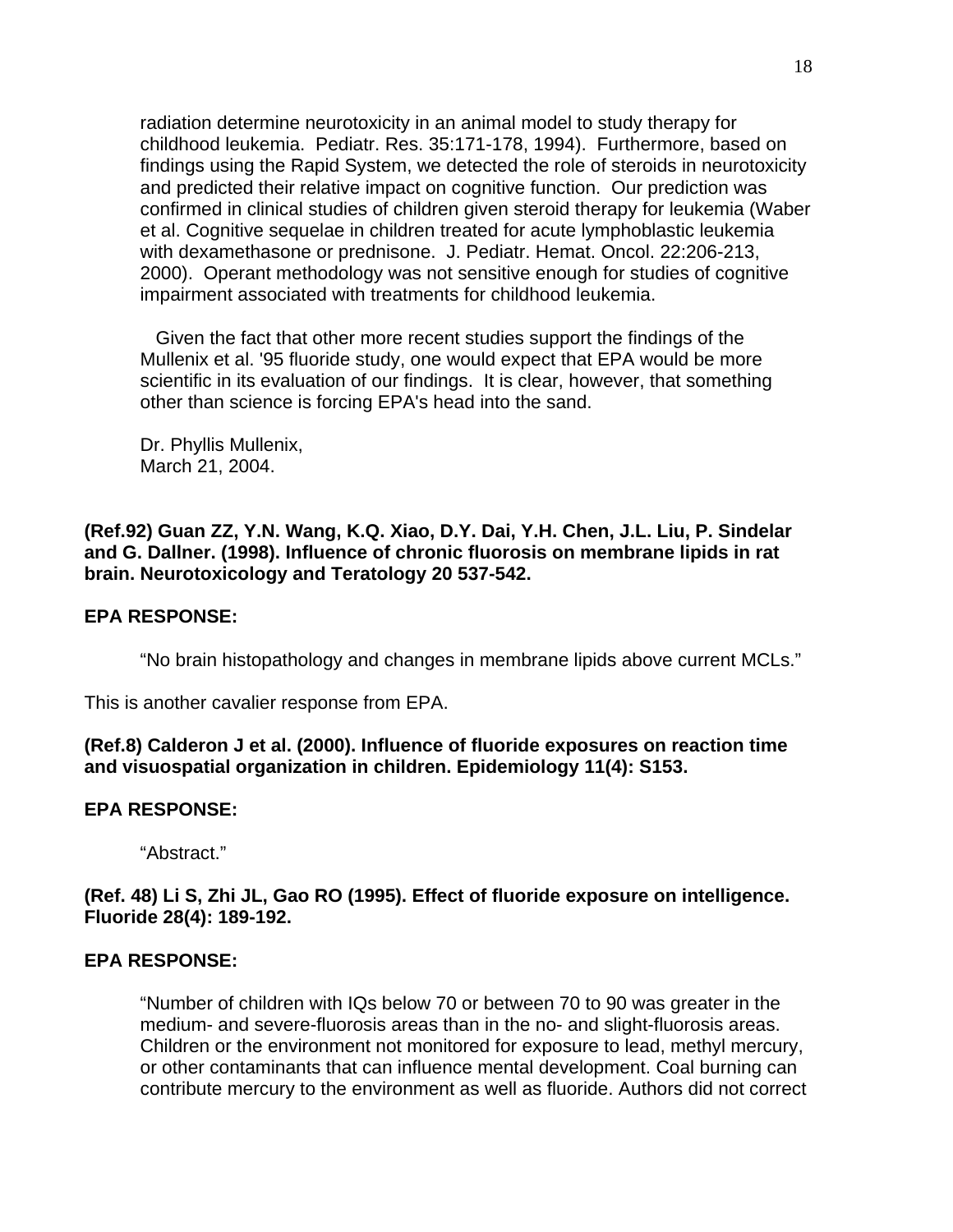for potential confounding variables e.g., poverty, parental education, or other characteristics that might have influenced results."

These are all valid criticisms, many of which FAN has made itself, however this work has to be taken in conjunction with a whole series of studies that have come out of China on this issue. With each subsequent publication the authors have taken into account more and more of the confounding variable suggested by Western observers. The latest study by Xiang et al, is discussed below.

**(Ref. 50) Lin FF et al. (1991). The relationship of a low-iodine and high fluoride environment to subclinical cretinism in Zinjiang. Iodine Deficiency Disorder Newsletter 7.**

# **EPA RESPONSE:**

"Confounding factors-low iodine could have resulted in cretinism. No data on diet."

This is a very strange comment from EPA. The whole study was made in order to see if fluoride compounded the impacts of low iodide! Even when iodide was only moderately low the presence fluoride concentrations which were less than that added to the drinking water in the US (0.9 ppm versus 1 ppm) and certainly far less than the MCL, lowered still further IQs in children. This study is therefore of particular importance to children in the US of mothers who receive an inadequate amount of iodide in their diet. It is hard to fathom how EPA commentators can remain so blase about a finding which could be highly significant for millions of children.

## **(Ref. 51). Lu Y et al. (2000). Effect of high-fluoride water on intelligence of children. Fluoride, 33, 74-78.**

# **EPA RESPONSE:**

"Other environmental exposures that can influence mental development were not accounted for in this study (e.g., exposure to lead, methyl mercury, other pollutants). The authors also did not account for confounding factors/variables, e.g., poverty, parental education."

See our comments for Li, Zhi and Gao above.

**(Ref. 57) Morgan L et al. (1998). Investigation of the possible associations between fluorosis, fluoride exposure, and childhood behavior problems. Pediatric Dentistry - 20:4, 244- 252.**

**EPA RESPONSE:**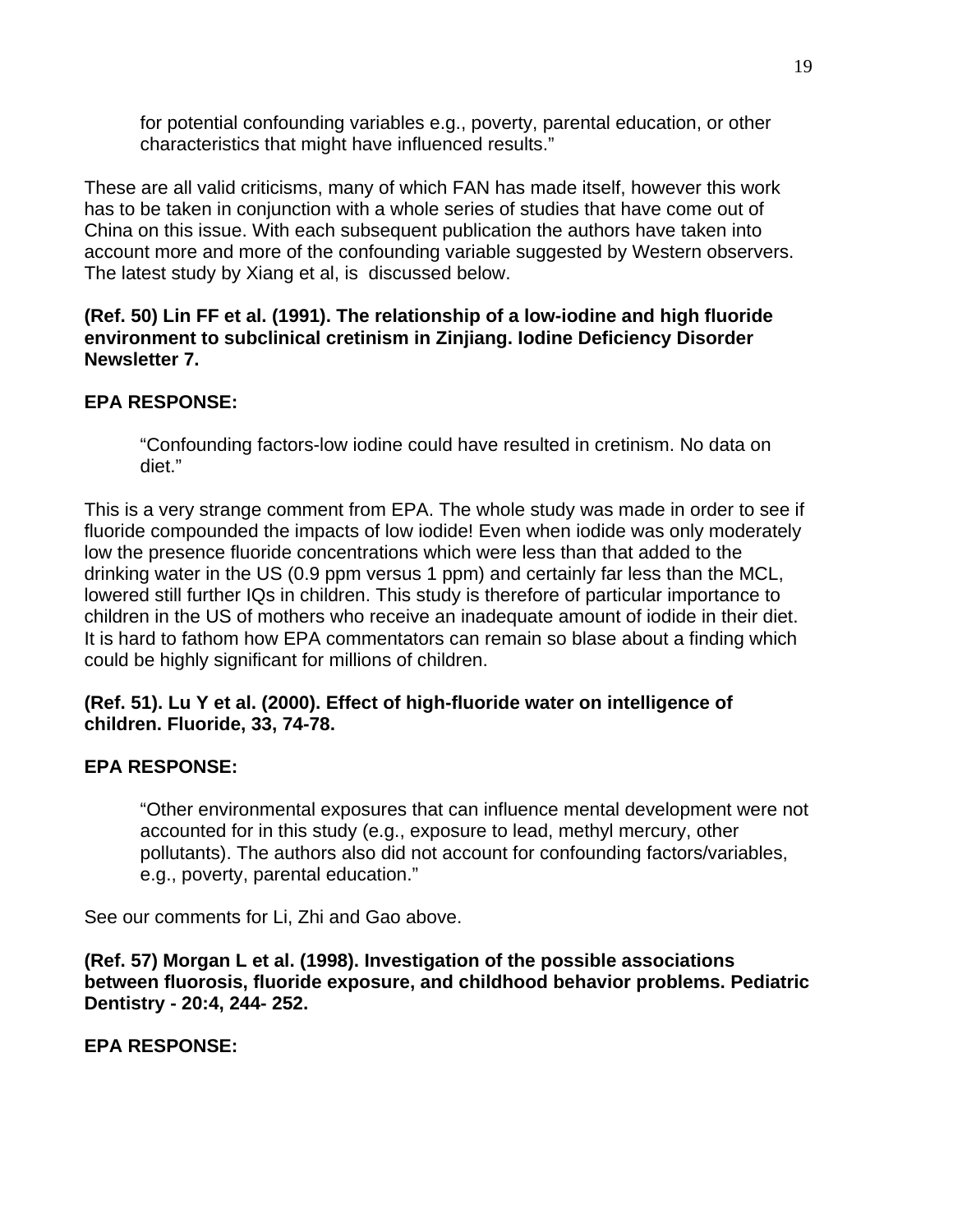"Although refutes reference #58-by reporting no association between fluorosis, fluoride exposure and childhood behavior problems, this study alone can not resolve the issue of potential neurobehavioral problems. This study is not adequate to evaluate dental fluorosis and fluoride levels because it does not contain exposure data."

The EPA's language here is revealing. The study "refutes reference #58". This is the language of debate or defense. Once again it is clear that EPA is engaged in a defense of a policy rather than an investigation of a problem. Reference #58 is actually the Mullenix study which has a highly different methodology: it was a rat study not a human study. FAN suspects that EPA meant reference #48, the Li et al study discussed above. More importantly, the criticism of this study is incorrect in our view. The severity of dental fluorosis is precisely the biomarker we should be using as a surrogate for fluoride exposure to children. It is far superior to fluoride levels in drinking water because children today are exposed to so many other sources of fluoride in addition to the fluoride in water. It is well established that the more fluoride a child is exposed to the more severe the resulting dental fluorosis will be. If the EPA and other agencies are determined to increase the levels of dental fluorosis in our kids, let's at least use it as marker for some decent scientific research.

#### **Q Xiang et al., Effect of fluoride in drinking water on children's intelligence; Fluoride 36:84-94, 2003.**

#### **EPA RESPONSE:**

"A study by Xiang et al. (2003) measured the association between fluoride in drinking water and children's intelligence as measured by intelligence quotient (IQ). The study was conducted in two villages 64 km (40 miles) apart where the primary source of fluoride was from drinking water. Fluoride was measured in drinking water and urine with a fluoride ion selective electrode. Over 90% of the children, aged 8 to 13 years, in both villages (512 total, 222 in Wamiao and 290 in Xinhuai) participated in the study and received the Combined Raven's Test for Rural China which measures IQ. Both children and their parents supplied information on medical history (e.g., head trauma in the child), education level, socioeconomic status, and lifestyle. Urinary fluoride levels in children the Wamiao village, based on 155 samples, was 3.4 times higher than mean levels for children in the Xinhuai village (based on 135 samples). This difference correlated highly with levels of fluoride in drinking water. Mean IQ was 8 points lower in Wamiao than in Xinhuai, a statistically significant difference that was found in both males and females. "When compared with the children in Xinhuai . . . , the children in Wamiao exhibited, as the level of fluoride in the drinking water increased, a decrease in IQ and an increase in rates of mental retardation (IQ < 70) and borderline intelligence (IQ 70-79)". The correlation between IQ and level of fluoride in urine was statistically significant when measured directly and when adjusted for creatinine. Children in the village with low levels of fluoride showed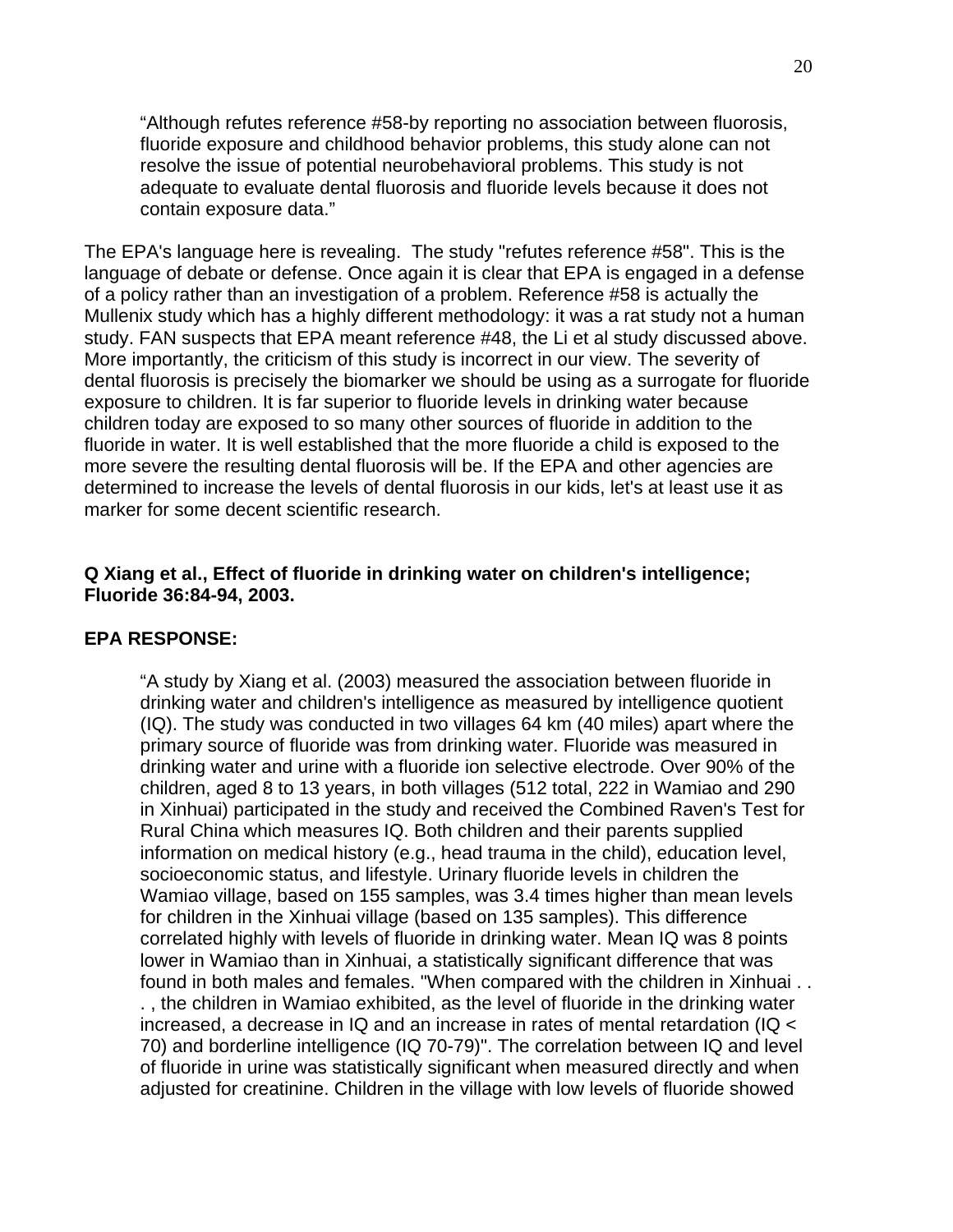an unexpected but significant decline of IQ with age. Family income and education level of parents did not correlate with children's IQ.

The study by Xiang et al. (2003) is severely deficient in its discussion of potential biases and confounders. The discussion section mentions the lack of association with family income and education, but does not discuss any other potential confounders. Lifestyle is mentioned in the methods but no results or discussion is presented. No explanation is provided for the unusual decline of IQ with age in the low fluoride exposed village, besides fluoride. No consideration was paid to where children lived within the village and how other factors might affect IQ. Known confounders such as intermarriage between close relatives are not discussed. The well known effect of parent's IQ was not measured except by education level which did not correlate suggesting this measure was inadequate for that purpose. Given the lack of exploration of other possible causes for the pattern of IQ, little weight can be placed on the results from this study. The study does mention 3 other studies which apparently support the current findings. These other studies are inadequately discussed in a single sentence without any mention of their strengths and weaknesses. Though the authors have apparently made a careful statistical analysis, their epidemiologic analysis is too incomplete to warrant any conclusion until other contributing factors, confounders, and biases are fully explored."

Once again we see EPA absolutely determined to nitpick every study which remotely impeaches fluoride of causing harm. This approach to research on a controversial issue is very reminiscent of the barrage of attacks that greeted every new study that implicated sub-clinical lead levels as causing a lowering of IQ and behavioral problems in children which appeared in the 1970's. We now know that the barrage of attacks on this issue were orchestrated by the lead and gasoline industries which did not wish to see a phase out of lead tetraethyl. Eventually of course, Needleman et al (1979) clinched the issue.

This study by Xiang et al has to be seen in the context of at at least three other studies from China which have found the same findings: namely a lowering of IQ in children with higher exposure to fluoride. Because EPA seems to rely on FAN for nearly all its references on this issue, it was unaware that subsequent to this paper by Xiang and coworkers, they sent another short article to Fluoride, which showed that they had controlled for blood lead levels. Thus these workers have controlled for at least two very important confounding variables which could influence this result - iodide and lead. Admittedly they didn't look into methyl mercury levels or the levels of intermarriage. Hopefully EPA will communicate these concerns to the Chinese Public Health Service, meanwhile a weight of evidence analysis of the biochemical, animal and human studies available is highly suggestive that fluoride could damage the developing brain of young children. If we couple this information with the knowledge that evolution put very litte fluoride into mothers' milk (0.005 -0.01 ppm) one has to wonder about a government which continues to uphold a drinking water standard ( $MCL = 4$  ppm) based upon the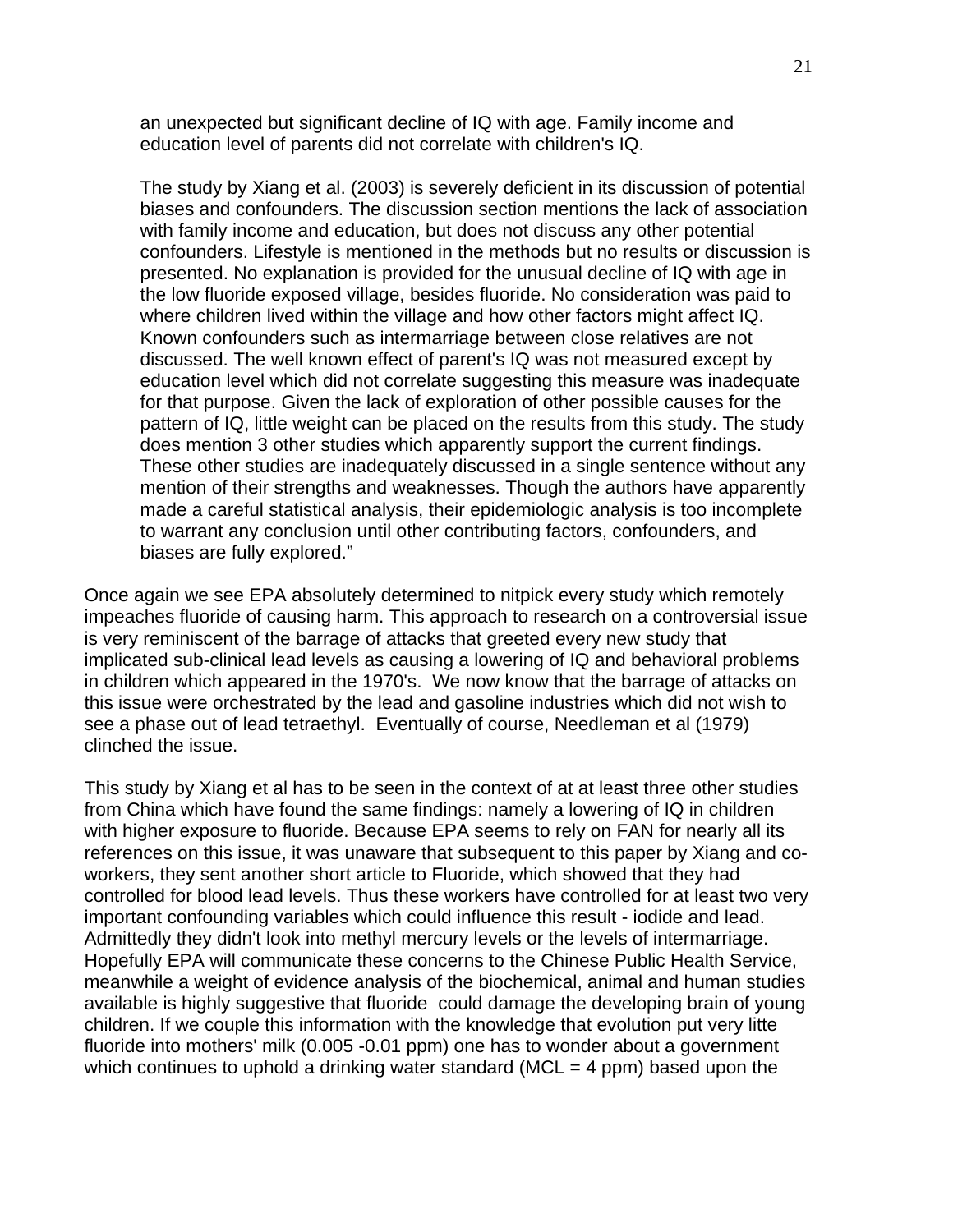end point of crippling fluorosis while allowing fluoride to go into the bodies of infants and young children at 400 to 800 times the level nature intended.

## **(Ref. 80) Zhao LB et al. (1996). Effect of high-fluoride water supply on children's intelligence. Fluoride, 29, 190-192.**

## **EPA RESPONSE:**

"There were more children with IQs less than 80 in the high fluoride village (25) than in the low fluoride village (9). As was the case with the study by Li et al.(1995), the potential for exposures to chemicals e.g., lead and methyl mercury which have a demonstrated effect on IQ was not assessed and the data were not corrected for possible confounding variables."

This is one of series of papers from China on the same issue and our comments on li et al., lu et al. and Xiang et al. apply here.

#### **(Ref. 75) Varner JA et al. (1998). Chronic administration of aluminum-fluoride or sodium-fluoride to rats in drinking water; alterations in neuronal and cerebrovascular integrity. Brain Research, 784, 284-298.**

## **EPA RESPONSE:**

"Before the results of this study are used for drawing inferences regarding human risk, this study needs to be repeated due to several major limitations, e.g., absence of dose-response assessment and evaluation of functional impairments, and lack of assessment of fluoride in the animal chow. With respect to the renal effects, it is important to distinguish those caused by aging versus fluoride treatment."

Again, EPA treats another very important study very lightly. Varner and coworker's findings are remarkable. They found feeding rats fluoride in their drinking water fluoride at 1 ppm (administered either as aluminum fluoride or sodium fluoride) for one year caused:

- a) kidney damage
- b) brain damage
- c) accumulation of fluoride in the brain
- d) beta amyloid deposits which are characteristic of Alzheimer's disease.

When EPA says this study needs repeating they are correct, but they don't acknowledge that the authors themselves have repeated the finding three times. Nor did they indicate if they, or any other agency, is currently pursuing or funding such studies. Varner's work was funded from private sources. What they describe as major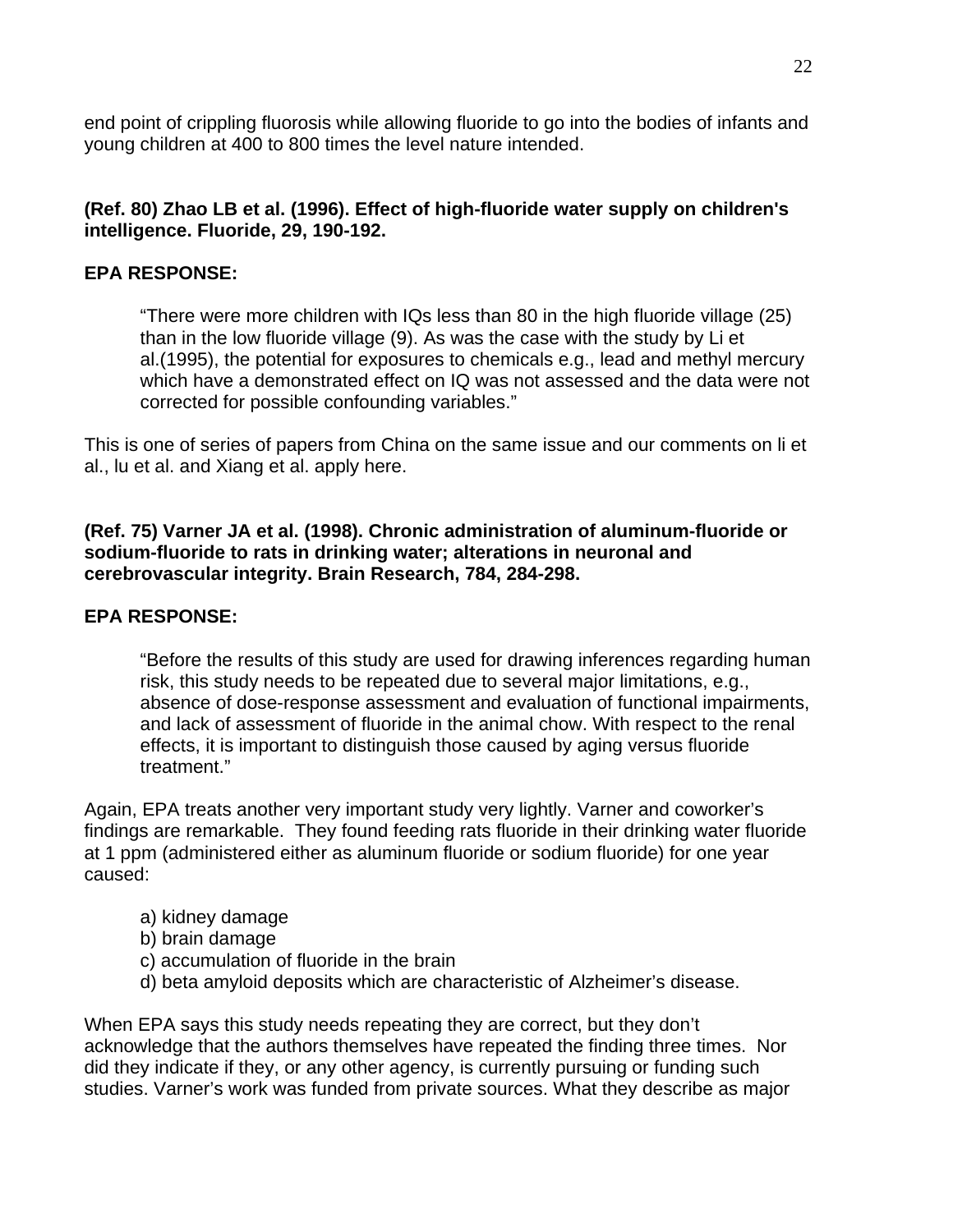limitations are not, they are more examples of EPA nitpicking. We will discuss them one at a time:

1) An absence of dose-response assessment. The authors found a response at the lowest dose they used and less of a response at higher doses. This is unusual but it is not unique. If correct it may cause reevaluation of other animal studies, like those of Sprando and Collins (discussed in section 9) who may have used too high a dose over too short a period.

2) When they talk about an "absence of functional impairments" are they suggesting that beta amyloid deposits are of no or little "functional" consequence? If they are they are being plain silly.

3) Lack of analysis of fluoride in the animal chow is something that needs to be corrected in future studies, but unless they have reasons to believe that the control rats did not have the same chow the argument has no merit.

4) When they argue that "With respect to the renal effects, it is important to distinguish those caused by aging versus fluoride treatment" isn't that what you normally expect to tease out using control animals, or are they suggesting that the controls aged at a different rate from the test animals?

Clearly, this study which has found dramatic effects in rats fed 1 ppm fluoride in their water is a very threatening one for those who wish to maintain that 4 ppm of fluoride in the drinking water is perfectly safe for humans to drink for a whole lifetime.

**(Ref.81) Zhao, W., Zhu, Z, Yu, Z, Aoki, K, Misumi, J, and X Zhang. 1998. Longterm effects of various iodine and fluorine doses on thyroid and fluorosis in mice. Endocrine Reg 32:63-70.**

## **EPA RESPONSE:**

"The authors of this report studied the interactions of fluoride and iodine in Kunmin mice. The animals were divided into nine groups of 32 animals which received different combinations of iodine and fluoride in their drinking water. Iodine was administered as potassium iodate and classified as iodine deficient (ID,  $0 \mu g/L$ ), iodine normal (IN,  $20 \mu g/L$ ) or iodine excess (IE,  $2500 \mu g/L$ ). The drinking water fluoride concentrations ( NaF) were: fluoride deficient (FD, 0 mg/L), fluoride normal (FN, 0.6, mg/L) or fluoride excess (FE, 30 mg/L). A special low iodine and low fluoride chow was fed the animals. The nine combinations of nutrients were ID/FD, ID/FN, ID/FE, IN/FD, IN/FN, IN/FE, I.E./FD, I.E./FN, and I.E./FE. The animals were treated for 150 days and the following parameters were measured, incisor fluorosis at two-weeks, radioiodine uptake at 100 and 150 days, Serum T3 and T4, histological evaluation of the thyroid, fluoride content of the bones.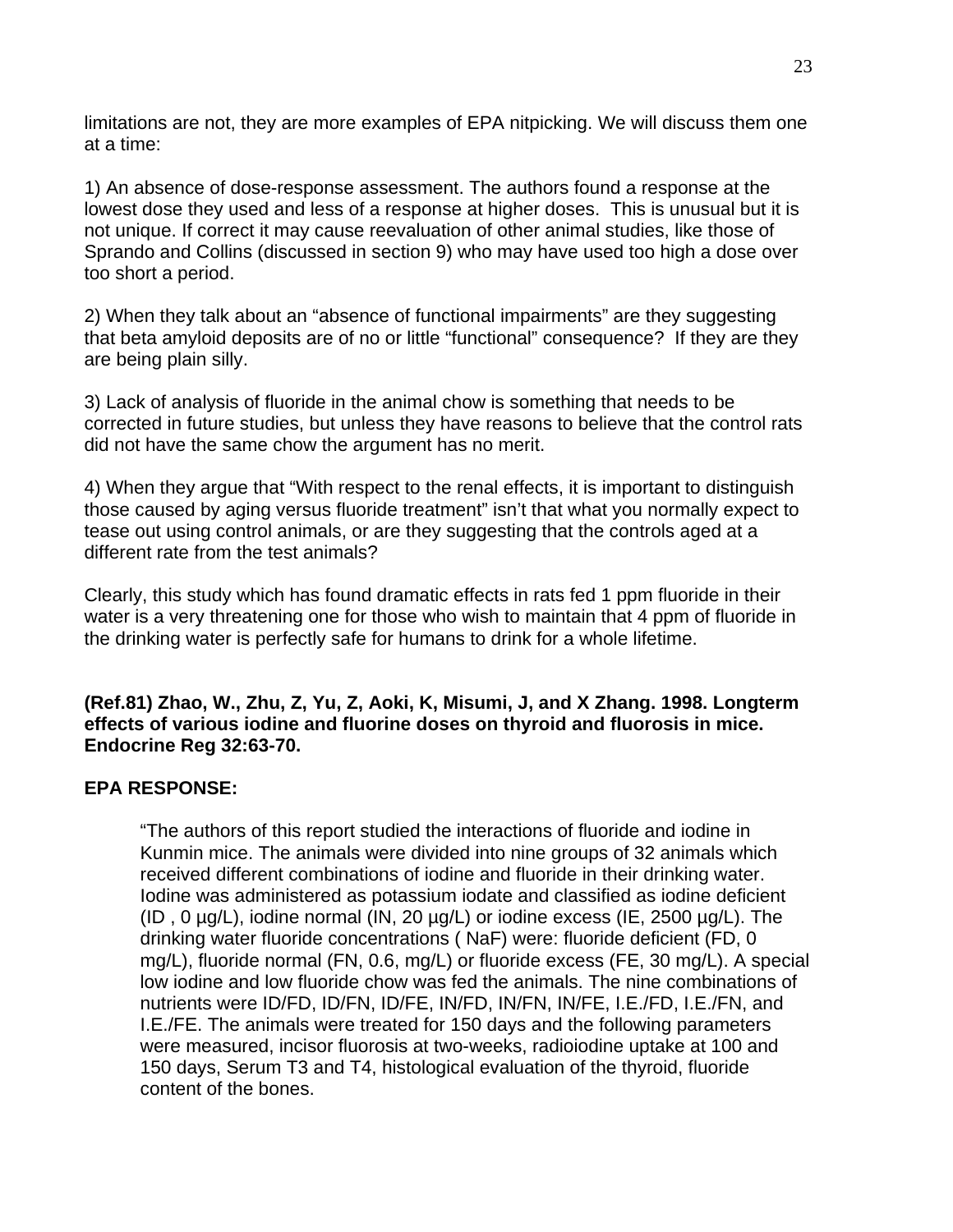For many of the nutrient combinations there were no apparent interactions between fluoride and iodine. Fluoride produced the expected incisor fluorosis at two weeks in the FE group. There was no incisor fluorosis in the FD or FN groups. An ID increased the severity of fluorosis in the FE group. The fluoride content of bones was dramatically increased in the FE group. Surprisingly it was higher in the FD/ID group than in the FN/ID group. Otherwise the FD and FN groups with IN or IE exposures has fairly similar bone F levels.

Under ID conditions increasing F intake appeared to be associated with a decrease in thyroid weight. At 100 days the incidence of goiter in the ID group increased with increasing F intake. When the iodine was in excess, the incidence of goiter decreased with increasing F intake. Increased T3 levels were seen in the ID/FE groups and T4 was decreased in the ID/FD and ID/FN groups. FE inhibited radiolabeled iodine uptake in the ID and IN groups.

The mechanistic basis for the interactions between fluoride and iodine observed in this study is not clear. The authors mention that their T3/T4 results are not consistent with other studies and acknowledge that they can not offer any plausible explanation between their results and those of other investigators. The authors also state "it is generally believed that fluorine does not influence either thyroid function or structure at the amount (about 1ppm in water) used to prevent dental caries." The authors suggest the possibility of interactions between the two minerals, particularly when deficiency of one is combined with excess of the other. The mechanistic basis for the interactions between fluoride in iodine observed in this study is not clear."

# **9. REPRODUCTIVE EFFECTS.**

## **A. HUMAN STUDIES.**

#### **Freni SC. (1994). Exposure to high fluoride concentrations in drinking water is associated with decreased birth rates. Journal of Toxicology and Environmental Health, 42:109-12.**

In FAN's submission we pointed out that Freni, a researcher at the National Center of Toxicological Research (NCTR), the research division of the FDA, found a statistically significant reduction in fertility in counties with 3 or more ppm fluoride in the water. Clearly, this is a very important study in terms of the adequacy of the MCL of 4 ppm. We pointed out that there had been some criticism of Freni's methodology but that none of it had been published. In this respect, it is curious to note that the ADA in their booklet "Fluoridation Facts" cites the criticism based on " a personal communication" from Dr. John Sinks, dated Nov 6, 1992, which is two years before Freni's study was published!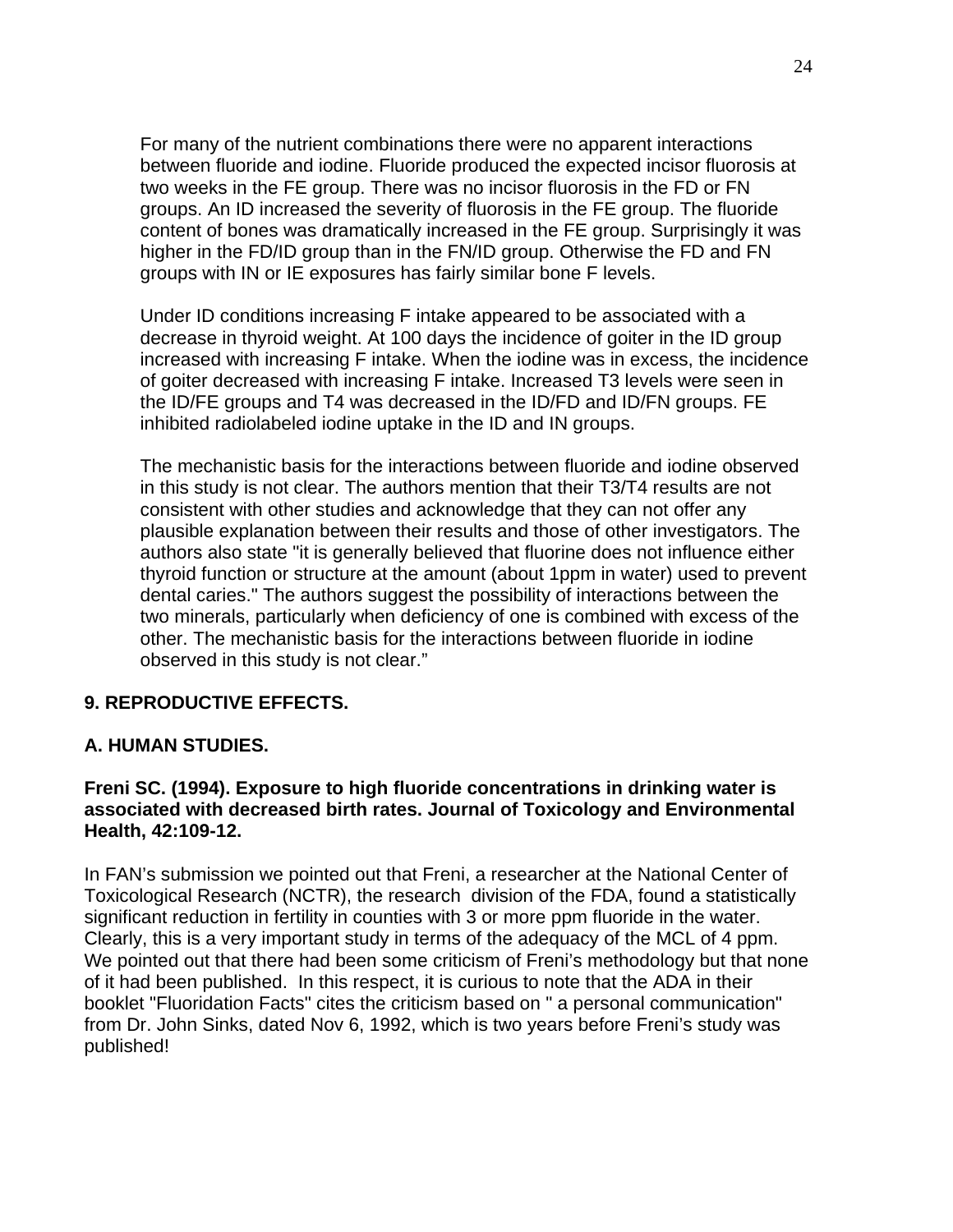EPA's specific response to Freni's work appears in Table 1a of Baetke et al (2003) p 50. They write:

"Study did not measure factors affecting fertility, e.g., contraceptive practices. Cohort effect prior to 1980 not measured by use of single point estimates for key measures of sociodemographic status. An ecologic study that measured county levels of fluoride rather than individual level and cannot be used to show a causal association. Author acknowledges need for follow up study on individual women to verify results.."

However, when we contacted Dr. Freni to seek his reaction to this and the previously unpublished criticism of his work, he wrote to us that,

"In the US, I was employed by the DHHS, from 81-88 at the Centers for Disease Control (CDC), and from 88-96 at the National Center for Toxicological Research (NCTR), which is the research center of the FDA. At both agencies I served as the specialist in Risk Assessment of environmental exposure, and as such I have served in several committees, among others a subcommittee appointed by the Committee to Coordinate Environmental Health and related Programs (CCEHRP) to review the literature on the benefits and risks of fluoride exposure. I represented NCTR in that body and, as far as I can remember I was the only MD, and surely the only epidemiologist. Given my background I focused on the Risks, leaving the Benefits to the others. The result of my literature study was unexpected: all animal species studied revealed reproductive damage. There was no human study on reproductive effects. The subcommittee's report had to be unanimous. I was asked to tone down my review of animal studies so as to not alarm the public. My review itself was not criticized. After all, it was based simply on a review of peer-reviewed published papers. I refused to water down my report, and the committee decided to do it for me. The result is pp. 66-67 of the "Review of Fluoride: Benefits and Risks, Report of the Ad Hoc Subcommittee on Fluoride, of the Committee to Coordinate Environmental Health and Related Programs CCEHRP), Public Health Service, Department of Health and Human Services (DHHS), February 1991).

Eventually, I decided to independently start a study of the reproductive effects of Fluoride in humans. Given the lack of funding for a multidecade long study (extremely expensive), I designed a so-called "ecological study", knowing full well its shortcoming, as acknowledged in the paper. In this, I was fully supported by my agency. By the way, the F-levels in water were provided by the CDC despite their resistance to my planned study. Against my expectations, the study fits what was found in animals.

The paper was peer reviewed and unanimously approved. I have received no communications on the paper's content or conclusions from any critic, including Dr. Sinks. What I did receive were numerous requests for a reprint from all over the world, nearly all from public health institutions and universities. The study is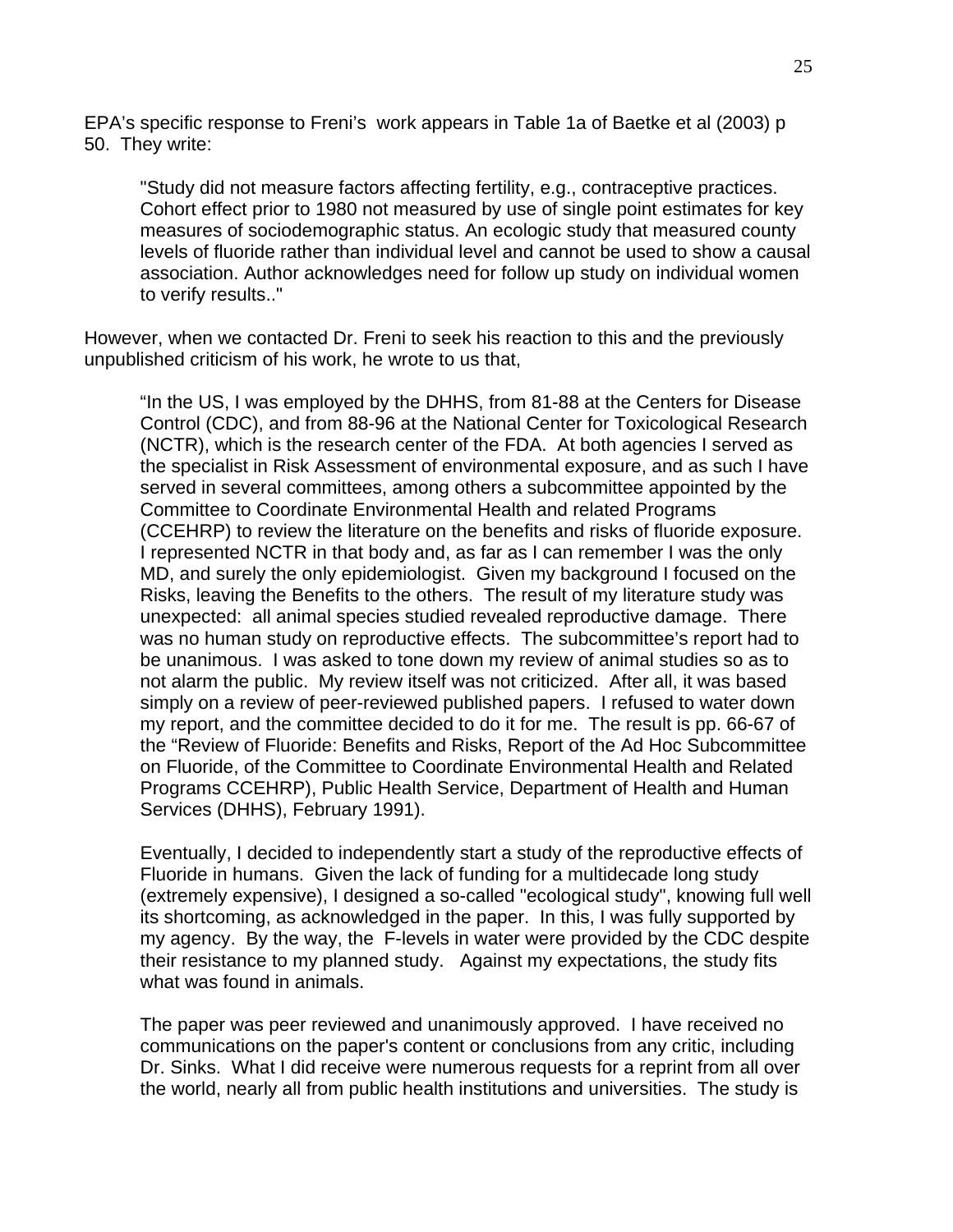certainly not flawed, NCTR checked the statistics thoroughly. What can be criticized is the fact that it is an ecological study. So what: the alternative is to close your eyes and not to do any study at all, or to finance a neutral body (is there any?) to conduct a full follow-up study. I was starting on an expansion of the study to include low-birth weights, premature births, and stillbirths as outcomes. Unfortunately, I fell ill and eventually decided to return to Europe." ( Dr. Stan Freni, Personal communication, email March 19, and editorial changes by phone March 21, 2004).

We would add that if EPA insists on knocking out all ecological studies they would eliminate the vast majority of the studies which purport to demonstrate that fluoride reduces tooth decay! This is yet another double standard. Moreover, such arguments have a particularly hollow ring from government agencies which have made absolutely no effort to collect data in the form of bone and serum levels in a comprehensive fashion. This would be the most appropriate way of establishing individual exposure and provide the basis for more meaningful epidemiological work on many end points.

In appendix F, FAN has reprinted the review of animal studies on reproduction by Freni which he published as the introduction to his 1994 paper. This was based on the review he provided for the subcommittee on Fluoride of CCEHRP. We contrast this with the review which was substituted for Freni's review in the final report published by the DHHS in 1991. According to Freni this was toned down so as "not to alarm the public."

Other human studies on reproductive effects which have appeared since the 1993 NRC review, submitted by FAN and criticized by the EPA (Baetcke et al. Nov 18, 2003) were:

## **Susheela AK, Jethanandani P (1996). Circulating testosterone levels in skeletal fluorosis patients. J Toxicol Clin Toxicol, 34(2): 183-9.**

## **EPA RESPONSE**:

An epidemiological study comparing testosterone levels in 3 groups: fluorosis patients with 3.9 ppm F in their water, controls with high F in their water(4.5 ppm) and controls with low F in their water (0.5 ppm). According to the authors, fluorosis patients had the lowest serum testosterone, with the high water F controls. However, confounding factors (e.g., age, diet, health status, exposure to other chemicals) were not accounted for that could affect testosterone levels.

## **Michael M, Barot VV, Chinoy NJ (1996) Investigations of soft tissue functions in fluorotic individuals of North Gujarat Michael M, Barot VV, Chinoy NJ Fluoride 29:63-71.**

## **EPA RESPONSE:**

"This is a survey of clinical chemistries among residents in a region of India with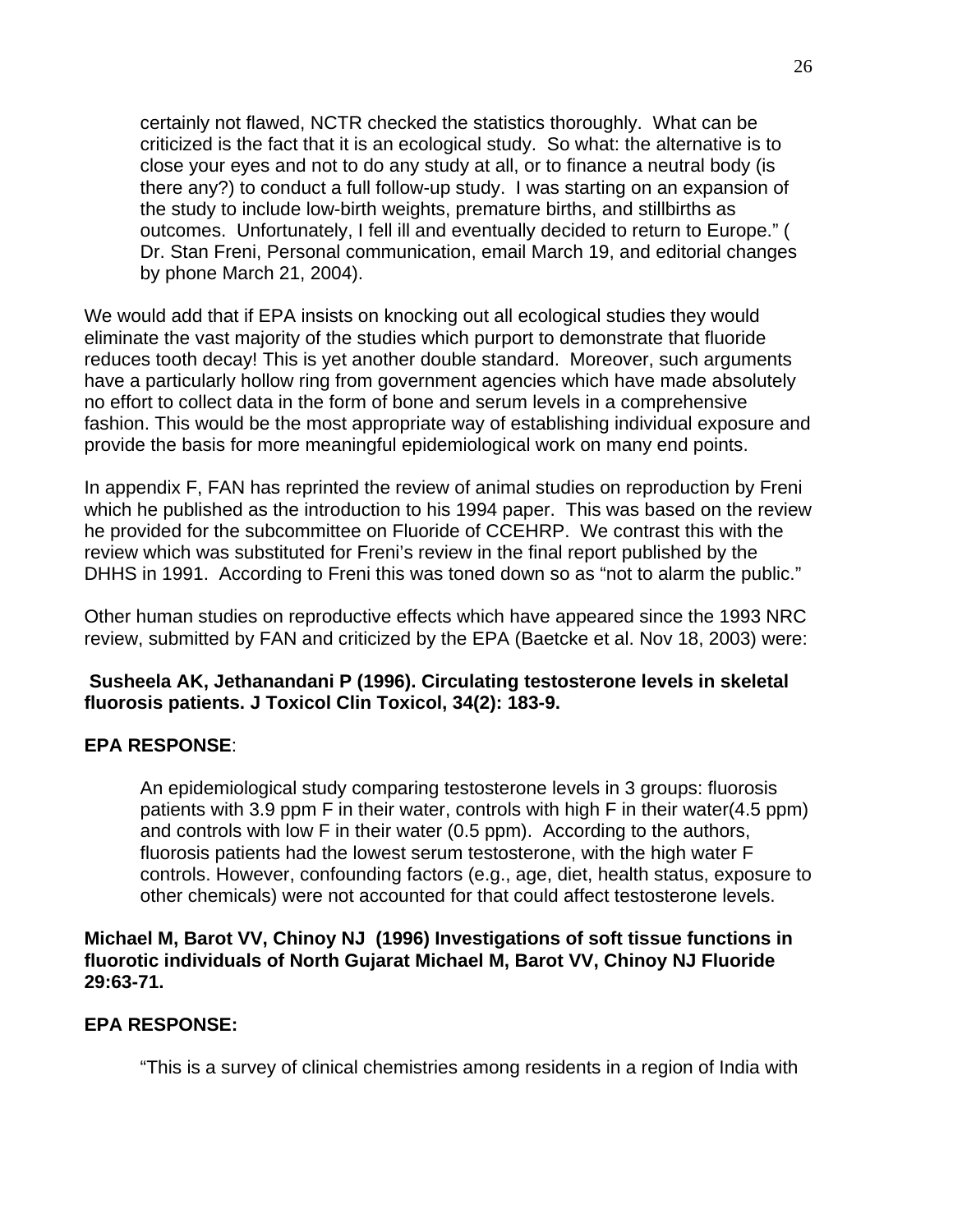high levels of fluoride in drinking water (500 people from 52 villages; 1.0 - 6.5 ppm fluoride) compared to persons in a 'normal' fluoride level city (mean 0.6 ppm). The number of individuals used to compute summary data in the paper varied from 40 - 76 in the high fluoride group and 15 or 22 in the normal fluoride group. Dental and Skeletal Fluorosis were common in the high fluoride residents: 74% had slight to severe tooth mottling; 59% had stiff spine. There was a correlation between water fluoride and serum fluoride concentrations. Serum fluoride also showed a significant age relationship.

Differences were found for some clinical chemistries in the high fluoride group compared to the normal group. Significant decreases were noted for protein and calcium concentrations. Significant increases were noted for SGOT, SGPT, sodium, potassium, adrenalin, noradrenalin, cholesterol and T4. No changes were noted for T3, TSH, hemoglobin and testosterone."

This final comment by the EPA is not quite accurate. What the authors actually reported was:

"Circulating levels of testosterone were decreased, but not significantly enough to indicate an effect on reproductive functions. The enhanced levels of serum transaminases, which are markers for liver function, indicated structural and functional changes in liver due to fluoride intake. Changes in the serum calcium, sodium and potassium levels revealed electrolyte imbalance in the fluorotic individuals. While levels of thyroid stimulating hormone (TSH) and triiodothyronine (T3) did not vary, a significant increase in the thyroxine (T4) levels suggested alteration in thyroid function. Thus the study revealed some harmful effects of fluoride in the soft tissue functions of the endemic population."

Once again we see an attempt by EPA to downplay an important finding. First, the levels in the community examined (1 - 6.5 ppm) were not "high", they actually embrace the current MCL of 4 ppm and second, at these levels, they found some "harmful effects of fluoride in the soft tissue functions."

#### **D. Ortiz-Perez et al. (2003), Fluoride-induced disruption of reproductive hormones in men; Environ. Res. 93:20-30.**

#### **EPA RESPONSE:**

Ortiz-Perez et al. (2003) studied the association between fluoride exposure and subclinical effects related to reproductive hormones. This study looked at 133 men aged 20-50 years with occupational exposure to fluoride and compared to 27 men whowere only exposed to fluoride in drinking water...

The doses reported in this study were higher than in the United States and Canada but lower in Russia and India where fluoride has been associated with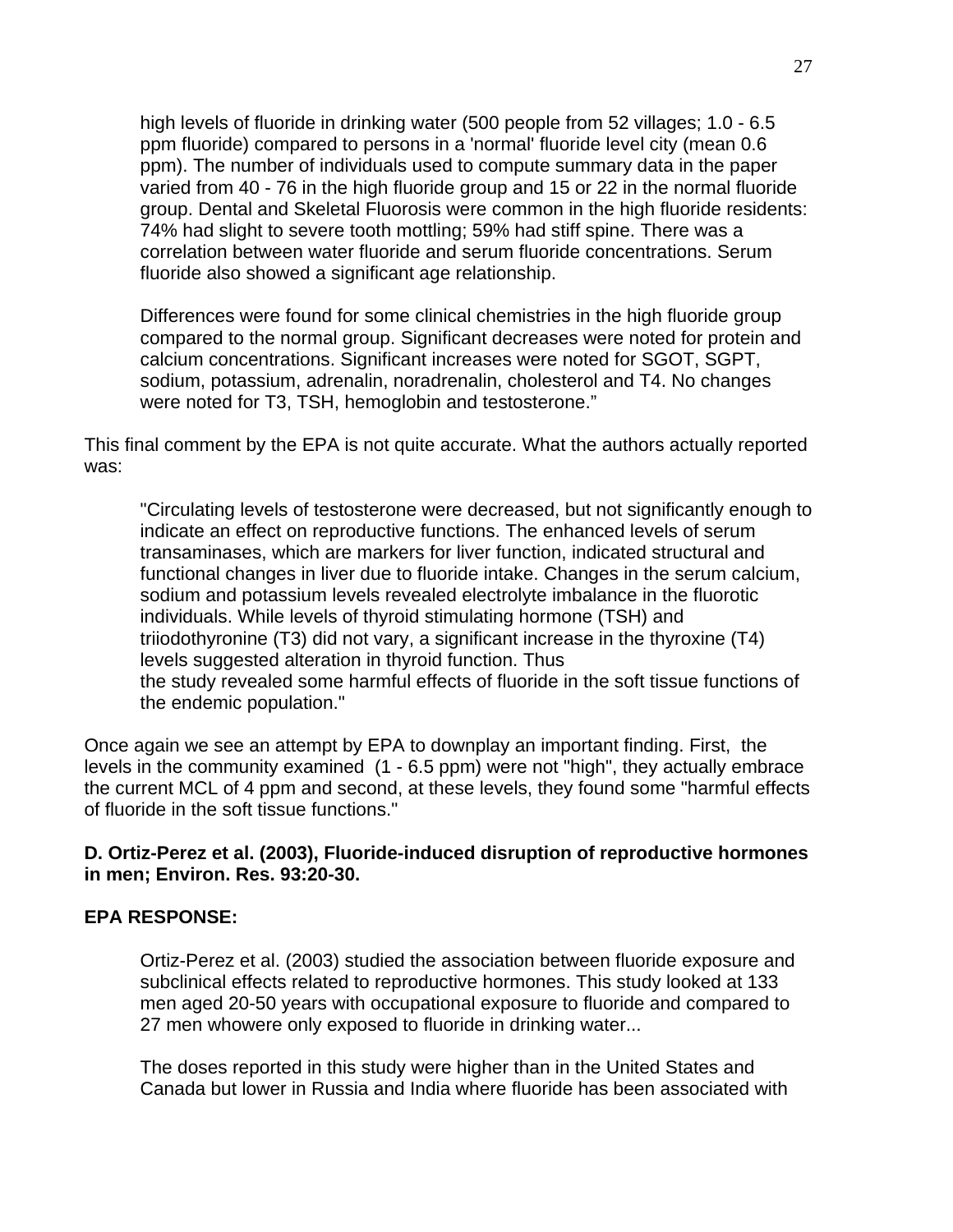other effects on hormones (notably lowered testosterone) and reproductive effects (male infertility).

This study suffers from a poor design and inadequate sampling. Nothing is said about how the 27 workers exposed only to drinking water were selected, other than that all subjects apparently resided in the same town. The only selection criteria for exposed workers appears to be at least one year employment in plants where fluoride exposure occurred. In the occupational group, the authors fail to acknowledge that lower exposed administration workers undoubtedly differed in many lifestyle factors (e.g., diet, access to health care, medical history) from the other more highly exposed workers and therefore, are inadequate for use as an internal comparison. The authors acknowledge that other exposures at the plant may be an explanation for some of their findings. How long workers resided in the town, types of occupations among the reference population, lifestyle differences, environmental exposures, and other factors that might influence hormonal levels are inadequately or barely discussed.

The authors fail to acknowledge that all the major factors which influence hormonal levels in men have yet to be identified and their study may have easily missed important factors which influence reproductive hormones. It must be emphasized that all of the effects measured were subclinical and that this study did not find evidence of an adverse reproductive outcome. This study did suggest a possible influence of fluoride manufacturing exposures on a hormone level that may be consistent with effects reported in other studies. However, this study is much too preliminary and no conclusions about the effects of fluoride on hormone levels are warranted until this study is repeated in other populations with a carefully chosen comparison group and sufficient sample size to analyze for the effects of confounding variables.

While the EPA is correct in stating that not all confounding variables were taken into account (they seldom are in most human studies)in this study, the fact remains that the authors found a statistically significant relationship between urinary fluoride levels and lowered testosterone levels. Taken together with the findings of Susheela et al(above); Michael et al (above); previous reports from Russia and numerous animal studies among several species (discussed below) a weight of evidence analysis would suggest a highly plausible relationship between excessive fluoride exposure and the lowering of testosterone levels in men. This lowering might well explain Freni's findings in counties with water fluoride levels at or above 3 ppm.

## **ANIMAL STUDIES.**

In Freni's 1994 study (discussed above) he makes it clear that the driving force behind examining a possible relationship between fertility and fluoridation in the US population was the huge amount of animal data which indicated fluoride's ability to impact the reproductive system in many different species. It is particularly intriguing to note the sharp contrast between Freni's survey on this matter and the survey presented by the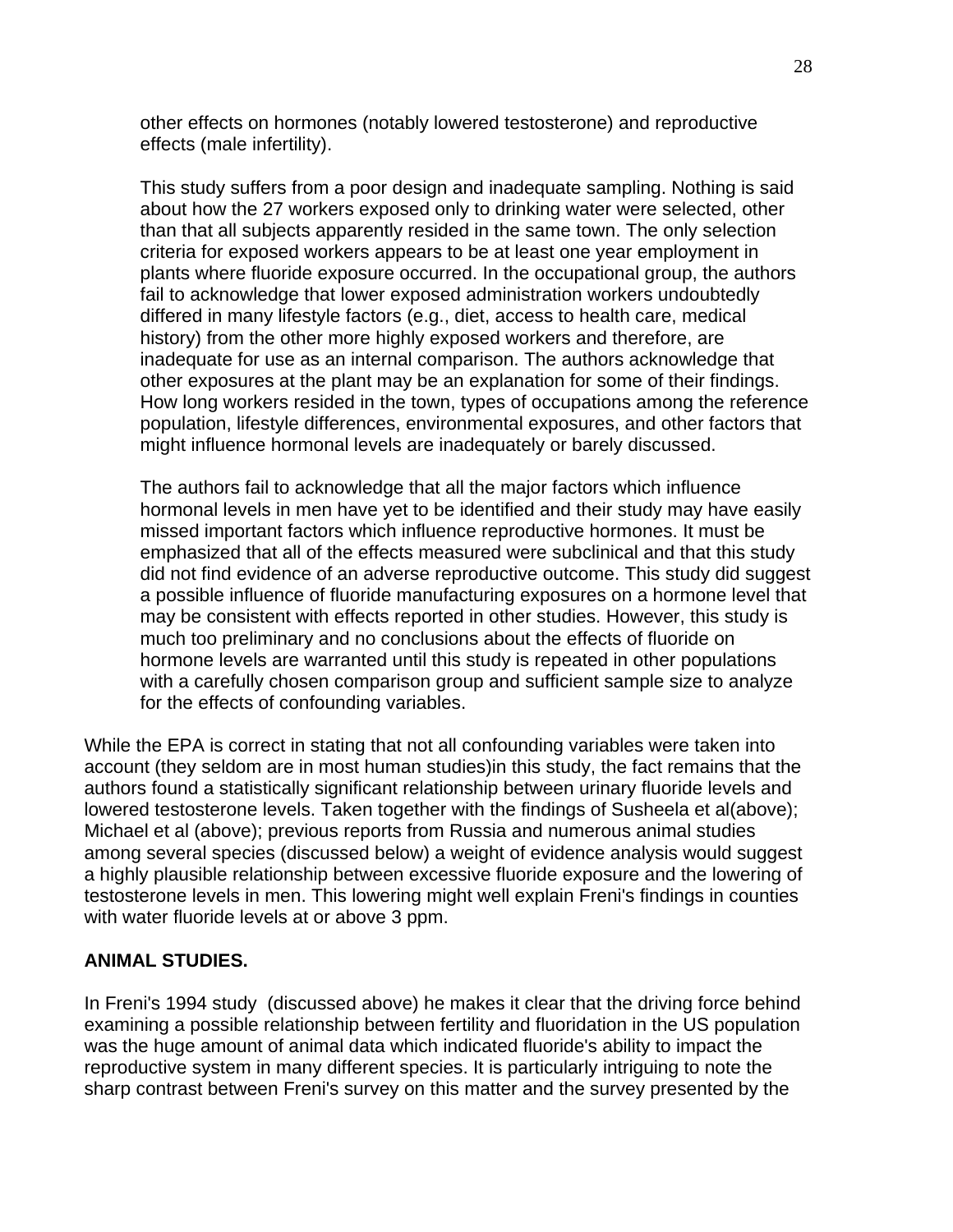DHHS in its 1991 report Health Effects of Fluoride: Benefits and Risks, because Freni actually served on the panel that drew up this report:

EPA comes down on the same side as the DHHS reviewer and places far greater emphasis on the few studies which have been unable to demonstrate reproductive effects rather than on the very many which have, they write:

"... there is insufficient evidence to establish a causal link between fluoride exposure and effects on reproductive function in humans. Adverse effects on reproduction are primarily reported from animal studies (e.g., Reference #14 Chinoy et al. 1988). Although the Chinoy paper reported adverse effects in the testes, these effects were not reproduced by other laboratories (articles not cited by FAN: For example see:Collins TF, Sprando RL, et al, Multigenerational evaluation of sodium fluoride in rats Food Chem Toxicol. 2001 Jun;39(6):601-13.; Sprando RL, Collins TF, et al., Black TN, Rorie J, Ames MJ, O'Donnell M, Testing the potential of sodium fluoride to affect spermatogenesis in the rat., Food Chem Toxicol. 1997 Sep;35(9):881-90; Li Y, Dunipace and Stookey, Effects of fluoride on the mouse sperm morphology test, J Dent Res. 1987 Sep;66(9):1509-11.).

FAN Response:

We disagree. There is sufficient published data available for EPA to respond to the adverse effects of fluoride on the male reproductive system. The references EPA cites are not sufficient for dismissing this concern.

# **Collins, Sprando et al.**

EPA cites the June 2001 "Multigenerational evaluation of sodium fluoride in rats" by Sprando, Collins et al. (Food Chem Toxicol. Jun;39(6):601-13). For such an important study the authors presentation of data is unsatisfactory. This is one of 2 multigenerational studies published by the authors in 2001. For both studies:

- No Fluoride blood levels are presented
- No Fluoride levels in bone or organs are presented
- Skeletal and Sternebral variations are not identified by sex
- Incidence of specific soft -tissue variations are not identified by sex
- Runts are not identified by sex
- Spontaneous disease lesions and incidental findings are not defined.

Sprando, Collins et al. published 6 papers in *Food and Chemical Toxicology* (1995, 1996, 1997, 1998, and two in 2001) in their study of the effects of fluoride. Not one of these papers presented fluoride levels in blood or organs.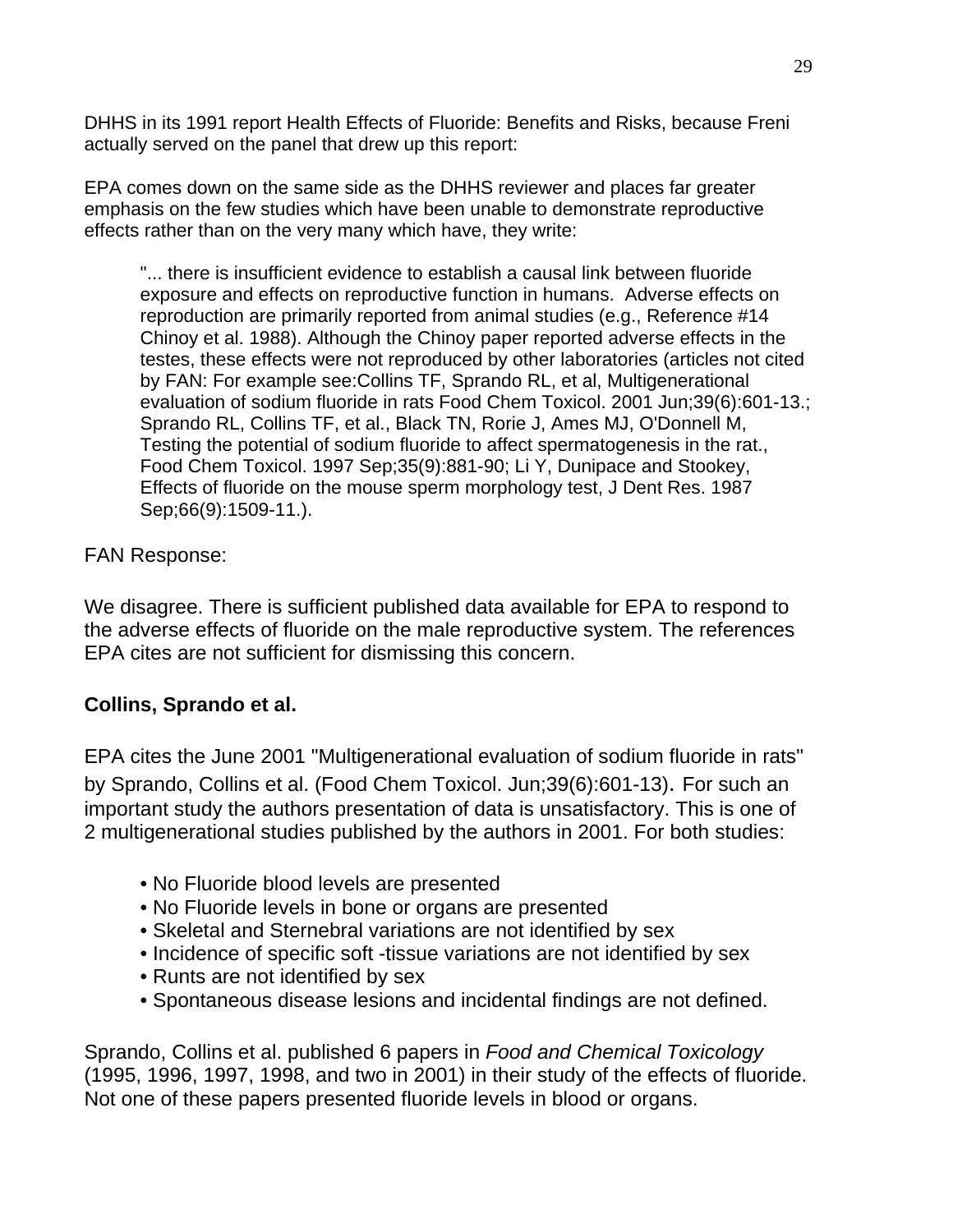Without the fluoride levels in blood, bone, and organs, one cannot fully understand the results presented, or dismiss as 'random' the high number of effects in the Control group compared to all treated groups in the their multigenerational studies. Adding to the concern of the high number of effects found in the Control group is the fact that the rats utilized in the 1997 and 1998 published studies were obtained from the multigenerational studies. According to the authors:

1997 paper, p 882: "Male rats utilized in this study were obtained from a larger 2-generation reproduction study." Testing the potential of sodium fluoride to affect spermatogenesis in the rat.

Sprando RL, Collins TF, Black TN, Rorie J, Ames MJ, O'Donnell M. Food Chem Toxicol. 1997 Sep;35(9):881-90

1998 paper, p 1118: "The 25 male rats utilized in this study were obtained from a larger two-generation reproduction study." Testing the potential of sodium fluoride to affect spermatogenesis: a morphometric study. Sprando RL, Collins TF, Black T, Olejnik N, Rorie J. Food Chem Toxicol. 1998 Dec;36(12):1117-24)

In the second 2001 study (pp 867-876), with fluoride treated groups at 25-ppm, 100-ppm, 175-ppm, and 250-ppm, with no fluoride levels in bone or blood presented, the following results were found:

• Incidence of specific skeletal variations (excluding sternebral) for F2 fetuses (Table 7).

-- Of 25 Parameters listed: the Control group had higher effects than the 25-ppm and 100-ppm treated groups.

-- Of 25 Parameters listed: the 250-ppm treated group had one higher effect than the Control group (11 vs 10 respectively)

• Incidence of specific sternebral variations in F2 fetuses (Table 5): -- Parameter: Reduced ossification: the Control and 250-ppm treated group had the same number of effects.

-- Parameter: Non-ossified: the Control had higher number of effects than the 250-ppm treated group

The rats used in the 1995 study were obtained as adults from the Charles River Laboratories. No mention is made of the diet they were fed prior to being obtained by Sprando, Collins et al. No fluoride levels in blood, bone or organs are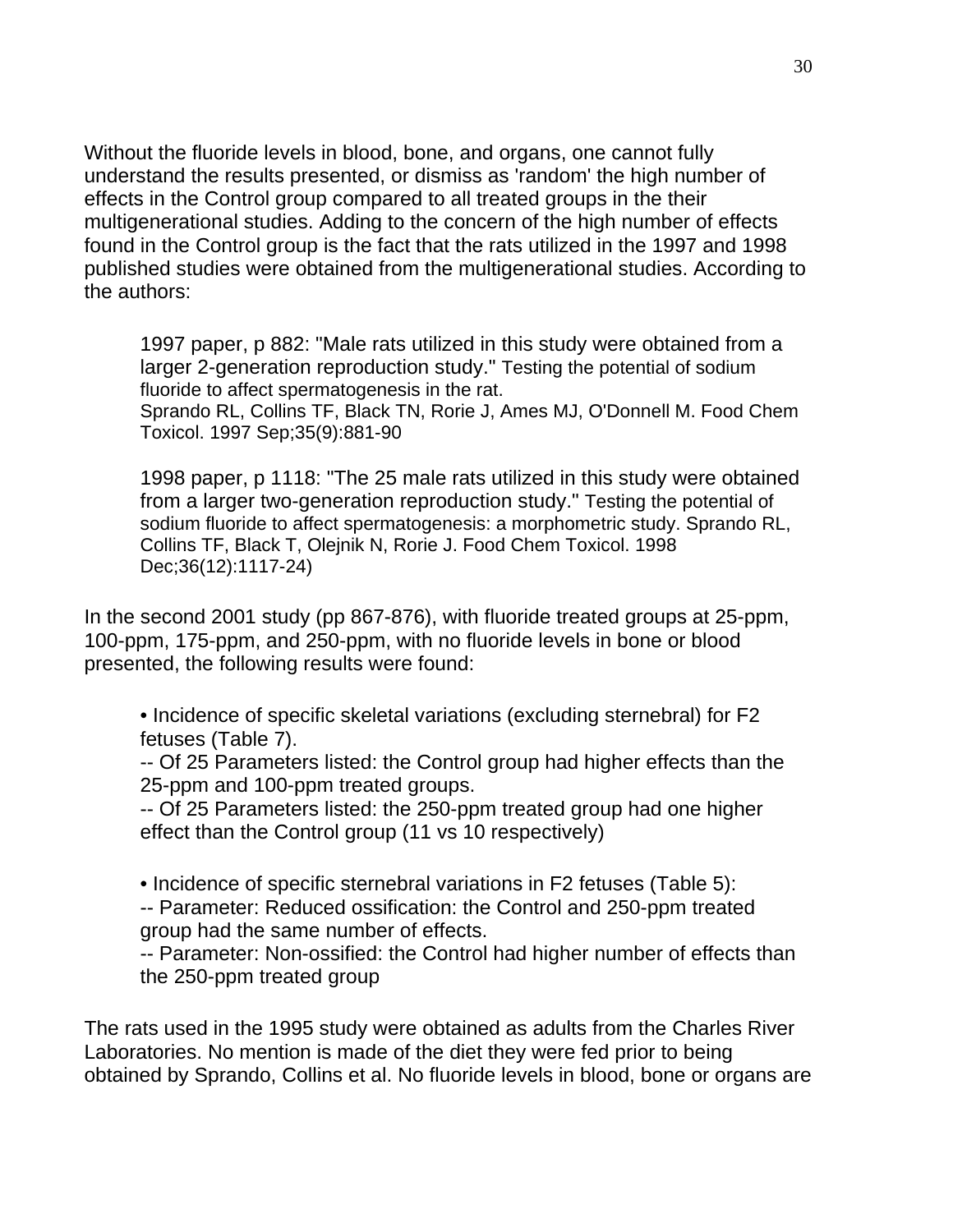presented. The Controls in this study also had a high number of effects compared to treated groups. Some examples:

• Analysis of incidence of soft-tissue variations in foetuses (Table 9). -- The Control group had the highest number of effects compared to all NaF treated groups (10-ppp, 25-ppm, 100-ppm, 175-ppm, and 250-ppm)

• Incidence of specific sternebral variations in foetuses (Table 4).

4 of the 6 Parameters listed in this Table:

-- Parameter: Mishapen: The Controls had the highest number

-- Parameter: Malaligned: The Control had higher effects than the 10-ppm, 25-ppm, 100-ppm, and 175-ppm fluoride treated groups -- Parameter: Incomplete ossification: The Control had higher effects than the 10-ppm, 25-ppm, and 175-ppm fluoride treated groups -- Parameter: Non-ossified: The Control had higher effects than the 10 ppm, 100-ppm, and 175-ppm fluoride treated groups

• The control group showed the highest occurrence of *in utero* deaths per litter (Table 3).

Ref: Developmental toxicity of sodium fluoride in rats. Collins TF, Sprando RL, Shackelford ME, Black TN, Ames MJ, Welsh JJ, Balmer MF, Olejnik N, Ruggles DI. Food Chem Toxicol. 1995 Nov;33(11):951-60.

Of the rats used in the 1996 study, all that is mentioned is: "96 adult male Sprague-Dawley rats weighing 225-460 g were used. No mention is made of where these rats were obtained or the diet they were fed prior to being obtained by Sprando, Collins et al. No fluoride levels in blood or organs are presented. Ref: Effect of intratesticular injection of sodium fluoride on spermatogenesis. Sprando RL, Black TN, Ames MJ, Rorie JI, Collins TF. Food Chem Toxicol. 1996 Apr;34(4):377-84.

Lastly, Sprando, Collins et al. are consistent in stating in all but their 1996 paper that the rats were fed the low-fluoride NIH-07 diet (7.95 ppm luoride), "the diet for the fluoride studies conducted by the NTP (NTP 1990)."

In 1991, Robert Carton, representing US EPA's headquarters Professional's Union, Local 2050, wrote about the problem with Controls used in the National Toxicology Program (NTP) in 1990. Carton wrote:

.... The most important observation: the control animals were not fed fluoride-free diets. Also, the animals were four weeks old at the beginning of the study and obviously not fluoride free. Male rats were fed a diet containing 7.9 ppm or 0.2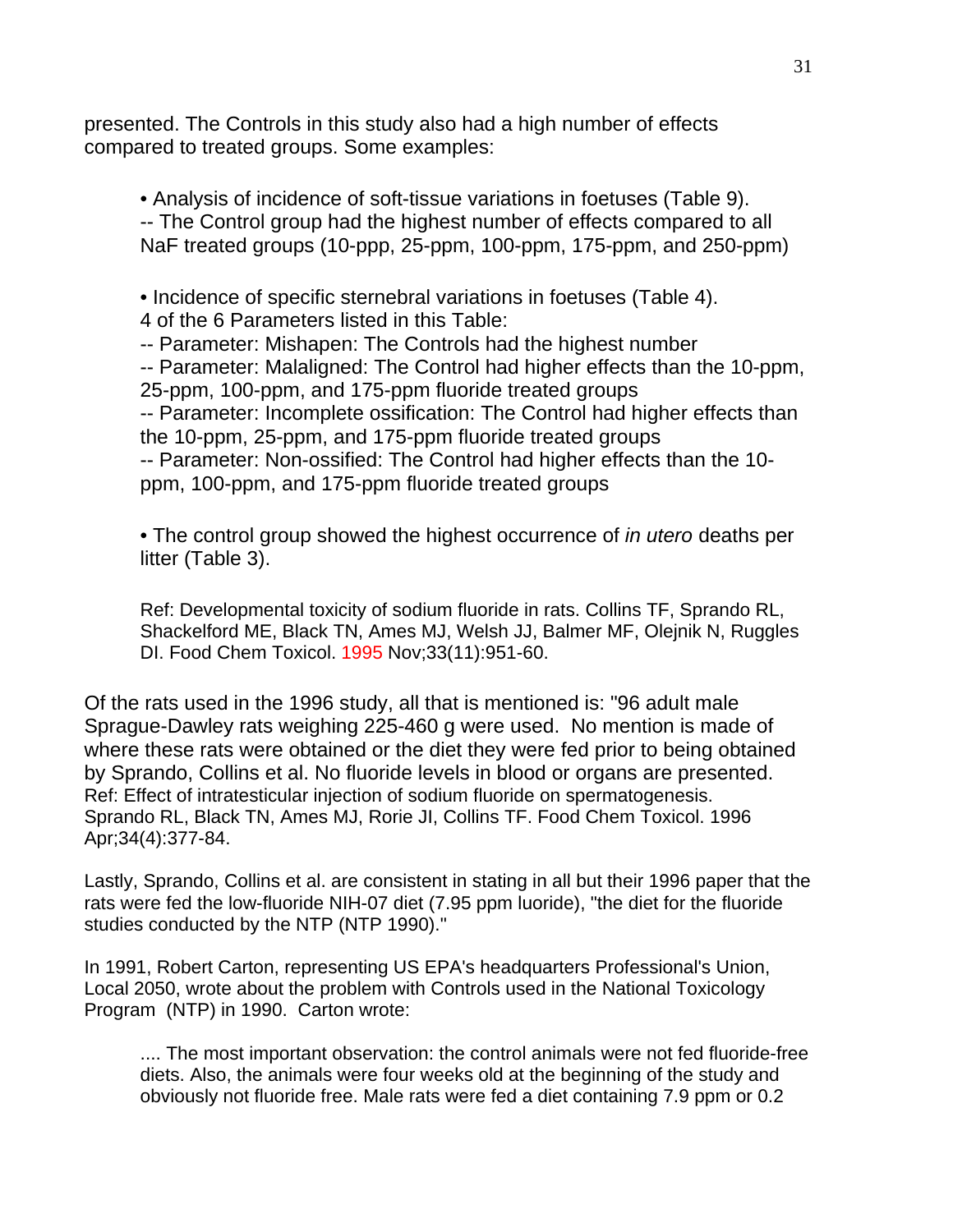mg/kg/day of fluoride, about six times the dose received by a human drinking 2 liters/day of water containing 1 ppm fluoride. Animal studies have been successfully completed with a diet containing 0.05 ppm fluoride. The historical controls had even more fluoride in the diet. NTP estimates that normally their standard feed has from 28 to 47 ppm, or about 0.7 to 1.2 mg/g/day. The study had this to say about the dose concerning historical controls:

Assuming a maximum bioavailability of 60%, the historical database animals actually constitute a group receiving sufficient fluoride to place them between the low- and mid-concentration groups in the current 2-year studies.

This is an excellent argument for excluding the use of historical controls as a comparison group anywhere in the report. Yet, time and time again, they are used to compare with the results of the study and often it is to downgrade the results. ...

#### Ref: Fluoride 1991; 14(3):85-89

# Editorial: **National Toxicology Program - Critique of Peer Review Draft Report**

#### RJ Carton

Representing the Professional's Union, Local 2050, National Federation of Federal Employees (at the Environmental Protection Agency headquarters), Washington DC 20046. USA.

Excerpts available at: http://www.fluorideaction.org/pesticides/1991.f.abstracts.htm

In summary**,** until fluoride levels in blood, bone and organs are published from the Sprando, Collins et al. studies, a full understanding of their results is not possible. It should also be noted that the methods Sprando, Collins et al. used in their male reproduction studies differ from the majority of other studies that have found effects on the male reproductive system. This should not be used to invalidate any of the studies that have found effects (see Appendix G). Also, the 6 studies by Sprando, Collins et al. used only the rat.

#### EPA states

"Although the Chinoy paper reported adverse effects in the testes, these effects were not reproduced by other laboratories"

We have explained our concerns with the Sprando, Collins, et al. studies above. However, in a 1998 paper (not cited by EPA), Sprando et al. report the following:

... A statistically significant decrease in the absolute volume and volume percent of the lymphatic endothelium was observed in the 175 and 250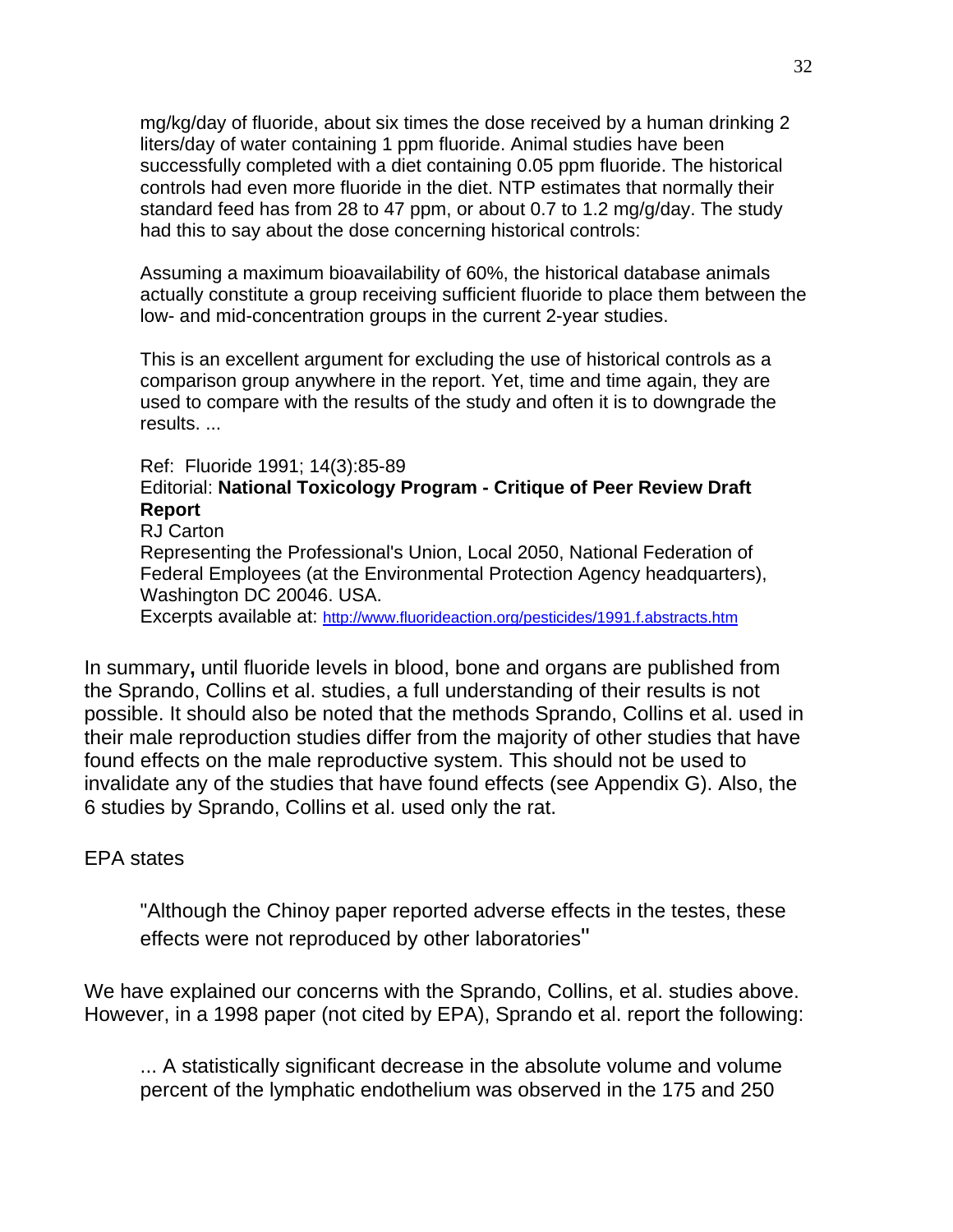ppm NaF-treated groups and in the testicular capsule in the 100 ppm NaFtreated groups. The significance of this finding is unknown at the present time...

The inability of NaF to produce reproductive effects in the present study could be attributed to the following: (1) species sensitivity to NaF expsoure; (2) the dose and route of exposure; or (3) the resistance of the strain of rats used in the present study to testicular toxicants... It is more likely that species sensitivity, dose and route of exposure are the primary reasons for obtaining equivocal results. Carefully controlled comparative studies should be designed to examine species sensitivity and routes of exposure...

Ref: Testing the potential of sodium fluoride to affect spermatogenesis: a morphometric study.Sprando RL, Collins TF, Black T, Olejnik N, Rorie J. Food Chem Toxicol 1998 Dec;36(12):1117-24

# **Li, Dunipace and Stookey**

As to the 1987 paper that EPA cites: "Effects of fluoride on the mouse sperm morphology test," by Li, Dunipace and Stookey published in the Journal of Dental Research. The authors evaluated the "genotoxic effects of fluoride" and reported: "The results of this study showed that NaF did not have adverse effects on mouse sperm morphology."

In the same year, 1987, Pati and Bhunya reported very different results in mouse sperm in their paper, "Genotoxic effect of an environmental pollutant, sodium flouride, in mammalian *in vivo* test system" (Caryologia, 40:1-2; 79-87). They state:

Genotoxicity of Sodium fluoride was evaluated in mice in vivo with the help of different cytogenetic assays. The frequency of chromosome aberration was dose - and time - dependent but not exactly route-dependant. Fractionated dosing induced less aberration. Incidence of micronucleus and sperm abnormality increased with dose. Relative sensitivity of the three assays has been found to be: Sperm abnormality > Chromosome aberration > Micronucleus. The present results have revealed mutagenic property of NaF. ... Of all the assay results in the present study, the sperm abnormality was highest and incidence of MN was least. Such result is not unexpected since greater sucess rate of sperm abnormality over other assay results in detecting agents that are active *in vivo* has been reported for many chemicals (Bruce and Heddle 1979).

# **Medical Research Council Working Group Report (MRC 2002)**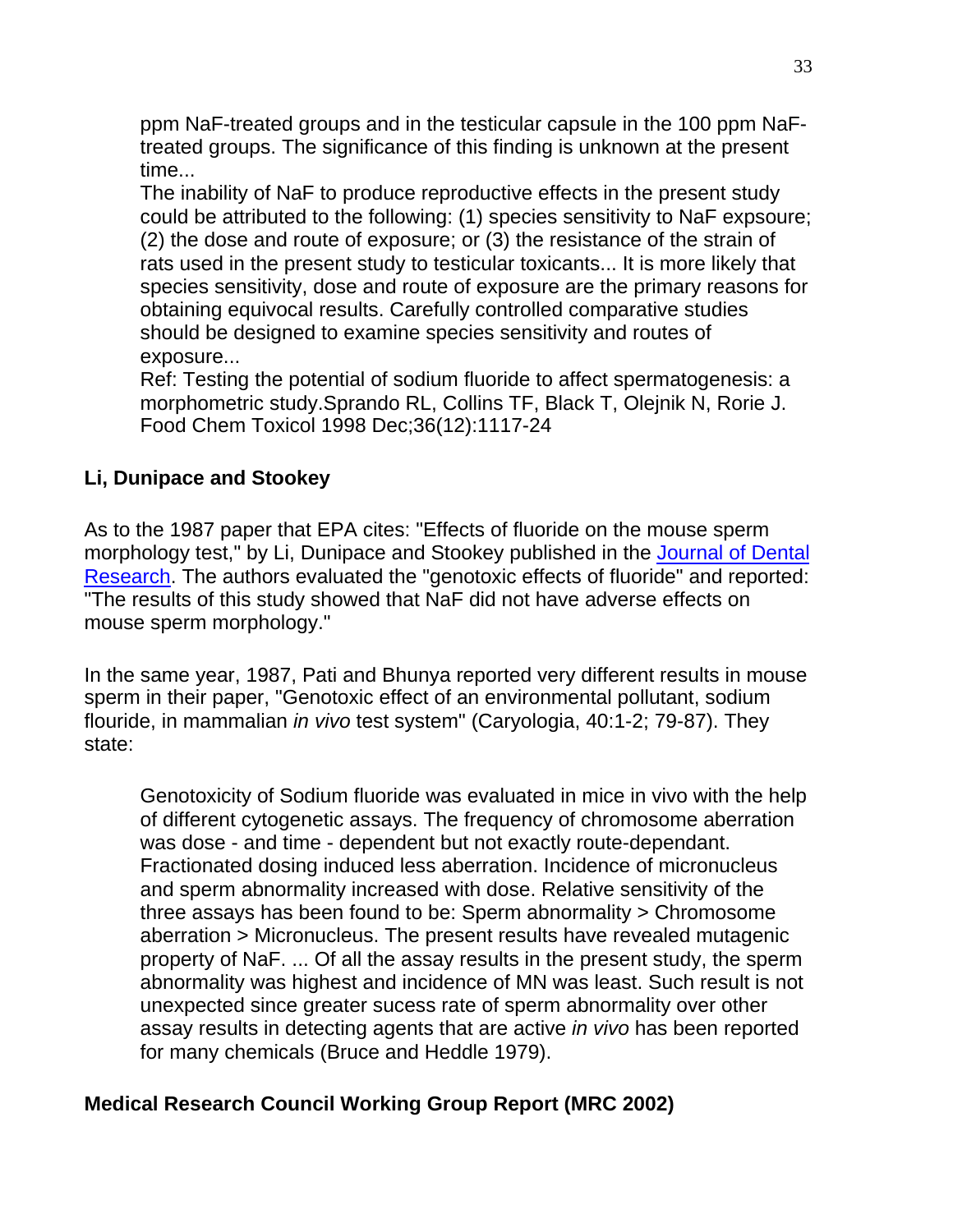Additionally, EPA cites the comments of the Medical Research Council Working Group Report (MRC 2002), that the

"plausibility of fluoride affecting the reproductive capacity of humans at the intakes experience from fluoridated drinking water is low." - page 32 of report, available at http://www.nofluoride.com/reports/MRC\_Fluoridation\_Report.pdf

It should be noted:

-- The potential for effects from life-long exposure to, and accumulation of, fluoride in humans is the concern. The majority of studies indicate that fluoride has a definite adverse effect on male reproduction. These studies should not be dismissed, especially in light of the little we know for the reasons for infertility. According to Larry I. Lipshultz, M.D., Professor of Urology, Baylor College of Medicine, Houston, Texas.:

The testes, vulnerable to systemic and environmental insult, play a vital role in a man's ability to father a child. Understanding this role is an important part of the complex process of evaluating and treating the growing numbers of men seeking treatment for male infertility. The number of couples affected by infertility is currently estimated to be 15% of all couples attempting to have children. The difficulties are attributable to a significant male factor alone in 30% of couples and to a combination of male and female factors in an additional 20%. Therefore, in 50% of all infertile couples, an abnormal male factor contributes to reproductive failure.

Ref: Male Infertility: Etiology, Investigation, and Treatment. http://www.bcm.tmc.edu/urol/fertility/pteval.htm

-- the MRC Report references three Sprando, Collins et al. reports to support this statement. With the concerns we expressed above, it must be noted that the MRC report did not reference any of the reports we present in Appendix G (on Male Reproduction Studies)

-- the MRC Report relies heavily on the York Report (2000)

http://www.york.ac.uk/inst/crd/fluorid.pdf, which did not consider any of the papers in Appendix X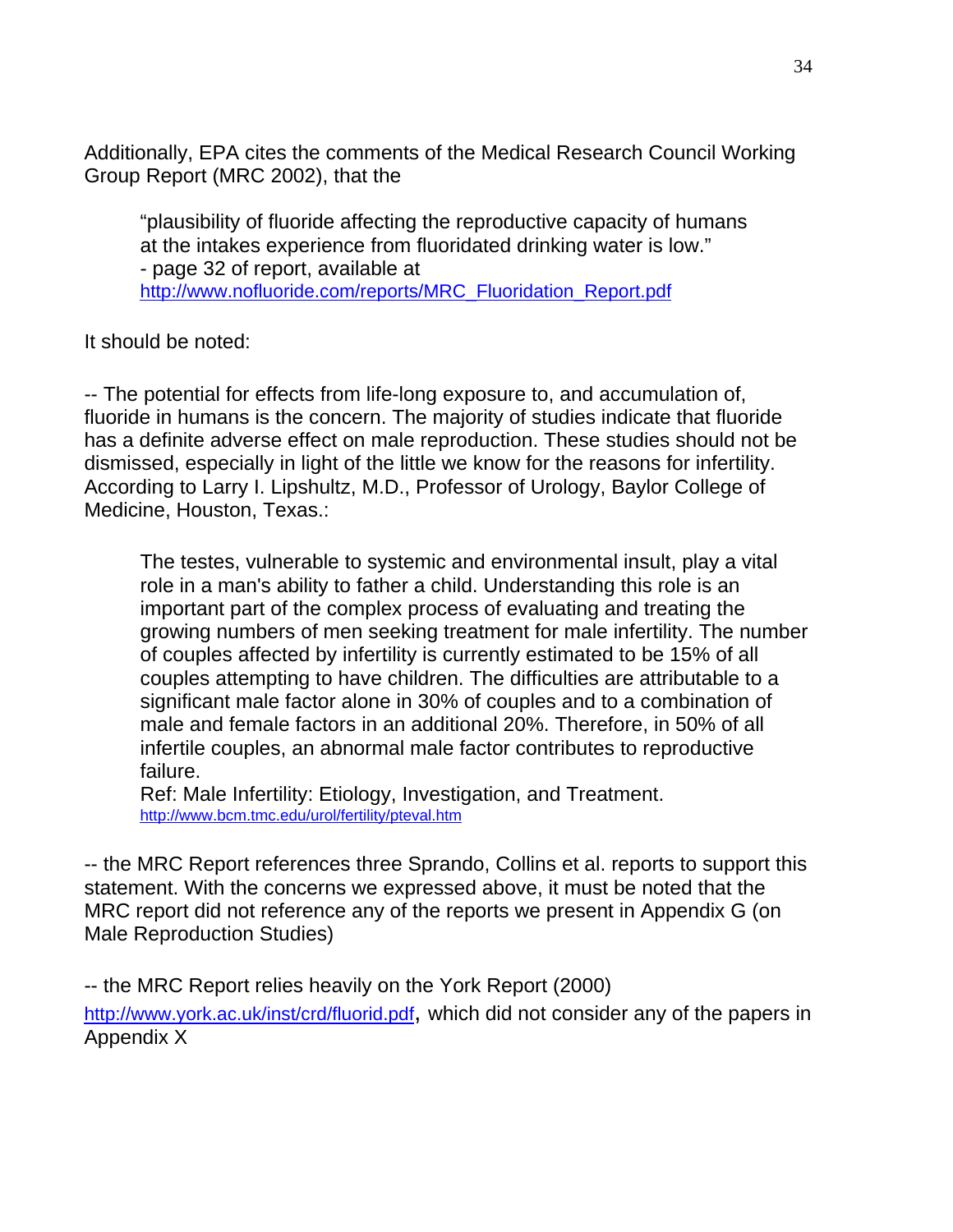# **EPA's dismissal of the published papers FAN submitted on reproductive effects**

EPA's dismissal of the published results we submitted on reproductive effects is unfortunate in light of the papers they cite to refute them.

However, we do agree with some of the comments EPA have made on the papers we submitted previously. We have withdrawn the following papers in response to comments from EPA:

EPA: In the study by Chinoy, et al. (Microdose vasal injection of sodium fluoride in the rat, 1991) direct injection into the vas deferens was used which is not a relevant route of human exposure, and thus should not be used for dose-effect extrapolation.

FAN: We agree. This study was conducted to verify other findings from this laboratory.

Of the many animal studies we present in Appendix G, methodologies and species vary. When studies report conflicting results it does not necessarily invalidate all results. EPA should consider that each method may be unique in its sensitivity to finding adverse effects. The fact that effects on the male reproductive system have been found in experiments with several animal species (rats, mice, rabbits, gerbils, guinea pigs, bank voles) has significance.

# **Papers submitted to EPA for review**

Appendix G presents the published papers that report adverse effects on the male reproductive system.

We urge EPA to consider the preponderance of the published reports that indicate harm to the male reproductive system from fluoride exposure.

EPA appear to be unaware that Dr. Chinoy, the leading researcher in the field of fluoride's effect on the male reproductive system, is one of many independent scientists who have found definitive adverse effects on the male reproductive system - see Tables 1 and 3 below. In 1997, Chinoy et al. stated that twelve studies from their laboratory

"revealed that fluoride, one of the naturally occurring toxicants, affects the structural and functional integrity of reproductive organs in male and female rodents and guinea pigs, and leads to the loss of fertility."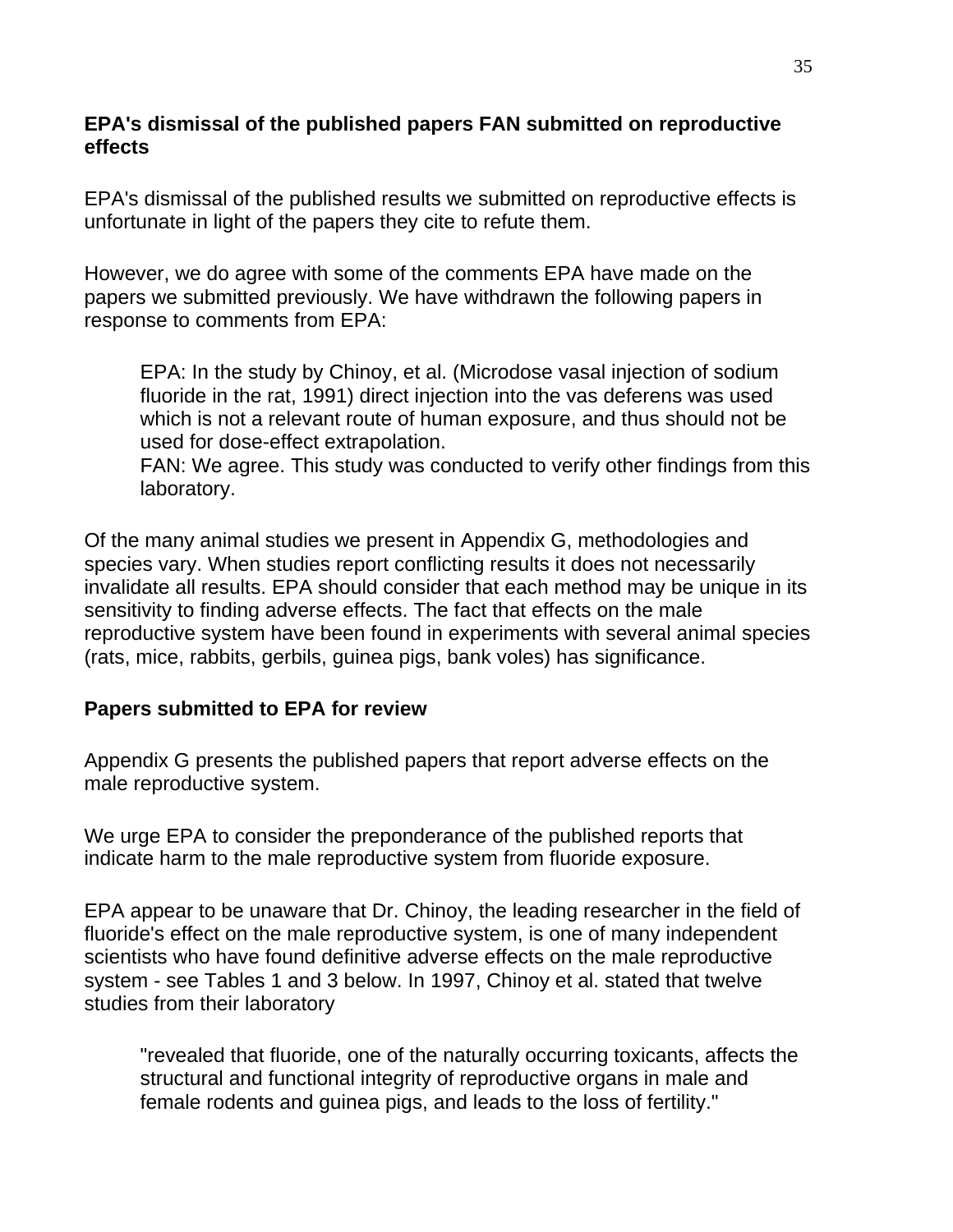Ref: Fluoride toxicity on rat testis and cauda epididymal tissue components and its reversal NJ Chinoy, S Shukla, AS Walimbe, S Bhattacharya Fluoride, Vol 30, No. 1: 41-50. 1997.

Page 24 of 55 ( Baetcke et al, Nov 18, EPA)

#### **E.H. Goh and A.W. Neff, Effects of fluoride on Xenopus embryo development; Food and Chemical Toxicology 41:1501-1508, 2003**

#### EPA RESPONSE:

The effects of sodium fluoride (NaF) on the development of frog embryos were evaluated in this study. The concentrations of NaF used ranged from 0 to 20 mM. The authors of this study concluded that NaF acted as a teratogen and reported that most prominent malformations caused were reduction in the head-tail lengths and dysfunction of the neuromuscular system of tadpoles. It should not be concluded from this study that NaF also acts as a teratogen in mammalian fetuses to cause malformations. It should be noted that in a recent developmental toxicity of NaF by the Food and Drug Administration (Developmental toxicity of sodium fluoride measured during multiple generations. Collins TF, et al., Food Chem Toxicol. 2001 Aug; 39(8):867-76.), no dose-related anomalies or malformations in internal organs were observed. Additionally, numbers of corpora lutea, implants, viable fetuses and fetal morphological development were similar in all treatment groups. The only effect found was decreased ossification of the hyoid bone at 250 ppm (above the current MCL). FDA also evaluated NaF for reproductive effects and found no cumulative effects in three generations. (Multigenerational evaluation of sodium fluoride in rats. Collins TF, et al., Food Chem Toxicol. 2001 Jun;39(6):601-13). Furthermore, this frog embryo assay can not be used for the quantitative extrapolation of human potential risks. The FETAX assay is currently being reviewed by the Interagency Coordinating Committee on the Validation of Alternative Methods (ICCVAM), where it is being proposed only as a "screening method" for evaluating the developmental toxicity potential of chemicals.

It's unfortunate that the EPA reviewer doesn't even express concern for the teratogen findings in the Goh and Neff report, but instead attempts to dismiss them with citing Sprando, Collins et. al., which we have just discussed. In the Final Rule of January 23, 2004, EPA reports the following adverse effect from a **sulfuryl fluoride rabbit study**:

Prenatal developmental--**rabbit** (870.3700) **Developmental** NOAEL = 75 ppm or 29/29 (M/F) mg/kg/ day LOAEL = 225 ppm or 86 (F) mg/kg/day based on decreased fetal body weight, **decreased crown-rump length ...**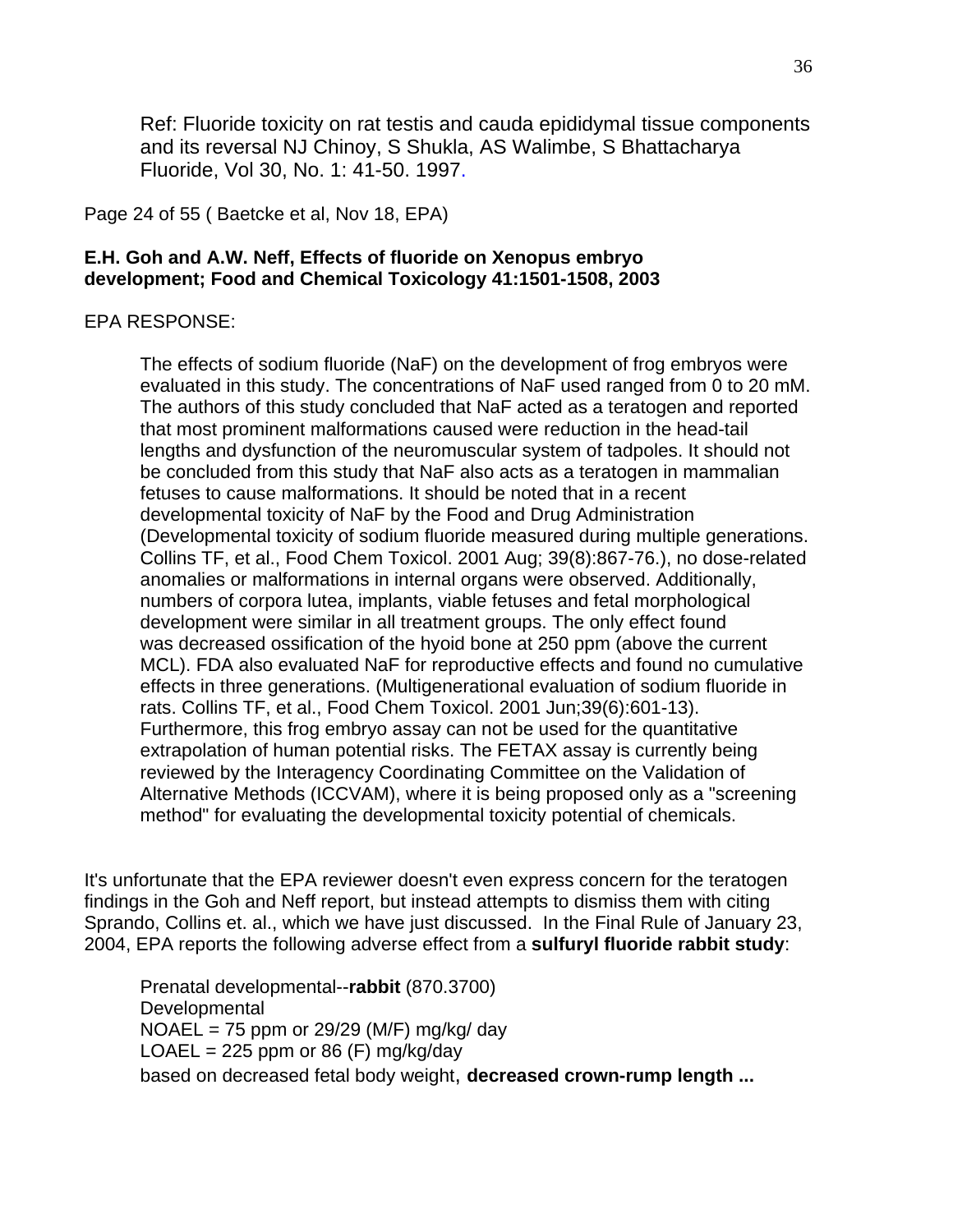EPA's critique said that Goh and Neff's results on frogs shouldn't be extrapolated to mammals, even though the authors said that this was a "strong possibility." The rabbit study reported in the Final Rule describes the same effect as Goh and Neff, which they described as **"a reduction in the head-tail lengths**."

# **10. OSTEOSARCOMA AND CHROMOSOMAL DAMAGE.**

In FAN's submission we drew attention to the mixed evidence on fluoride's ability to cause genetic damage and cancer, particularly osteosarcoma in young men. The EPA paraphrased our comments:

 The likelihood of fluoride acting as a genetic cause of cancer must be considered. Although NTP found no increased cancers in the mice study, they found a dose related increase in bone cancer (osteosarcoma) in the male rats. They described this as "equivocal evidence of carcinogenicity." A national cancer survey (the SEER report [Ries et. al 2003]) found a greater increase in osteosarcomas in young males in fluoridated areas. However, Hoover, et al. (DHHS, 1991) from the National Cancer Institute downplayed these findings based on the fact that the cancer incidences were not related to the duration of exposure. In 1992 Cohn found an increase in osteosarcoma in fluoridated areas in NJ. In three counties he found nearly a seven fold incidence of osteosarcoma in young males in fluoridated towns compared to nonfluoridated ones. There was little difference in the rates for females. We would also note that the osteosarcomas found in the NTP study may not be the only cancers found in this study. Some cancers were removed in a controversial review process (Marcus, 1990).

# **EPA RESPONSE:**

"The possibility that fluoride might increase the cancer risk was raised in a series of reports which were considered by the 1993 NRC. Additionally, the York Review has conducted a more recent evaluation of the literature and found that the epidemiologic literature falls short of establishing a causal association of increased cancer and exposure to fluoride in humans. The National Toxicology Program (1990) considered their own results as equivocal evidence of carcinogenicity. There is no new information that convinces EPA that there is a need to depart from OPP's use of the current Agency MCLG/MCL in pesticide risk assessments at this time."

We find it interesting that while EPA cites the WHO (2002) report elsewhere that they do not note here the WHO (2002) comment on the NTP (1990) cancer study, with respect to osteosarcoma:

 "Such a (dose-dependent) trend associated with the occurrence of a rare tumour in the tissue in which fluoride is known to accumulate cannot be casually dismissed."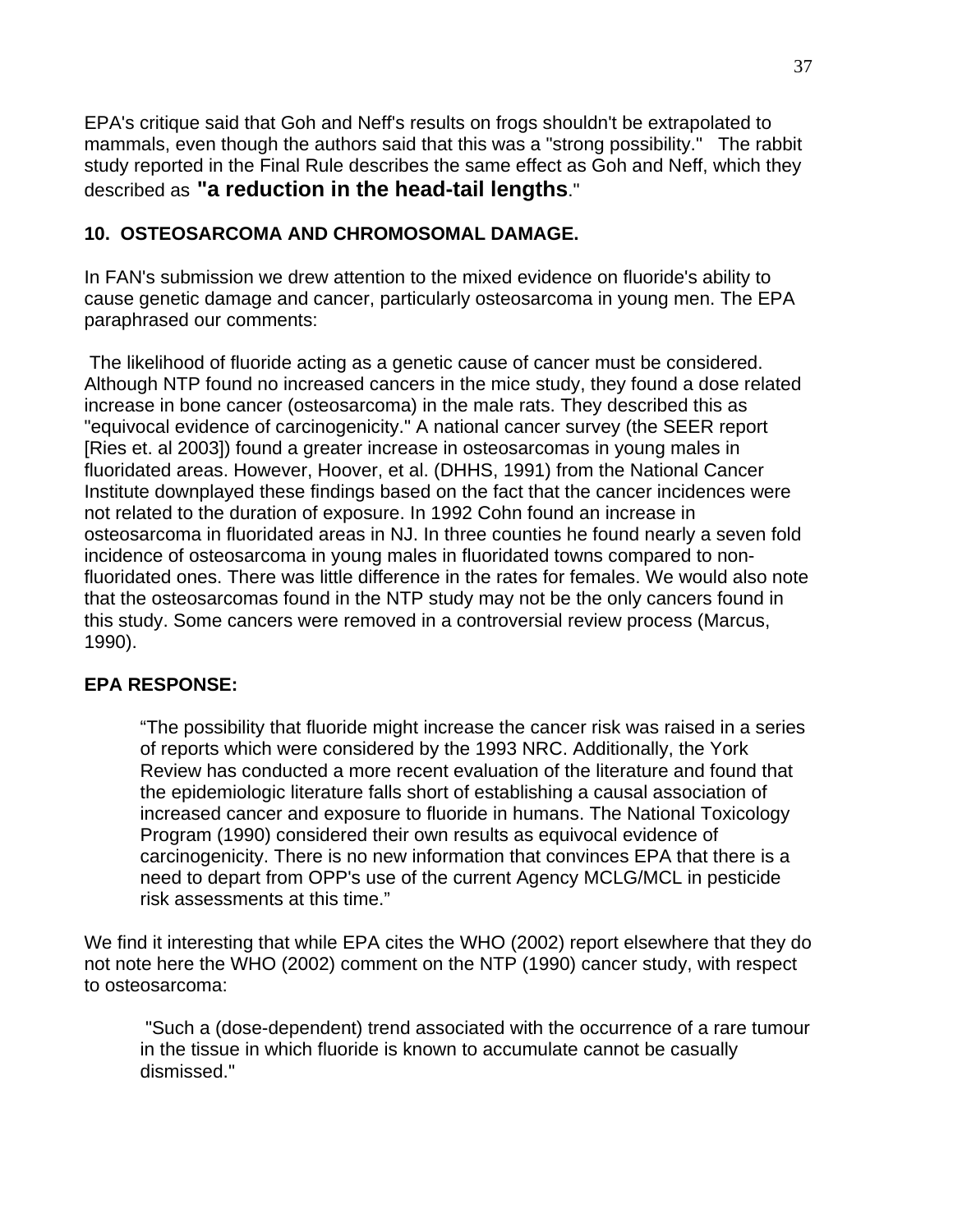It should be noted that the York Review (McDonugh et al. 2000) mentioned by the EPA above did not consider any animal or biochemical studies in their report, so while the epidemiological evidence that fluoride may cause osteosarcoma in young males is mixed, the possibility is highly plausible from a biological perspective. Biological plausibility becomes critically important when one is trying to inform a weight of evidence analysis on an issue which presents mixed animal and epidemiological results.

 Osteosarcoma is highly plausible from a biological perspective because: 1) in young men bones are turning over rapidly; 2) the bone is the site where fluoride accumulates; 3) fluoride is known to stimulate bone growth; 4) unscheduled or accelerated growth in tissues can lead to cancer, especially if it is accompanied by genetic damage in the dividing cells and 5) there are mechanisms whereby fluoride is known to cause such genetic damage.

Caverzasio et al. (1998) have offered a very plausible mechanism for fluoride's ability to stimulate the proliferation of osteoblasts (bone cells), a phenomenon exploited in the treatment of patients with osteoporosis. They hypothesize that aluminum fluoride [AlF4]- activates the G-protein (Gi), which triggers a cascade mechanism involving phosphorylation of the tyrosine side chains of several cellular proteins including extracellular signal-regulating kinase (ERK). ERK, once excited, results in cellular proliferation. As the name implies, ERK is normally excited by extracellular growth factors. Fluoride short circuits these normal growth factors and thus may trigger cell division. In laboratory studies, Farley (1983 ) found that fluoride can cause osteoblast proliferation at serum fluoride levels (2 umol/L = 38 ppb fluoride) widely surpassed in fluoridated communities.

Whenever cells divide there is a risk that mutations may occur, and mutations in the sensitive spots (such as tumor suppressor genes) can lead to uncontrolled cell growth and then to cancer. This risk would be increased if the agent that stimulates cell division also causes damage to the genetic material. There is a growing body of evidence that fluoride does this.

In 1996, Mihashi and Tsutsui were able to demonstrate that fluoride caused chromosomal aberrations in a time and dose dependent manner in cultured cells derived from the vertebral bones of the same strain of rats (F344/N) used in the NTP rat-osteosarcoma study. Effects were observed at 4.3 ppm fluoride, a level which can be anticipated in key microenvironments in the bone in vivo. They argued that their results, "…demonstrate that NaF is clastogenic to rat vertebral body-derived cells, providing a mechanistic basis for NaF to induce osteosarcomas in NaF-treated rats."

Several other studies have demonstrated fluoride's ability to cause chromosomal aberrations, sister chromatid exchange (SCE), and other indicators of genetic damage in tissue cultures and in humans. For example Tsutsui et al. (1984) demonstrated that sodium fluoride induced "…morphological and neoplastic transformation, chromosome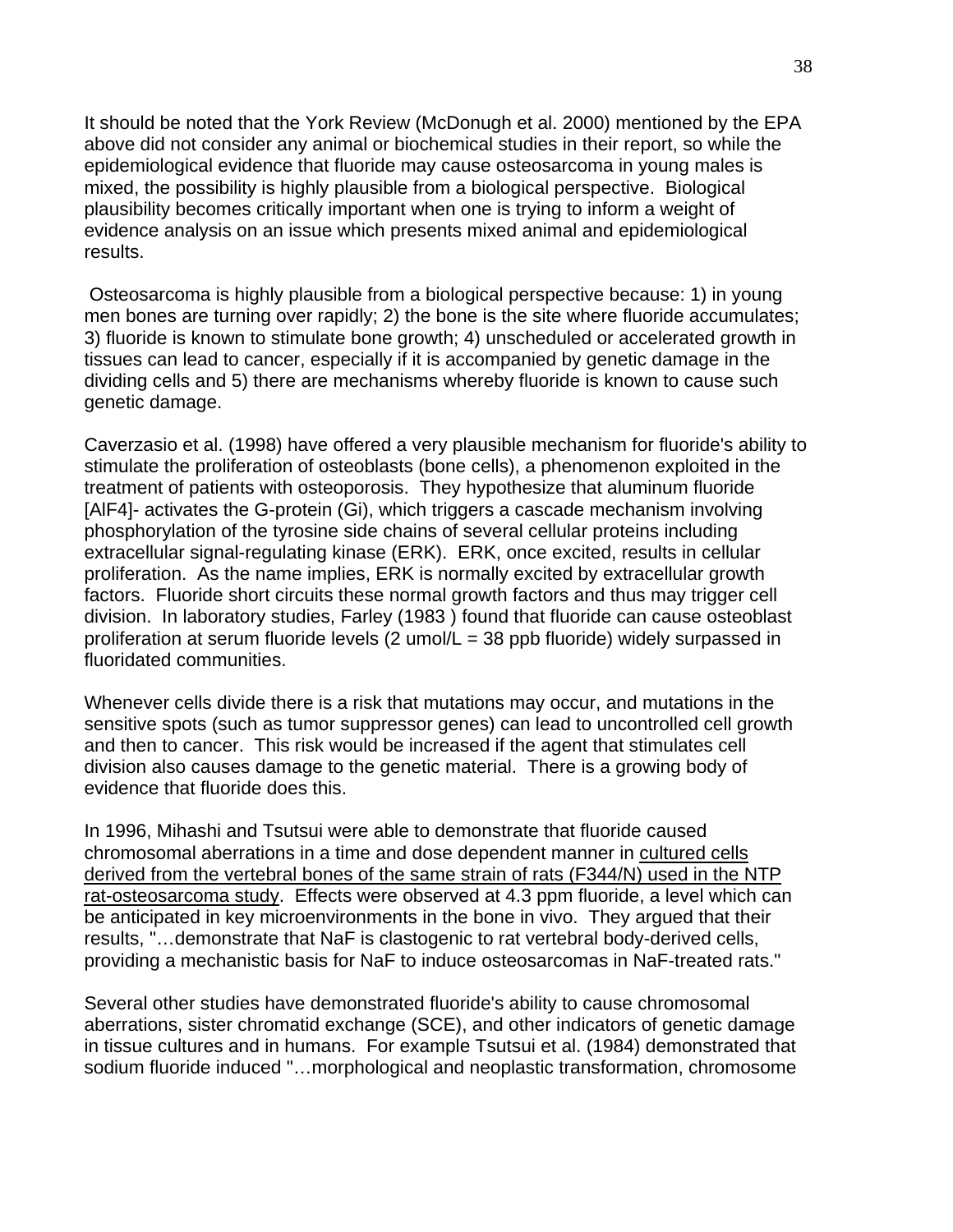aberrations, sister chromatid exchanges and unscheduled DNA synthesis…" in cultured Syrian hamster embryo cells.

Several research teams have demonstrated significantly higher SCE rates in the peripheral blood lymphocytes in persons living in areas of endemic fluorosis compared to those living in areas of low fluoride in the water - both in India and in China. These are very striking findings considering that in two of these studies the level in the endemic areas was not very high (1.56 -3.46 ppm and 1.95 - 2.2 ppm) i.e. levels below the EPA's current MCL of 4 ppm. Meng et al. (1995) have shown similar results for workers in a phosphate factory in China compared to other local residents not working in the factory.

When we combine all the findings discussed above, the issue of fluoride's possible connection to osteosarcoma cannot be dismissed lightly - especially with such a potentially serious outcome.

As for the possibility that fluoride may cause other types of cancer, it is regrettable that EPA did not respond to the discussion above on the downgrading of other cancers in the NTP (1990) rat study. As EPA has ignored this point we will add a few more pertinent details. Battelle Laboratories, the NTP contractor for the rat studies, initially reported numerous cancers (including oral cavity and liver), but these were later downgraded by a separate panel convened by the NTP which reviewed the tissue slides. Scientists at the EPA strongly objected to these downgradings - particularly since Dr. Melvin Reuber, who first discovered the rare type of liver tumor (hepatocholangiocarcinoma) reported in the NTP assay, reviewed the slide and stated that it was in fact a hepatocholangiocarcinoma (Marcus, 1990). Had this and the other tumors not been downgraded to non-cancerous neoplasms, fluoride would have been classified as a "probable human carcinogen". Because of the importance of the NTP's tumor slides regarding fluoride's potential as a carcinogen, and considering the controversy surrounding the NTP's interpretation of them, the Union that represents the scientists at EPA headquarters in Washington, DC has called for an independent review of these slides. Sadly EPA does not share the same concern for integrity on this issue as its own professional union.

Just in case there is any doubt in the matter, here is a listing of the studies that have found fluoride causes mutagenic and chromosomal damage:

Deleterious mutagenic effects (NaF) from NIOSH RTECS

Type of Test:mutation in microorganisms Test System:salmonella typhimurium Dose: 1 mg / plate Reference: Cytology and Genetics. 16(6), 41, 1982

Type of Test:DNA repair Test System:bacillus subtilis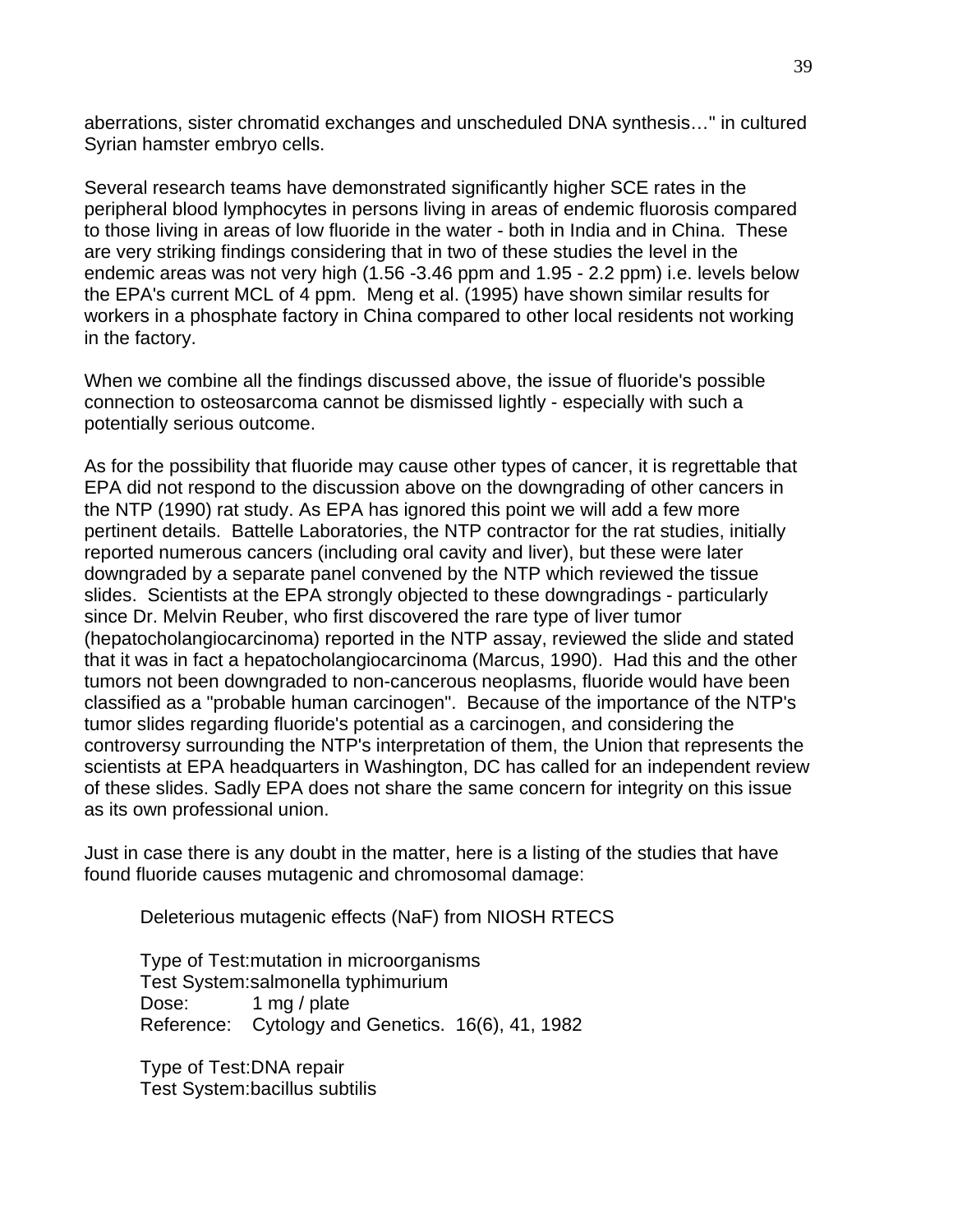Dose: 86 mg/L Reference: WATRAG Water Research. 14,1613, 1980 Type of Test:sex chromosome loss and nondisjunction Test System:oral Dose: drosophila melanogaster Reference: Fluoride. 6, 113, 1973 Type of Test:sex chromosome loss and nondisjunction Test System:drosophila melanogaster Dose: multiple routes Reference: Hygiene in Populated Places. 15, 36, 1976. Type of Test:unscheduled DNA synthesis Test System:human fibroblast Dose: 100 mg/L Reference: Mutation Research. 139, 193, 1984 Type of Test:unscheduled DNA synthesis Test System:hamster cells Dose: 200 mg/L Reference: Mutation Research. 140, 43, 1984 Type of Test:DNA inhibition Test System:human fibrobalst Dose: 100 mg/L Reference: Mutation Research. 279, 109, 1992 Type of Test:cytogenetic analysis Test System:human fibroblast Dose: 20 mg/L Reference: Mutation Research. 139, 193, 1984 Type of Test:cytogeic analysis Test System:human lymphocyte Dose: 20 mg/L Reference: Mutagenesis. 2, 497, 1987. Type of Test:cytogenic analysis Test System:human cells Dose: 952 umol/L Reference: Toxicology In Vitro. 5, 353, 1991 Type of Test:mutation in mammalian somatic cells Test System:human lymphocyte

Dose: 440 mg/L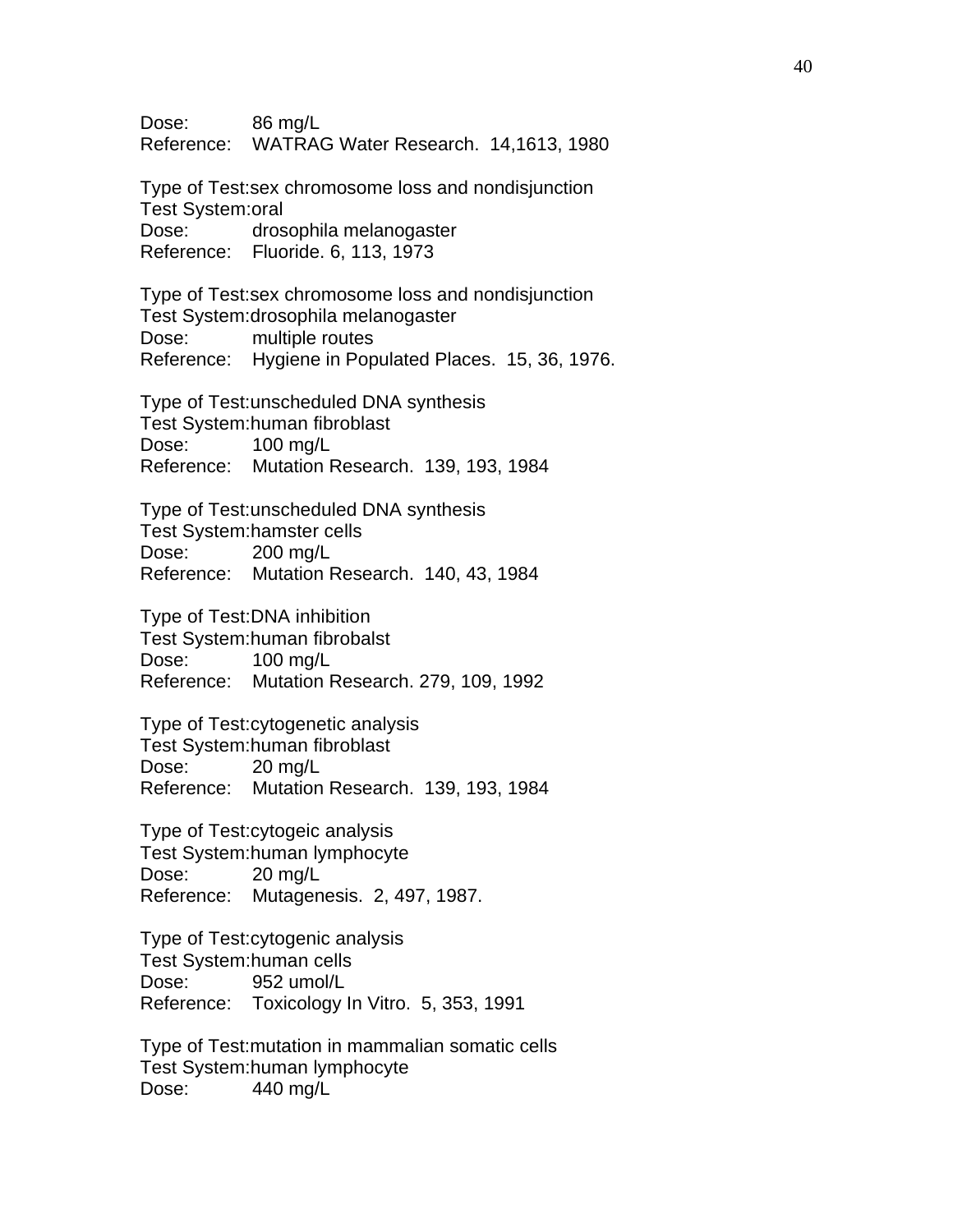Reference: Mutation Research. 196, 61, 1988

Type of Test:DNA damage Test System:rat liver Dose: 1 mmol/L Reference: Mutation Research. 368, 59, 1996

Type of Test:unscheduled DNA synthesis Test System:rat liver Duration: 36 mg/L Reference: Mutation Research. 172, 77, 1986

Type of Test:cytogenic analysis Test System:rat bone marrow Dose: 100 nmol/L Reference: Mutation Research.

Type of Test:cytogenic analysis Test System:rat cells Dose: 500 umol/L Reference: Mutation Research. 368, 7, 1996

Type of Test:micronucleus Test System:mouse - oral Dose: 40 mg/kg Reference: Heredity. 8(5), 39, 1986.

Type of Test:micronucleus Test System:mouse - intraperitoneal Dose: 10 mg/kg Reference: Caryologia. 40, 79, 1987

Type of Test:mutation Test System:mouse lymphocyte Dose: 300 ug/l Reference: Mutation Research. 187, 1965, 1987

Type of Test:cytogenic analysis Test System:mouse - intraperitoneal Dose: 10 mg/kg Reference: Caryologia. 40., 79, 1987

Type of Test:cytogenic analysis Test System:mouse - oral Dose: 1 ppm (3 weeks) Reference: Fluoride. 15, 110, 1982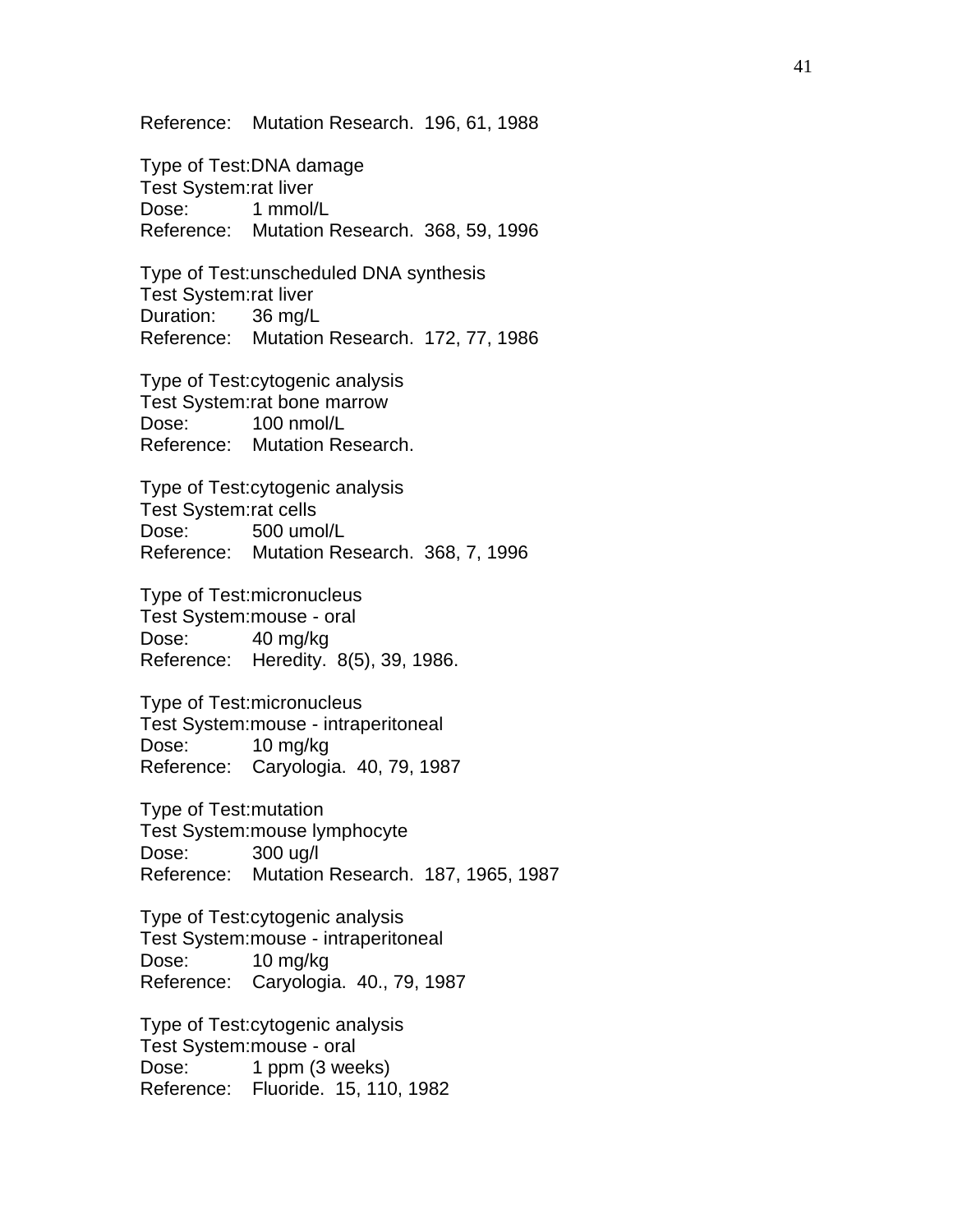Type of Test:cytogenic analysis Test System:mouse cells Dose: 200 mg/L Reference: Archives of Environmental Health. 29, 230, 1974

Type of Test:cytogenic analysis Test System:mouse - subcutaneous Dose: 40 mg/kg Reference: Caryologia. 40, 79, 1987

Type of Test:sister chromatid exchange Test System:mouse - intraperitoneal Dose: 40 mg/kg Reference: Heredity. 8(5), 39, 1986

Type of Test:mutation in mammalian somatic cells Test System:mouse lymphocyte Dose: 20 mg/L (16-hrs) Reference: Mutagenesis. 1, 157, 1986

Type of Test:sperm morphology Test System:mouse - intraperitoneal Dose: 10 mg/kg (5-days) Reference: Caryologia. 40, 79, 1987

Type of Test:micronucleus Test System:hamster ovary Dose: 1 mmol/L Reference: Mutation Ressearch. 367, 99, 1996

Type of Test:morphological transformation Test System:hamster embyro Dose: 25 mg/L Reference: Toxicology In Vitro. 2, 103, 1988

Type of Test:unscheduled DNA synthesis Test System:hamster embyro Dose: 10 mg/L Reference: Cancer Research. 44, 938, 1984

Type of Test:DNA inhibition Test System:human lung Dose: 100 mg/L Reference: Mutation Research. 279, 109, 1992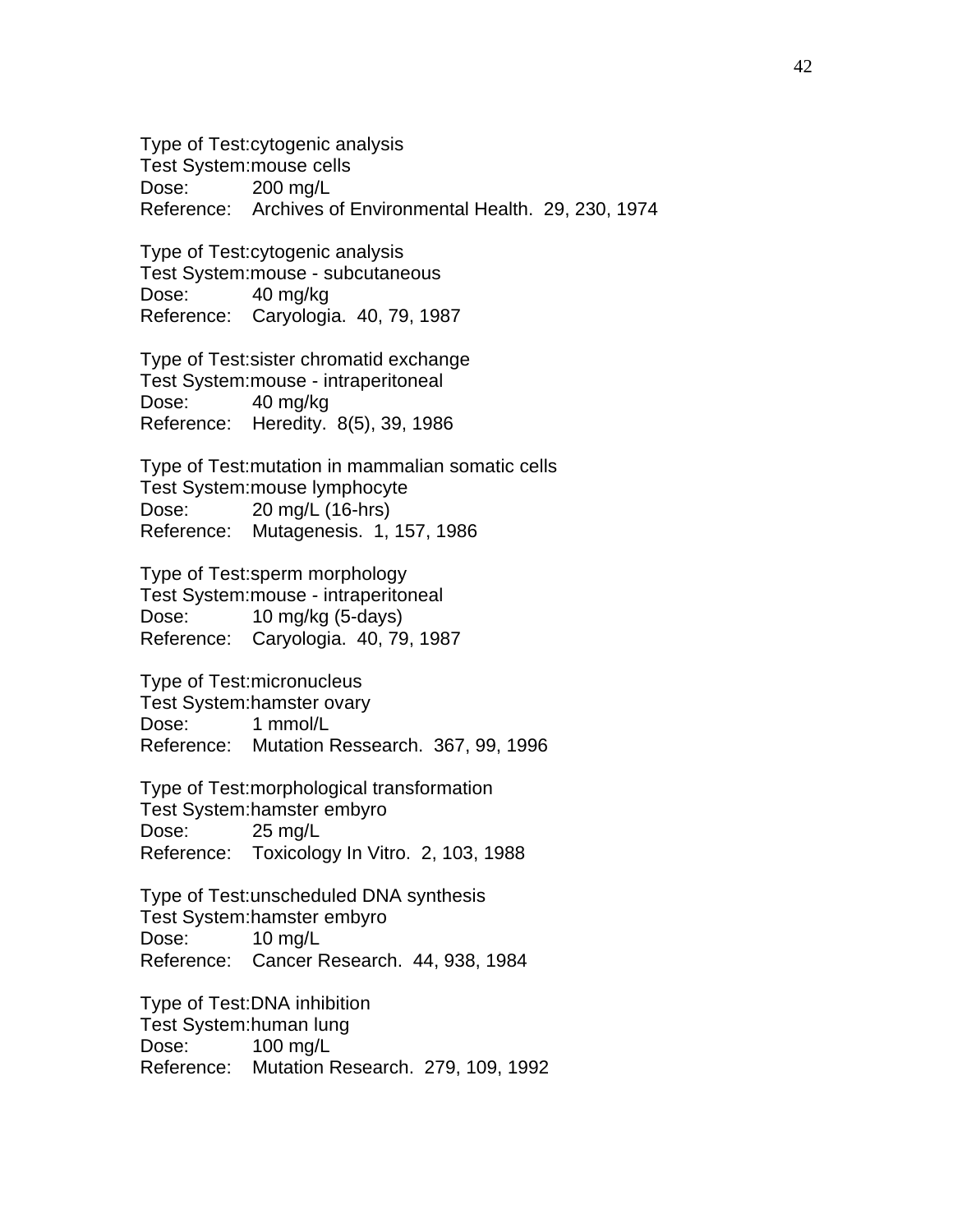Type of Test:mutation test systems not otherwide specified Test System:hamster lung Dose: 100 mg/L Reference: Mutation Research. 279, 109, 1992

Type of Test:cytogenic analysis Test System:hamster embryo Dose: 50 mg/L Reference: Cancer Research. 44, 938, 1984

Type of Test:cytogenic analysis Test System:hamster lung Dose: 25 mg/L Reference: Cytologia. 52, 889, 1987

Type of Test:cytogenic analysis Test System:hamster ovary Dose: 50 mg/L Reference: Mutation Research. 223, 191, 1989

Type of Test:sister chromatid exchange Test System:hamster embyro Dose: 80 mg/L Reference: Cancer Research. 44, 938, 1984

Type of Test:suster chromatid exchange Test System:hamster ovary Dose: 66,700 ug/l Reference: NTP-TR-393, 1990

Type of Test:cytogenetic analysis Test System:mammal domestic cells Dose: 25 mg/L Reference: Archives of Environmental Health. 29, 230, 1974

Type of Test:cytogenetic analysis Test System:mammal - lung Dose: 300 umol/L Reference: Environmental Sciences Journal. 3, 94, 1983

Type of Test:cytogenetic analysis Test System:cattle cells Dose: 10 mg/L Reference: Archives of Environmental Health. 29, 230, 1974

Type of Test:cytogenetic analysis